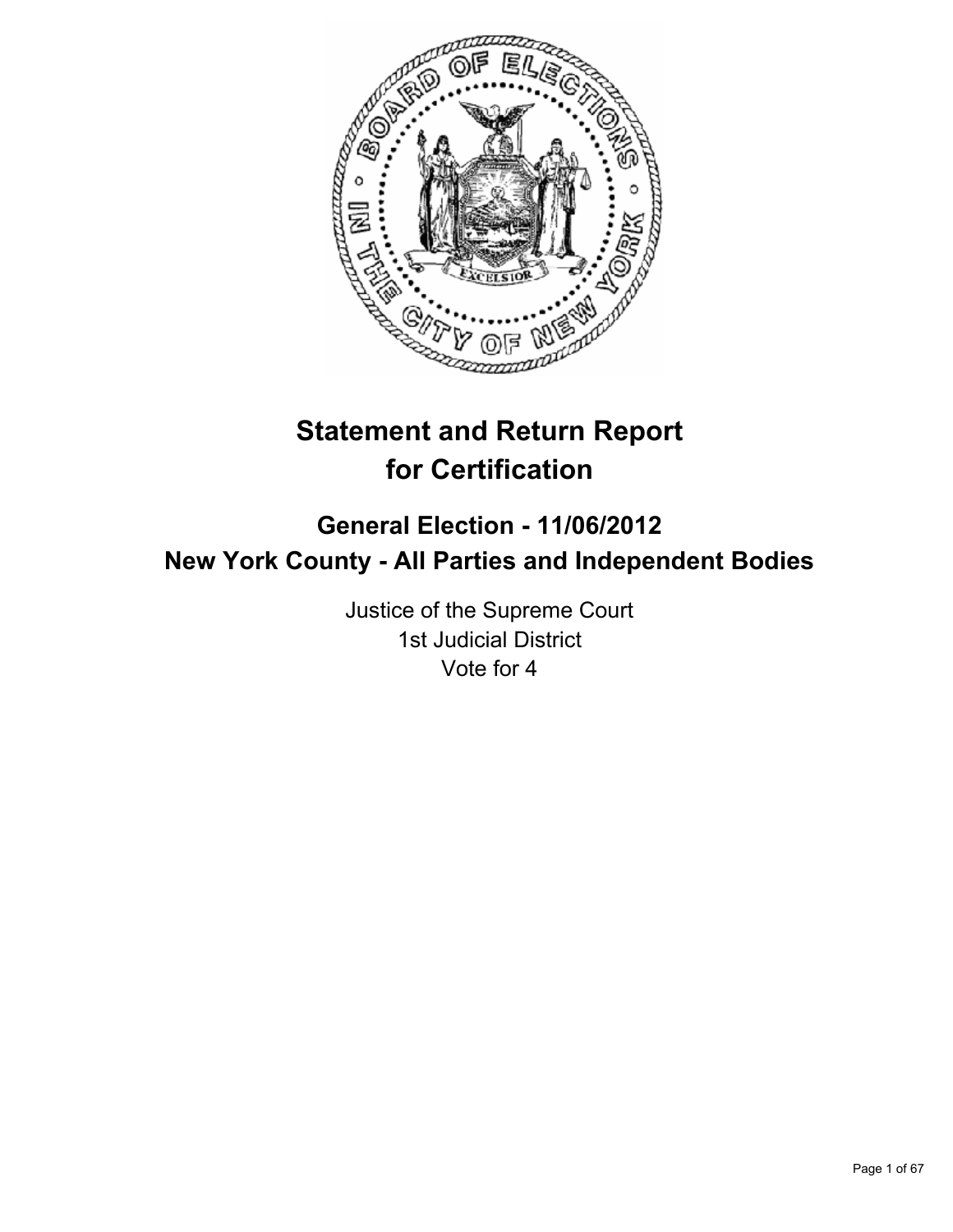

| PUBLIC COUNTER                                           | 31,257       |
|----------------------------------------------------------|--------------|
| <b>EMERGENCY</b>                                         | 213          |
| ABSENTEE/MILITARY                                        | 948          |
| <b>FEDERAL</b>                                           | 507          |
| <b>SPECIAL PRESIDENTIAL</b>                              | 0            |
| AFFIDAVIT                                                | 4,576        |
| <b>Total Ballots</b>                                     | 37,501       |
| Less - Inapplicable Federal/Special Presidential Ballots | (507)        |
| <b>Total Applicable Ballots</b>                          | 36,994       |
| MANUEL J. MENDEZ (DEMOCRATIC)                            | 21,340       |
| SALIANN SCARPULLA (DEMOCRATIC)                           | 18,059       |
| SHLOMO HAGLER (DEMOCRATIC)                               | 17,465       |
| <b>GEORGE SILVER (DEMOCRATIC)</b>                        | 17,929       |
| ABE VIGODA (WRITE-IN)                                    | 1            |
| ADAM AISEN (WRITE-IN)                                    | 1            |
| ADAM DISILVESTRO (WRITE-IN)                              | 1            |
| ADRIAN STECYK (WRITE-IN)                                 | 1            |
| AKEIM PRESTON (WRITE-IN)                                 | 1            |
| ALAN FELDRA (WRITE-IN)                                   | $\mathbf{1}$ |
| ALAN SCHIFFRES (WRITE-IN)                                | 1            |
| ALANA LESCZYSKI (WRITE-IN)                               | 1            |
| ALEX GES (WRITE-IN)                                      | 1            |
| ANDREW LAX (WRITE-IN)                                    | 1            |
| ANDREW MARBACH (WRITE-IN)                                | 1            |
| ANDREW MCLOSLAND (WRITE-IN)                              | 1            |
| ANGELA DAVIS (WRITE-IN)                                  | 1            |
| ARIC GREZ (WRITE-IN)                                     | 1            |
| BAIL WESLY (WRITE-IN)                                    | 1            |
| BARBARA KAUFMAN (WRITE-IN)                               | 1            |
| BENJAMIN LESCZYSKI (WRITE-IN)                            | 1            |
| <b>BOB DOLE (WRITE-IN)</b>                               | 1            |
| <b>BRAD FOSTER (WRITE-IN)</b>                            | 1            |
| BRADY DOVGAN (WRITE-IN)                                  | 1            |
| CAITLIN HALLIGAN (WRITE-IN)                              | 1            |
| CARL JONES (WRITE-IN)                                    | 1            |
| CHRIS IHOJIMA (WRITE-IN)                                 | 1            |
| CHRIS REISU (WRITE-IN)                                   | 1            |
| CHRISTINE TRAMONTUO (WRITE-IN)                           | 1            |
| <b>CURTIS WEBER (WRITE-IN)</b>                           | 1            |
| DANIA FIGUEROA (WRITE-IN)                                | 1            |
| DARRELL STRAWBERRY (WRITE-IN)                            | 1            |
| DAVID JACKSON (WRITE-IN)                                 | 1            |
| DAVID ROTH (WRITE-IN)                                    | 1            |
| DON SEFRIN (WRITE-IN)                                    | 1            |
| EDMOND J. BURNS (WRITE-IN)                               | 1            |
| ELLEN HIVES (WRITE-IN)                                   | 1            |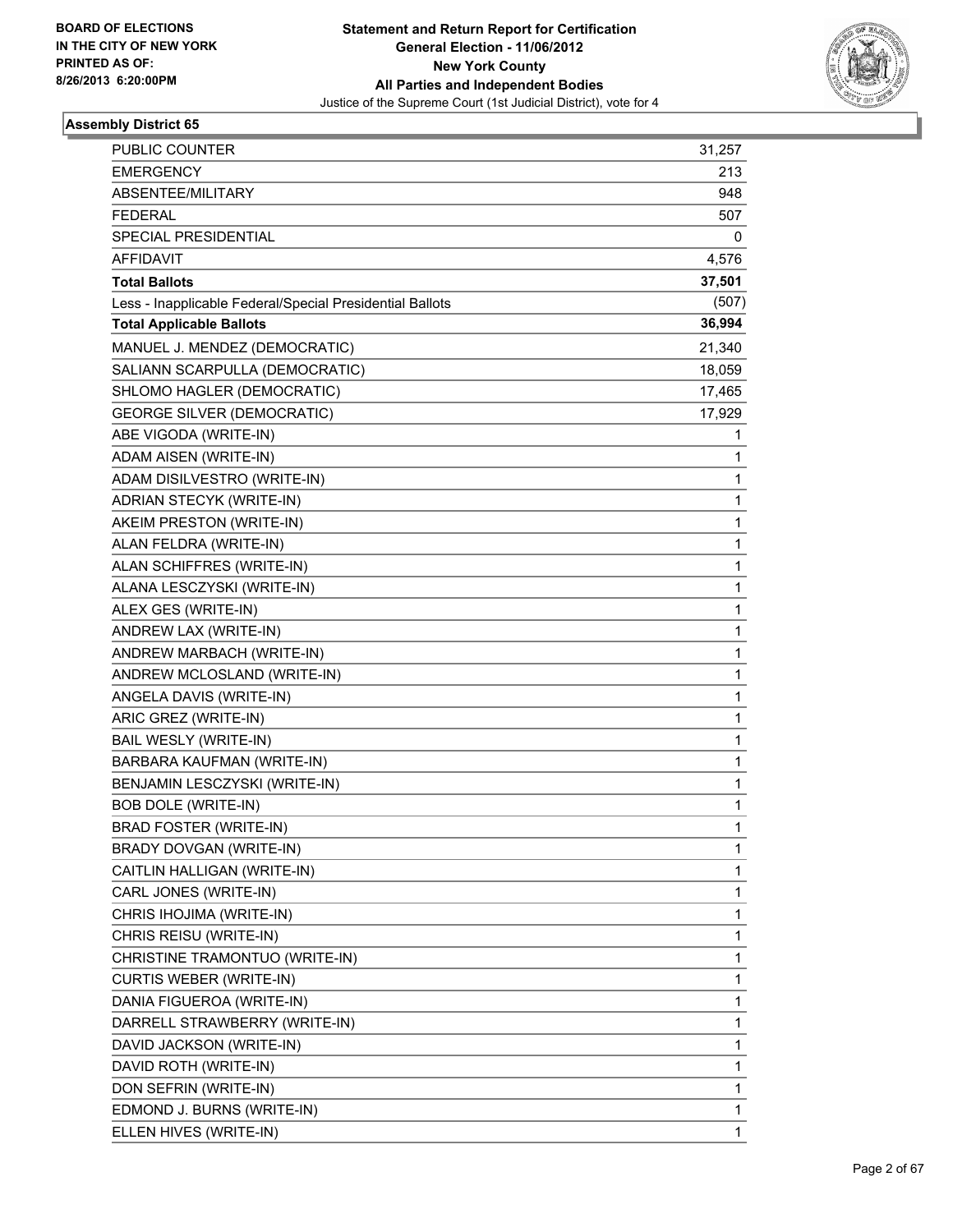

| <b>GALEN HOWS (WRITE-IN)</b>       | 1           |
|------------------------------------|-------------|
| GAYLE FOX (WRITE-IN)               | 1           |
| <b>GDEEN OLIVER (WRITE-IN)</b>     | 1           |
| <b>GREG BLATTO (WRITE-IN)</b>      | 1           |
| <b>GREGORY PARKER (WRITE-IN)</b>   | 1           |
| HARRIET HUGHES (WRITE-IN)          | 1           |
| HARVEY MILK (WRITE-IN)             | 1           |
| JAIME JUNCO JR. (WRITE-IN)         | 1           |
| JAMES LESCZYNSKI (WRITE-IN)        | 1           |
| JAMES MENDEZ (WRITE-IN)            | 2           |
| JANE SOLOMAN (WRITE-IN)            | 1           |
| JEFFERSON TAYLOR (WRITE-IN)        | 1           |
| JEREMY SCHIFFRES (WRITE-IN)        | 1           |
| JILL STEIN (WRITE-IN)              | 1           |
| JOEL MADMAN (WRITE-IN)             | 1           |
| JOHN DOODY (WRITE-IN)              | 1           |
| JOHN HUGHES (WRITE-IN)             | 1           |
| JOHN LAX (WRITE-IN)                | 1           |
| JOHN MAFFATT (WRITE-IN)            | 1           |
| JOHN STEWART (WRITE-IN)            | 3           |
| JON KAUFMAN (WRITE-IN)             | 1           |
| JON STEWART (WRITE-IN)             | 1           |
| JOSEPH SU (WRITE-IN)               | 1           |
| JOSHUA DAVID TUCKMAN (WRITE-IN)    | 1           |
| JUDY TRAZINO (WRITE-IN)            | 1           |
| <b>JUSTIN SILVERMAN (WRITE-IN)</b> | 1           |
| KARA SMOKE (WRITE-IN)              | 1           |
| KEN TREPETA (WRITE-IN)             | 1           |
| LARRY BIRD (WRITE-IN)              | 1           |
| LAUREN JONES (WRITE-IN)            | 1           |
| LEE BROWN (WRITE-IN)               | 1           |
| LISA LEVINE (WRITE-IN)             | 1           |
| LLOYD BLANKFEIN (WRITE-IN)         | 1           |
| MARIO D. MOCOMBE (WRITE-IN)        | 1           |
| MARK DELASIN (WRITE-IN)            | 1           |
| MARSHAL GOLDBERG (WRITE-IN)        | 1           |
| MAX WILEY (WRITE-IN)               | 1           |
| MICHAEL JORDAN (WRITE-IN)          | 1           |
| MICHAEL PICCHITO (WRITE-IN)        | 1           |
| MICHAEL SCHIFFES (WRITE-IN)        | 1           |
| MOOFIE GUISEPPE (WRITE-IN)         | 1           |
| NARCHA HARRIS (WRITE-IN)           | 1           |
| NATALAS KRAMER (WRITE-IN)          | 1           |
| NOEL ANN BRENNAN (WRITE-IN)        | 5           |
| PAT GATLING (WRITE-IN)             | 1           |
| PAUL NEWELL (WRITE-IN)             | $\mathbf 1$ |
|                                    |             |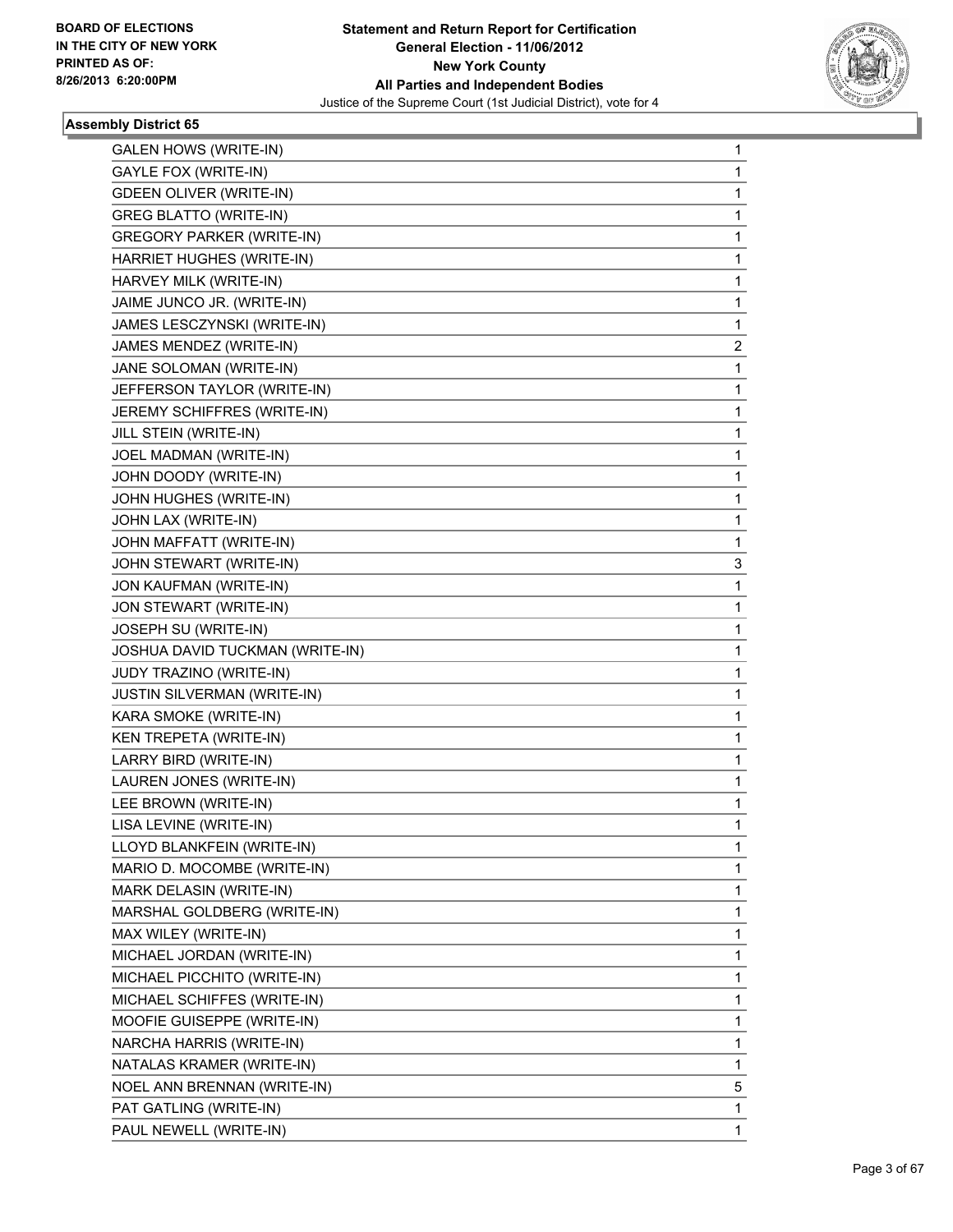

| PETER BOLONA (WRITE-IN)            | 1            |
|------------------------------------|--------------|
| PETER L. BROOKS (WRITE-IN)         | 1            |
| PETER VANTOL (WRITE-IN)            | 1            |
| RANDI HARRISON (WRITE-IN)          | 1            |
| REGINA GLOVE (WRITE-IN)            | 1            |
| RICHARD REYNOLDS (WRITE-IN)        | 1            |
| RICHARD STEPHENS (WRITE-IN)        | 1            |
| RICK LOKLENGAR (WRITE-IN)          | 1            |
| RON R. MILLER (WRITE-IN)           | 1            |
| RUDOLPH GIULLIANI (WRITE-IN)       | 1            |
| RUSSELL SCHREIBER (WRITE-IN)       | 1            |
| SAMANTHA ROSE (WRITE-IN)           | 1            |
| SARA LESCZYSKI (WRITE-IN)          | 1            |
| SHLON RUSO (WRITE-IN)              | $\mathbf{1}$ |
| STAN MARSH (WRITE-IN)              | 1            |
| STEPHEN COLBER (WRITE-IN)          | 1            |
| SUSAN FLIPSKI (WRITE-IN)           | 1            |
| TAYLOR KATZ (WRITE-IN)             | 1            |
| THOMAS AIKEHEAD (WRITE-IN)         | 1            |
| TIMOTHY CARBERRY (WRITE-IN)        | 1            |
| TONY PESDS (WRITE-IN)              | 1            |
| TRISTAN COWEN (WRITE-IN)           | 1            |
| TYLER JUSTICE PAIGE (WRITE-IN)     | 1            |
| TYLOR KOREAL (WRITE-IN)            | 1            |
| UNATTRIBUTABLE WRITE-IN (WRITE-IN) | 149          |
| <b>VIKRN PAWOIT (WRITE-IN)</b>     | 1            |
| VINCENT CAPIZZI (WRITE-IN)         | 1            |
| WILLIAM WELD (WRITE-IN)            | 1            |
| ZOLA JESUS (WRITE-IN)              | 1            |
| <b>Total Votes</b>                 | 75,056       |
| Unrecorded                         | 72,920       |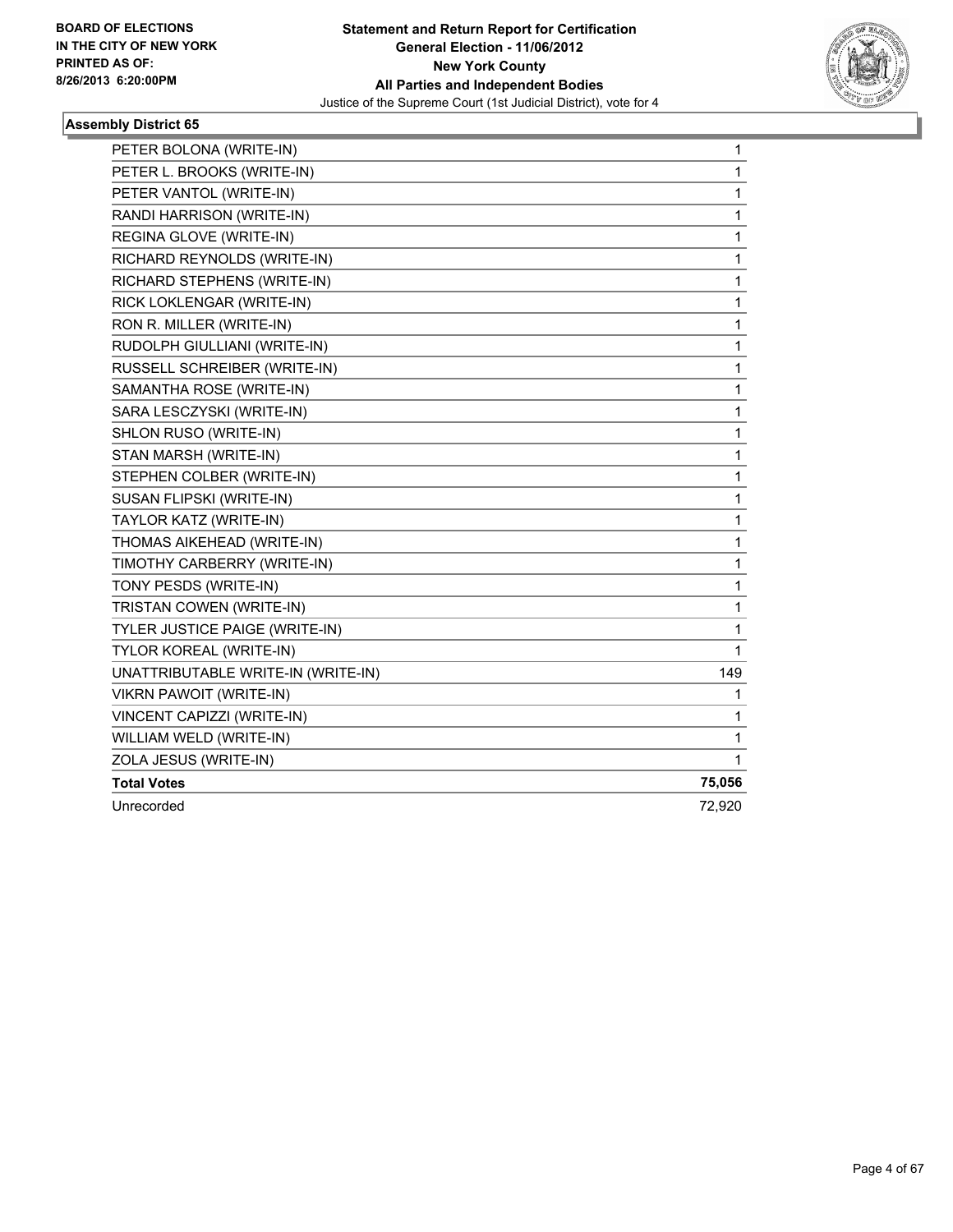

| PUBLIC COUNTER                                           | 45,670   |
|----------------------------------------------------------|----------|
| <b>EMERGENCY</b>                                         | 208      |
| ABSENTEE/MILITARY                                        | 2,207    |
| <b>FEDERAL</b>                                           | 1,553    |
| SPECIAL PRESIDENTIAL                                     | 0        |
| <b>AFFIDAVIT</b>                                         | 4,729    |
| <b>Total Ballots</b>                                     | 54,367   |
| Less - Inapplicable Federal/Special Presidential Ballots | (1, 553) |
| <b>Total Applicable Ballots</b>                          | 52,814   |
| MANUEL J. MENDEZ (DEMOCRATIC)                            | 35,264   |
| SALIANN SCARPULLA (DEMOCRATIC)                           | 33,808   |
| SHLOMO HAGLER (DEMOCRATIC)                               | 32,775   |
| <b>GEORGE SILVER (DEMOCRATIC)</b>                        | 33,133   |
| ADAM RICHARDS (WRITE-IN)                                 | 1        |
| ADAM RICHMAN (WRITE-IN)                                  | 1        |
| ALI YENAL (WRITE-IN)                                     | 1        |
| ALICE ARLENE KAPARIC (WRITE-IN)                          | 1        |
| ALLISON BROOM (WRITE-IN)                                 | 1        |
| ANDREA BREITHART (WRITE-IN)                              | 1        |
| ANDREA HYU (WRITE-IN)                                    | 1        |
| ANDREA SOLOMON (WRITE-IN)                                | 1        |
| ANDREW GATTO (WRITE-IN)                                  | 1        |
| ANNA OGIER-BLOOMER (WRITE-IN)                            | 1        |
| ANNE MOSENTHAL (WRITE-IN)                                | 1        |
| ANNE NILGRAM (WRITE-IN)                                  | 1        |
| ANNE ROMNEY (WRITE-IN)                                   | 1        |
| ANTONIA SCALIA (WRITE-IN)                                | 1        |
| ARI HONWILZ (WRITE-IN)                                   | 1        |
| ARIANE MAHLER (WRITE-IN)                                 | 1        |
| ARTHUR HOA (WRITE-IN)                                    | 1        |
| ARVIN CHIN (WRITE-IN)                                    | 1        |
| <b>BEN PIKE (WRITE-IN)</b>                               | 1        |
| BEN STILLER (WRITE-IN)                                   | 1        |
| BLAINE BURTALLIL (WRITE-IN)                              | 1        |
| <b>BOB WHELAN (WRITE-IN)</b>                             | 1        |
| BORIS ZILBERMAN (WRITE-IN)                               | 1        |
| BRAD SCHOENFELD (WRITE-IN)                               | 1        |
| <b>BRADLEY GELLER (WRITE-IN)</b>                         | 1        |
| BRIAN ALI (WRITE-IN)                                     | 1        |
| BRIAN D. MOONEY (WRITE-IN)                               | 1        |
| <b>BRIAN GELLER (WRITE-IN)</b>                           | 1        |
| <b>BRUCE ACKERMAN (WRITE-IN)</b>                         | 1        |
| BUCK SHOWALTER (WRITE-IN)                                | 1        |
| CALLARD GELLER (WRITE-IN)                                | 1        |
| CAP PETERSON (WRITE-IN)                                  | 1        |
| CHRIS BELL (WRITE-IN)                                    | 1        |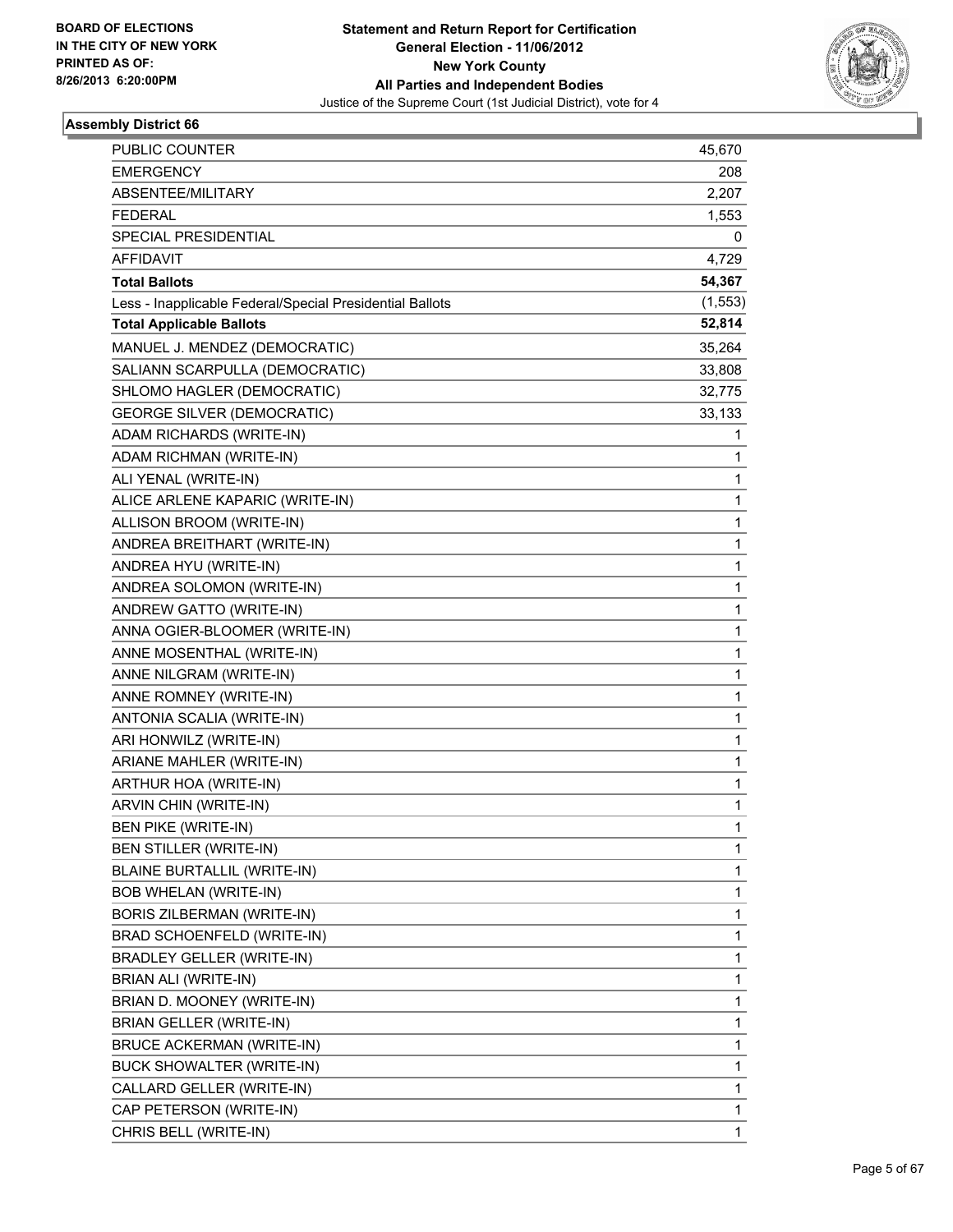

| CHRIS HAMM (WRITE-IN)             | 1 |
|-----------------------------------|---|
| CHRIS PARK (WRITE-IN)             | 1 |
| CHRISTINE CARDI (WRITE-IN)        | 1 |
| <b>CLARECE THOMAS (WRITE-IN)</b>  | 1 |
| CLINTON TYREE (WRITE-IN)          | 1 |
| COLIA CLARK (WRITE-IN)            | 1 |
| DANIEL SHERMAN (WRITE-IN)         | 1 |
| DAVE BONGO (WRITE-IN)             | 1 |
| DAVID KAPLAN (WRITE-IN)           | 1 |
| DAVID LENECK (WRITE-IN)           | 1 |
| DAWN K TAASEVIGEN (WRITE-IN)      | 1 |
| DEREK BREUER (WRITE-IN)           | 1 |
| DEREK BROWN (WRITE-IN)            | 1 |
| DONATHAN SALKALN (WRITE-IN)       | 1 |
| DOSE SCHNAKOLES (WRITE-IN)        | 1 |
| DUKE SIMS (WRITE-IN)              | 1 |
| ELANA RICHMAN (WRITE-IN)          | 1 |
| ELI PAOQUIN (WRITE-IN)            | 1 |
| ELIZABETH JOHNSON (WRITE-IN)      | 1 |
| ELLIOT HAYES (WRITE-IN)           | 1 |
| ELLIOT MEISEL (WRITE-IN)          | 2 |
| EMILY KERNAN (WRITE-IN)           | 1 |
| EVAN ROCK (WRITE-IN)              | 1 |
| FORREST MILLER (WRITE-IN)         | 1 |
| <b>GARY JOHNSON (WRITE-IN)</b>    | 1 |
| <b>GEOFFREY MILLER (WRITE-IN)</b> | 1 |
| <b>GEORGE E.PATAKI (WRITE-IN)</b> | 1 |
| <b>GEORGE PAROS (WRITE-IN)</b>    | 1 |
| GIA MORRIS (WRITE-IN)             | 1 |
| HENRY RICE (WRITE-IN)             | 1 |
| HILLARY CLINTON (WRITE-IN)        | 1 |
| HO DI MIAH (WRITE-IN)             | 1 |
| HOWARD SIDMEN (WRITE-IN)          | 1 |
| JACK A. SADLER (WRITE-IN)         | 1 |
| JAMES DWYER (WRITE-IN)            | 1 |
| JANE BERGER (WRITE-IN)            | 1 |
| JASON MILLER (WRITE-IN)           | 1 |
| JAY LENGESZ (WRITE-IN)            | 1 |
| JEFF KATZ (WRITE-IN)              | 1 |
| JEFF VAN GUNDY (WRITE-IN)         | 1 |
| JEFFREY A. FEINBLOOM (WRITE-IN)   | 1 |
| JEFFREY GELLER (WRITE-IN)         | 1 |
| JEFFREY OWECK (WRITE-IN)          | 1 |
| JEISE SHARPIRO (WRITE-IN)         | 1 |
| JERRY RUSSO (WRITE-IN)            | 1 |
| <b>JESSE RICHMAN (WRITE-IN)</b>   | 1 |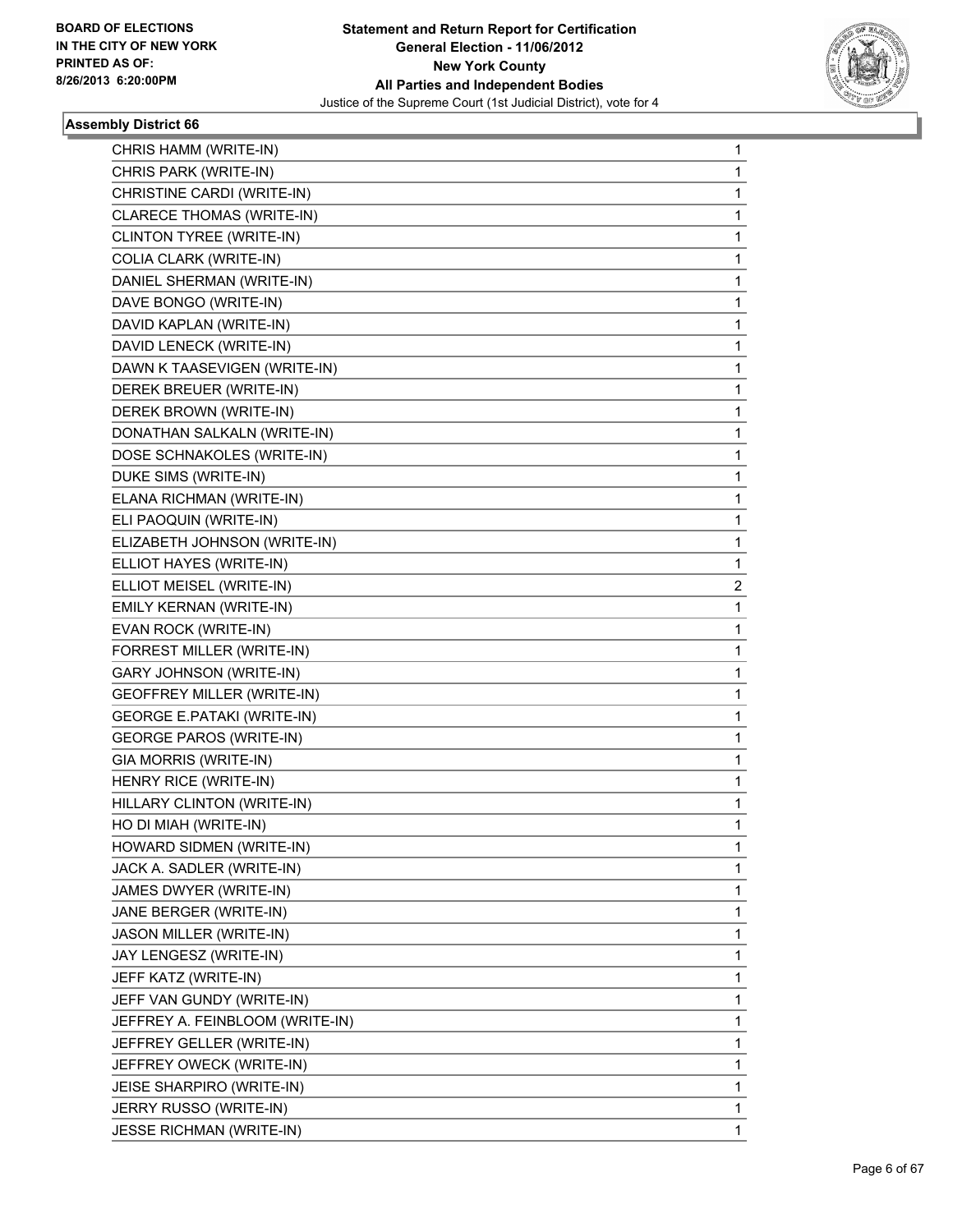

| <b>JESSICA NOVACK (WRITE-IN)</b> | 1            |
|----------------------------------|--------------|
| JOE CAURLLES (WRITE-IN)          | 1            |
| JOHN BRODERICK (WRITE-IN)        | $\mathbf{1}$ |
| JOHN MANGIH (WRITE-IN)           | 1            |
| JOHN NEW (WRITE-IN)              | 1            |
| JOHN P.CAHILL (WRITE-IN)         | 1            |
| JOHN SMITH (WRITE-IN)            | 1            |
| JON POTEMKIN (WRITE-IN)          | 1            |
| JOYCE SITTERY (WRITE-IN)         | 1            |
| JULIAN BOEHM (WRITE-IN)          | 1            |
| JUSTIN CHEN (WRITE-IN)           | 1            |
| KATHLEEN FANELL (WRITE-IN)       | 1            |
| KC BAER (WRITE-IN)               | 1            |
| KEVIN NEVELOFF (WRITE-IN)        | 1            |
| LARRY ARMSTRONG (WRITE-IN)       | 1            |
| LEAH RICE (WRITE-IN)             | 1            |
| LEIGH BISHOP (WRITE-IN)          | 1            |
| LEIGH TAMB (WRITE-IN)            | 1            |
| LILIAN COHEN (WRITE-IN)          | 1            |
| LILLARD JOHNSON (WRITE-IN)       | 1            |
| LISA TOFF (WRITE-IN)             | 1            |
| LOGAN GEWIN (WRITE-IN)           | 1            |
| LOU KLIMCHECK (WRITE-IN)         | 1            |
| LOU MARMON (WRITE-IN)            | 1            |
| LUCIE WOLF (WRITE-IN)            | 1            |
| LYN SHANE (WRITE-IN)             | 1            |
| MAO TSCTUNG (WRITE-IN)           | 1            |
| MARC FICHTENBERG (WRITE-IN)      | 1            |
| MARCY FRIEDMAN (WRITE-IN)        | 1            |
| MARK A WORKSMAN (WRITE-IN)       | 1            |
| MARK ESTELY (WRITE-IN)           | 1            |
| MARK J. EBERIE (WRITE-IN)        | 1            |
| MARY KAPARIC (WRITE-IN)          | 1            |
| MATTHEW BARSHIED (WRITE-IN)      | 1            |
| MAVERICK CORTES (WRITE-IN)       | 1            |
| MAX ALVIS (WRITE-IN)             | 1            |
| MAX SCHLEUSENER (WRITE-IN)       | 1            |
| MEGAN SWAY (WRITE-IN)            | 1            |
| MICHAEL COHEN (WRITE-IN)         | 1            |
| MICHAEL D CENTUELL (WRITE-IN)    | 1            |
| MICHAEL E. MEDEIROS (WRITE-IN)   | 1            |
| MICHAEL GURAL-MAIELLO (WRITE-IN) | 1            |
| MICHEAL STEINBERG (WRITE-IN)     | 1            |
| MILES SCHRAKENBERG (WRITE-IN)    | 1            |
| MIN LISHOUSNY (WRITE-IN)         | 1            |
| MONTEL WLLIAMS (WRITE-IN)        | 1            |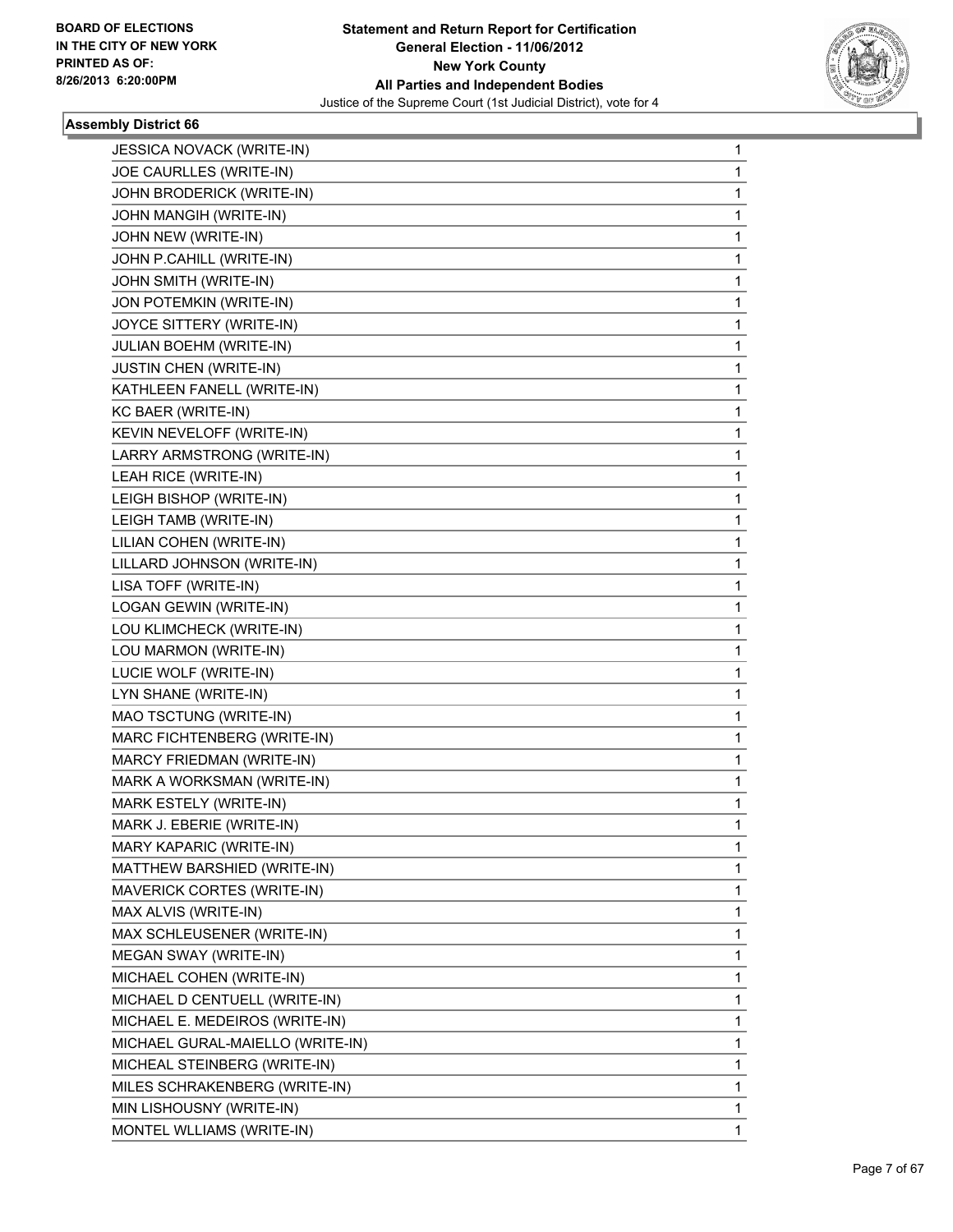

| MOOFIE GUISEPPE (WRITE-IN)         | 1       |
|------------------------------------|---------|
| MOSHE SASSON (WRITE-IN)            | 1       |
| NATHAN VOLZ (WRITE-IN)             | 1       |
| ORAN MAKANA (WRITE-IN)             | 1       |
| P. LEIGH BISHOP (WRITE-IN)         | 1       |
| PARAUG SARUA (WRITE-IN)            | 1       |
| PAUL KUPPICH (WRITE-IN)            | 1       |
| PETE HAMIL (WRITE-IN)              | 1       |
| PETER BERGER (WRITE-IN)            | 1       |
| PETER LOEB (WRITE-IN)              | 1       |
| PETER RICE (WRITE-IN)              | 1       |
| RACHEL PAULEY (WRITE-IN)           | 2       |
| RANDY ROTHSTEIN (WRITE-IN)         | 1       |
| RAYMOND VALERIO (WRITE-IN)         | 1       |
| RICH LOWRY (WRITE-IN)              | 1       |
| RICHARD COWNEN (WRITE-IN)          | 1       |
| RICHARD GOINER (WRITE-IN)          | 1       |
| RICK OLES (WRITE-IN)               | 1       |
| ROBERT RODRIGUEZ (WRITE-IN)        | 1       |
| ROBERT SCHWARTZ (WRITE-IN)         | 1       |
| RON PAUL (WRITE-IN)                | 1       |
| RONALD REAGAN (WRITE-IN)           | 1       |
| ROSE FORAN (WRITE-IN)              | 1       |
| RUDOLPH GUILIANI (WRITE-IN)        | 1       |
| SERENA WILLIAMS (WRITE-IN)         | 1       |
| SHANE SHEENY (WRITE-IN)            | 1       |
| SHAWNE CARDER (WRITE-IN)           | 1       |
| SHOLOMO HAGER (WRITE-IN)           | 1       |
| SOLIL MAHRATRA (WRITE-IN)          | 1       |
| SOUVOON YOON (WRITE-IN)            | 1       |
| STAN FELZER (WRITE-IN)             | 1       |
| STEPHEN COLBERT (WRITE-IN)         | 1       |
| STEVE SUFDU (WRITE-IN)             | 1       |
| SUSAN KOVAR (WRITE-IN)             | 1       |
| SUZANE GELLER (WRITE-IN)           | 1       |
| TAIXIE KATZ (WRITE-IN)             | 1       |
| TED COT (WRITE-IN)                 | 1       |
| TOM MERRILL (WRITE-IN)             | 1       |
| TYSON SABOTGA (WRITE-IN)           | 1       |
| UNATTRIBUTABLE WRITE-IN (WRITE-IN) | 205     |
| <b>VENUS WILLIAMS (WRITE-IN)</b>   | 1       |
| VINCENT LICATA (WRITE-IN)          | 1       |
| VINCENT LICATTA (WRITE-IN)         | 1       |
| WENDY WLLIAMS (WRITE-IN)           | 1       |
| <b>WYCLIFF HAMILTON (WRITE-IN)</b> | 1       |
| <b>Total Votes</b>                 | 135,356 |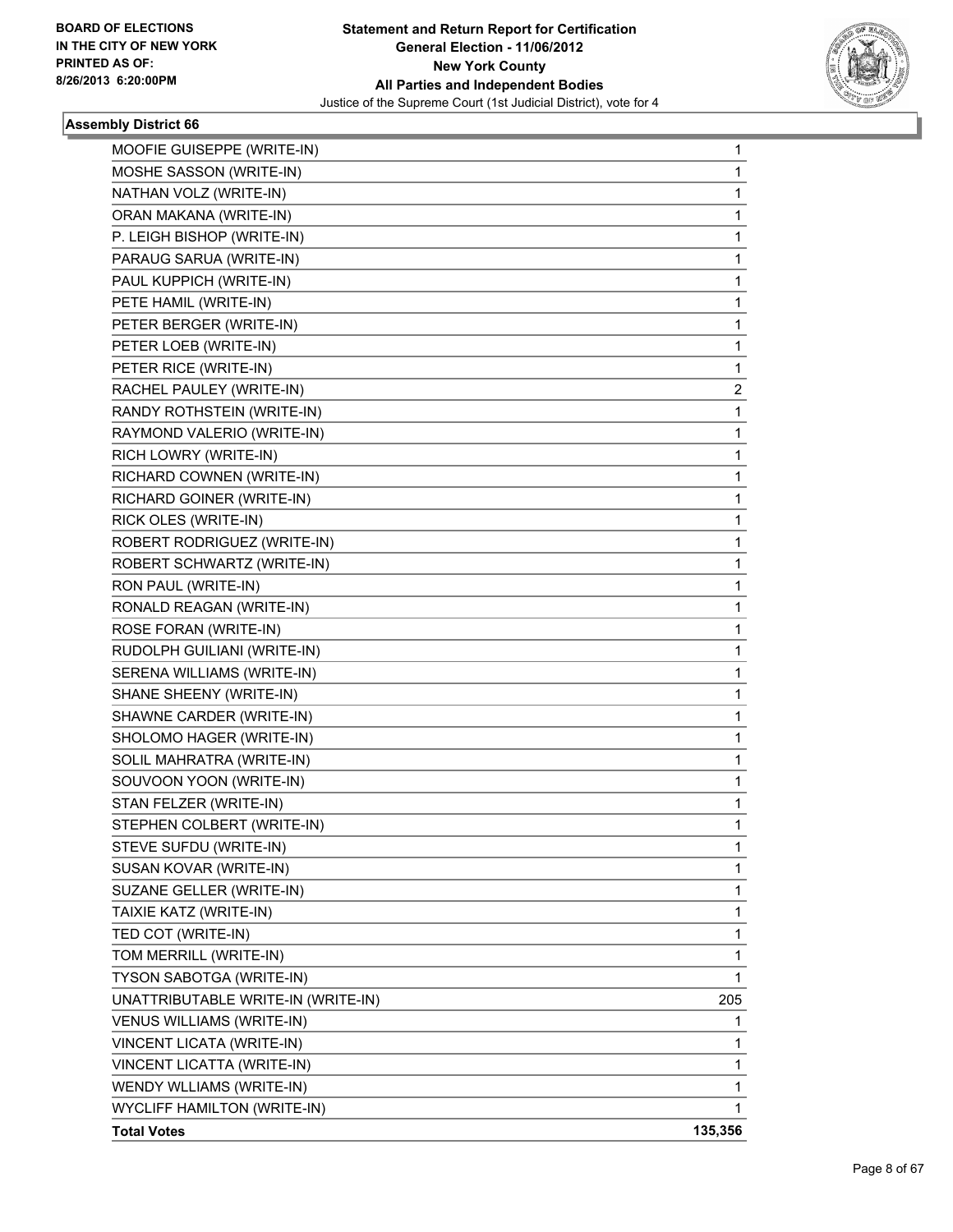

Unrecorded 75,900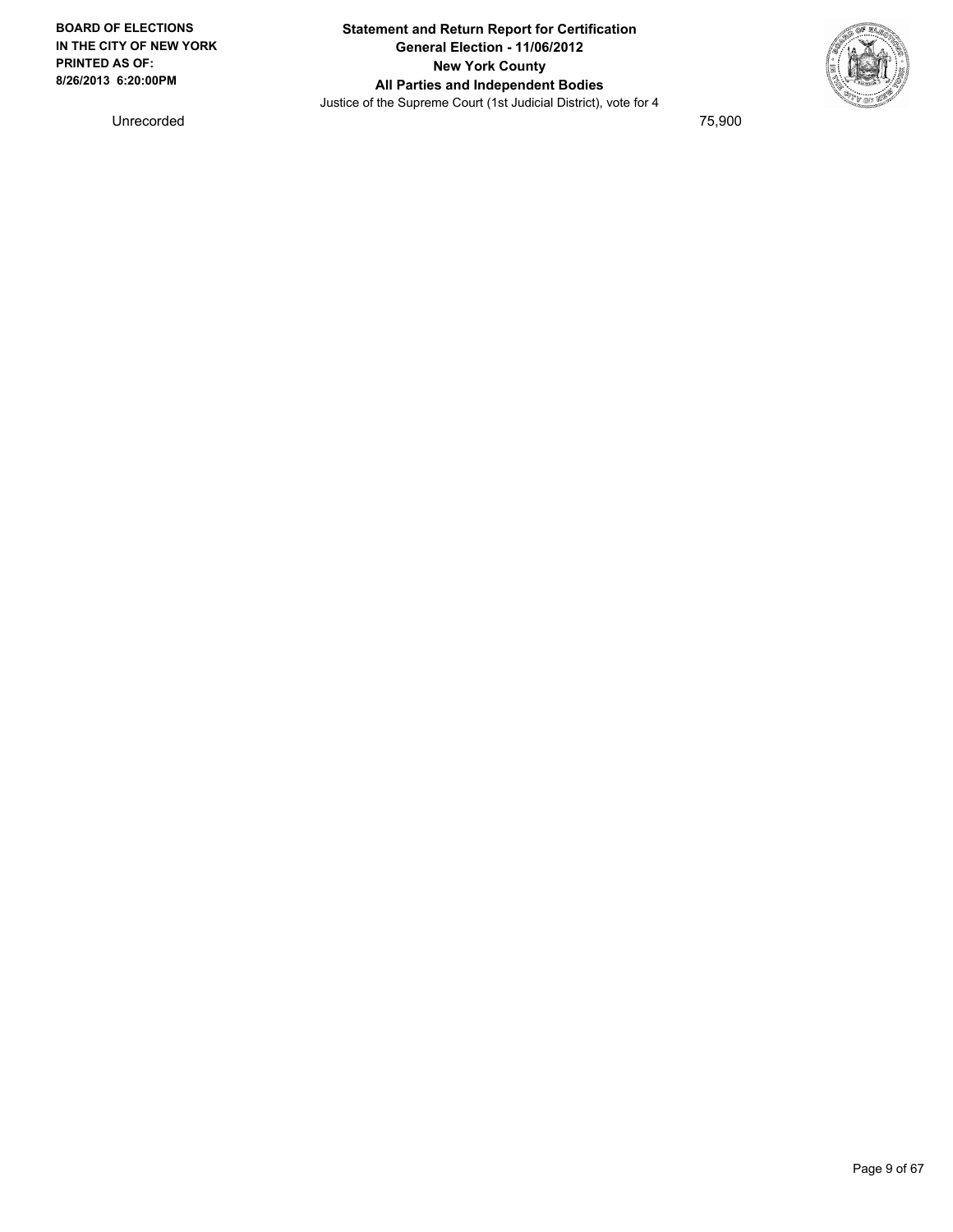

| <b>PUBLIC COUNTER</b>                                    | 50,643                  |
|----------------------------------------------------------|-------------------------|
| <b>EMERGENCY</b>                                         | 82                      |
| ABSENTEE/MILITARY                                        | 2,401                   |
| <b>FEDERAL</b>                                           | 1,431                   |
| SPECIAL PRESIDENTIAL                                     | 0                       |
| <b>AFFIDAVIT</b>                                         | 3,966                   |
| <b>Total Ballots</b>                                     | 58,523                  |
| Less - Inapplicable Federal/Special Presidential Ballots | (1, 431)                |
| <b>Total Applicable Ballots</b>                          | 57,092                  |
| MANUEL J. MENDEZ (DEMOCRATIC)                            | 38,287                  |
| SALIANN SCARPULLA (DEMOCRATIC)                           | 35,985                  |
| SHLOMO HAGLER (DEMOCRATIC)                               | 35,424                  |
| <b>GEORGE SILVER (DEMOCRATIC)</b>                        | 35,589                  |
| ALAN SCHERER (WRITE-IN)                                  | 1                       |
| ALISON SPECTER (WRITE-IN)                                | 1                       |
| ALTON MADDOX (WRITE-IN)                                  | 1                       |
| ANDREW NAPOKETANO (WRITE-IN)                             | 1                       |
| ANDY BOTWIN (WRITE-IN)                                   | 1                       |
| ANN TAYLOR (WRITE-IN)                                    | 1                       |
| ARTYOM TKACHENKO (WRITE-IN)                              | 1                       |
| AVRAM SHAPIRO (WRITE-IN)                                 | 1                       |
| BARBARA JAFFE (WRITE-IN)                                 | $\overline{\mathbf{c}}$ |
| BARRY KAPLAN (WRITE-IN)                                  | 1                       |
| BARRY LEPALWE (WRITE-IN)                                 | 1                       |
| BEN AFFLECK (WRITE-IN)                                   | 1                       |
| BENJAMIN BALLER (WRITE-IN)                               | $\overline{\mathbf{c}}$ |
| BETH N. BENZE (WRITE-IN)                                 | 1                       |
| BETTY WHITE (WRITE-IN)                                   | 1                       |
| BILL DE BLASIO (WRITE-IN)                                | 4                       |
| BRAD LAMEL (WRITE-IN)                                    | 1                       |
| <b>BRETT SPECTER (WRITE-IN)</b>                          | 1                       |
| BRYAN FROGS (WRITE-IN)                                   | 1                       |
| CAROL BLOOM (WRITE-IN)                                   | 1                       |
| CHAIM LEGGIERE (WRITE-IN)                                | 1                       |
| CHLOE DELLA (WRITE-IN)                                   | 1                       |
| CLAIRE DEMING (WRITE-IN)                                 | 1                       |
| DALIA COHEN (WRITE-IN)                                   | 1                       |
| DAVID J WARD (WRITE-IN)                                  | 1                       |
| DAVID LETTERMAN (WRITE-IN)                               | 1                       |
| DAVID PEDREUS (WRITE-IN)                                 | 1                       |
| DAVID SACK (WRITE-IN)                                    | 1                       |
| DEBRA COHN (WRITE-IN)                                    | 1                       |
| DEBRA KRIGER (WRITE-IN)                                  | 1                       |
| DIANE LOLATH (WRITE-IN)                                  | 1                       |
| EARL WARREN (WRITE-IN)                                   | 1                       |
| EDWARD KOCH (WRITE-IN)                                   | 1                       |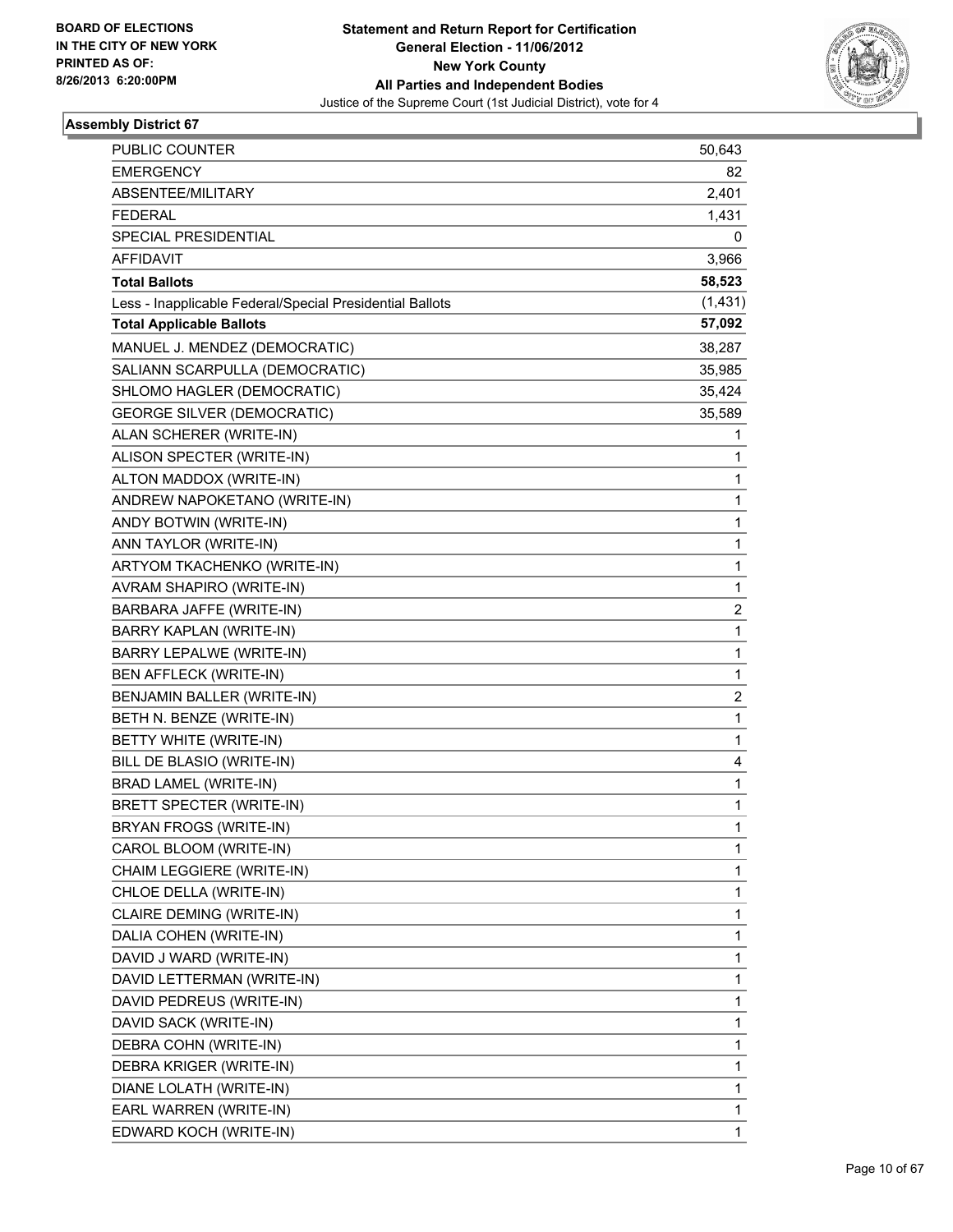

| ELIOT SPITZER (WRITE-IN)         | 1              |
|----------------------------------|----------------|
| ERIC LOOMIS POUND (WRITE-IN)     | 1              |
| ERIC STERNBERG (WRITE-IN)        | 1              |
| ERIC STIEGLITZ (WRITE-IN)        | 1              |
| ERIK VISCKEY (WRITE-IN)          | 1              |
| ETHAN VICENT FINNERAN (WRITE-IN) | 1              |
| EUGENIO LABADIE (WRITE-IN)       | 1              |
| FRANK MARTIRE (WRITE-IN)         | 1              |
| GIDEON WEILER (WRITE-IN)         | 1              |
| <b>GLENN NOCERA (WRITE-IN)</b>   | 1              |
| <b>GLENN STARMAN (WRITE-IN)</b>  | 1              |
| <b>GREG NEV (WRITE-IN)</b>       | 1              |
| GREGG BOARD (WRITE-IN)           | 1              |
| <b>GREGG BOURDO (WRITE-IN)</b>   | 1              |
| <b>GREGG ROTH (WRITE-IN)</b>     | 1              |
| <b>GROVE LIN (WRITE-IN)</b>      | 1              |
| HARRIS FICHMAN (WRITE-IN)        | 1              |
| IRWIN S.BERNSTEIN (WRITE-IN)     | 1              |
| JACKSON THIES (WRITE-IN)         | 1              |
| JANEL CALERIDGZ (WRITE-IN)       | 1              |
| JASON FRIEDMAN (WRITE-IN)        | 1              |
| JEFFREY TOBIN (WRITE-IN)         | 1              |
| JEN SPISSO (WRITE-IN)            | 1              |
| JENNIE ROSEI FIEN (WRITE-IN)     | 1              |
| JOE CZERNIAWSKI (WRITE-IN)       | $\overline{c}$ |
| JOEL KLEIN (WRITE-IN)            | 4              |
| JOHN CRANE (WRITE-IN)            | 1              |
| JOHN D. SPEAR (WRITE-IN)         | 1              |
| JOHN JAY (WRITE-IN)              | 1              |
| JOHN MICHAEL CRUZ (WRITE-IN)     | 1              |
| JOHN STEWART (WRITE-IN)          | 1              |
| JOHN WEPPLER (WRITE-IN)          | 1              |
| JONATHAN NATHAN (WRITE-IN)       | 1              |
| JOSEPH CZERNIAWSKI (WRITE-IN)    | 1              |
| KARL R. SCHULTZ (WRITE-IN)       | 1              |
| KATHERIN HEINS (WRITE-IN)        | 1              |
| KEITH JEWELL (WRITE-IN)          | 1              |
| KELVIN CAVACLO (WRITE-IN)        | 1              |
| <b>KEN ROCK (WRITE-IN)</b>       | 1              |
| KLEAVER CRUZ (WRITE-IN)          | 1              |
| LAURA SACK (WRITE-IN)            | 1              |
| LAWRENCE JONES (WRITE-IN)        | 1              |
| LEAH MARGULIES (WRITE-IN)        | 1              |
| LIZ WEST (WRITE-IN)              | 1              |
| LOGAN SMITH (WRITE-IN)           | 1              |
| LOUIS D. BRANDEIS (WRITE-IN)     | 1              |
|                                  |                |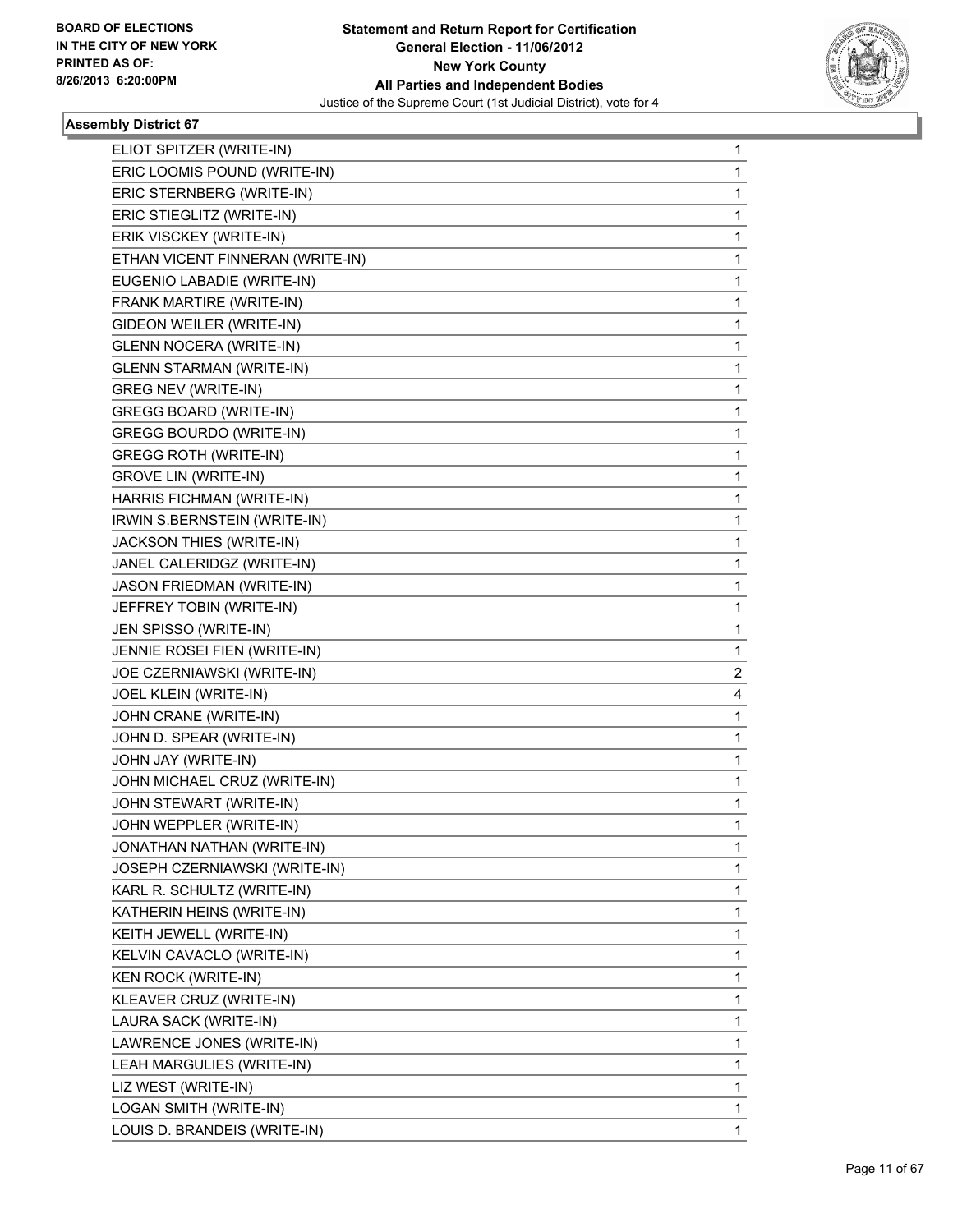

| LOUSE DIMARCO (WRITE-IN)         | $\mathbf{1}$   |
|----------------------------------|----------------|
| MANTI TEO (WRITE-IN)             | 1              |
| MARC SUSSEN (WRITE-IN)           | 1              |
| MARGALE LOPEZ TORRES (WRITE-IN)  | 1              |
| MARIANNE ELSENMANN (WRITE-IN)    | 1              |
| MARITZA ALERION (WRITE-IN)       | 1              |
| MARK J. ROBERTS (WRITE-IN)       | 1              |
| MARY MURPHY (WRITE-IN)           | 1              |
| MATHEW SIMON (WRITE-IN)          | 1              |
| MATT WELCH (WRITE-IN)            | 1              |
| MAUREEN MOHAMED (WRITE-IN)       | 1              |
| MEHEEL SIMON (WRITE-IN)          | 1              |
| MICHAEL LONG (WRITE-IN)          | 1              |
| MICHAEL QUNTANULLA (WRITE-IN)    | 1              |
| MICHAEL RAND (WRITE-IN)          | 1              |
| MIRIAM SACK (WRITE-IN)           | 2              |
| MITT ROMNEY (WRITE-IN)           | 1              |
| NANCY BOTWIN (WRITE-IN)          | 1              |
| NATHANIEL MAGEE (WRITE-IN)       | 1              |
| <b>NEWT GINGRICH (WRITE-IN)</b>  | 1              |
| NICK GILLESPIE (WRITE-IN)        | 1              |
| NICK JOHNSON (WRITE-IN)          | 1              |
| NICK YAMES (WRITE-IN)            | 1              |
| NORMAN HANDELMAN (WRITE-IN)      | 1              |
| NORMAN SEAGEL (WRITE-IN)         | 1              |
| OLIVER WENDELL HOLMES (WRITE-IN) | 1              |
| PAT RIOTDO (WRITE-IN)            | 1              |
| PATRICK MAKER (WRITE-IN)         | 1              |
| PAUL AHAVAGIO (WRITE-IN)         | 1              |
| PAUL C COFREY (WRITE-IN)         | 4              |
| PETER MILLIGAN (WRITE-IN)        | 1              |
| PETER PIDOBUY (WRITE-IN)         | 1              |
| PHILIP KIRSHNER (WRITE-IN)       | 1              |
| RACHEL NASH (WRITE-IN)           | 1              |
| RAMESH PONNURU (WRITE-IN)        | 1              |
| REBECCA SACK (WRITE-IN)          | 2              |
| REX RYAN (WRITE-IN)              | 1              |
| RICHARD DANIELPOUR (WRITE-IN)    | 1              |
| RICK SANTURUM (WRITE-IN)         | 1              |
| ROBIN STEINBURG (WRITE-IN)       | 1              |
| RON PAUL (WRITE-IN)              | 1              |
| RONALD MCDONALD (WRITE-IN)       | 1              |
| RUBSAN KANE (WRITE-IN)           | 1              |
| RUDOLPH GIULIANI (WRITE-IN)      | 4              |
| RYAN MCKEE (WRITE-IN)            | $\overline{2}$ |
| SANTA GOLDSTEIN (WRITE-IN)       | $\mathbf{1}$   |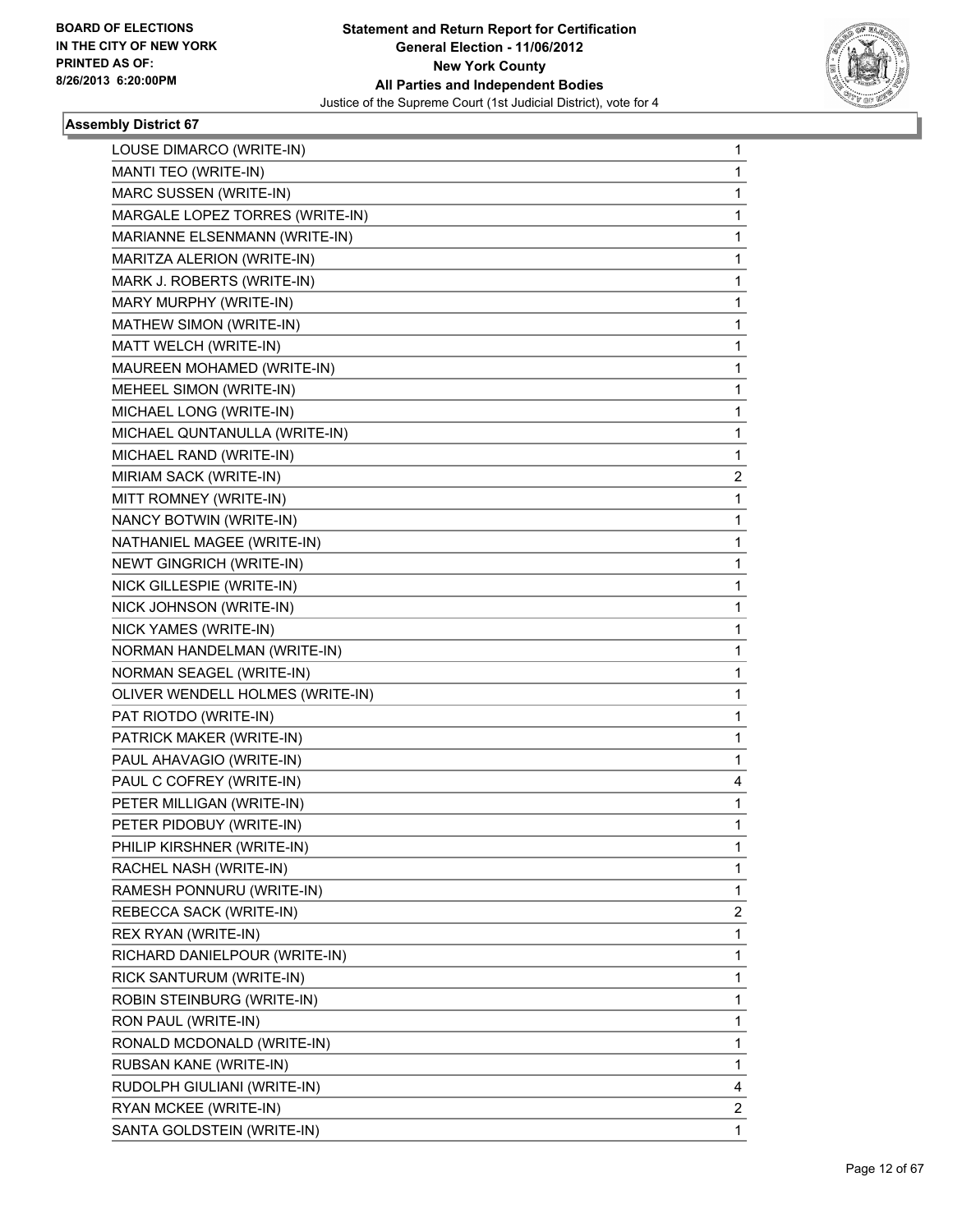

| SARAH PALIN (WRITE-IN)             | 1            |
|------------------------------------|--------------|
| SCOTT BRISHAS (WRITE-IN)           | 1            |
| SHANE BOTWIN (WRITE-IN)            | 1            |
| SHANNON MANTELL (WRITE-IN)         | 1            |
| SILAS BOTWIN (WRITE-IN)            | $\mathbf{1}$ |
| STEPANIE CLOUD (WRITE-IN)          | 1            |
| STEPHEN SIMON (WRITE-IN)           | 1            |
| TAMEEM ZAINUBHA (WRITE-IN)         | 1            |
| THOMAS MOLL (WRITE-IN)             | 1            |
| THOMAS WEISNEN (WRITE-IN)          | 1            |
| THOMAS WHELAN (WRITE-IN)           | 1            |
| TIM SILVER (WRITE-IN)              | 1            |
| TONY VASSALLO (WRITE-IN)           | 1            |
| TOVA REITER (WRITE-IN)             | 1            |
| UNATTRIBUTABLE WRITE-IN (WRITE-IN) | 152          |
| WENDY C. BUTLER (WRITE-IN)         | 1            |
| <b>WILLIAM CLINTON (WRITE-IN)</b>  | 1            |
| WILLIAM PURDY (WRITE-IN)           | 1            |
| <b>Total Votes</b>                 | 145,597      |
| Unrecorded                         | 82,771       |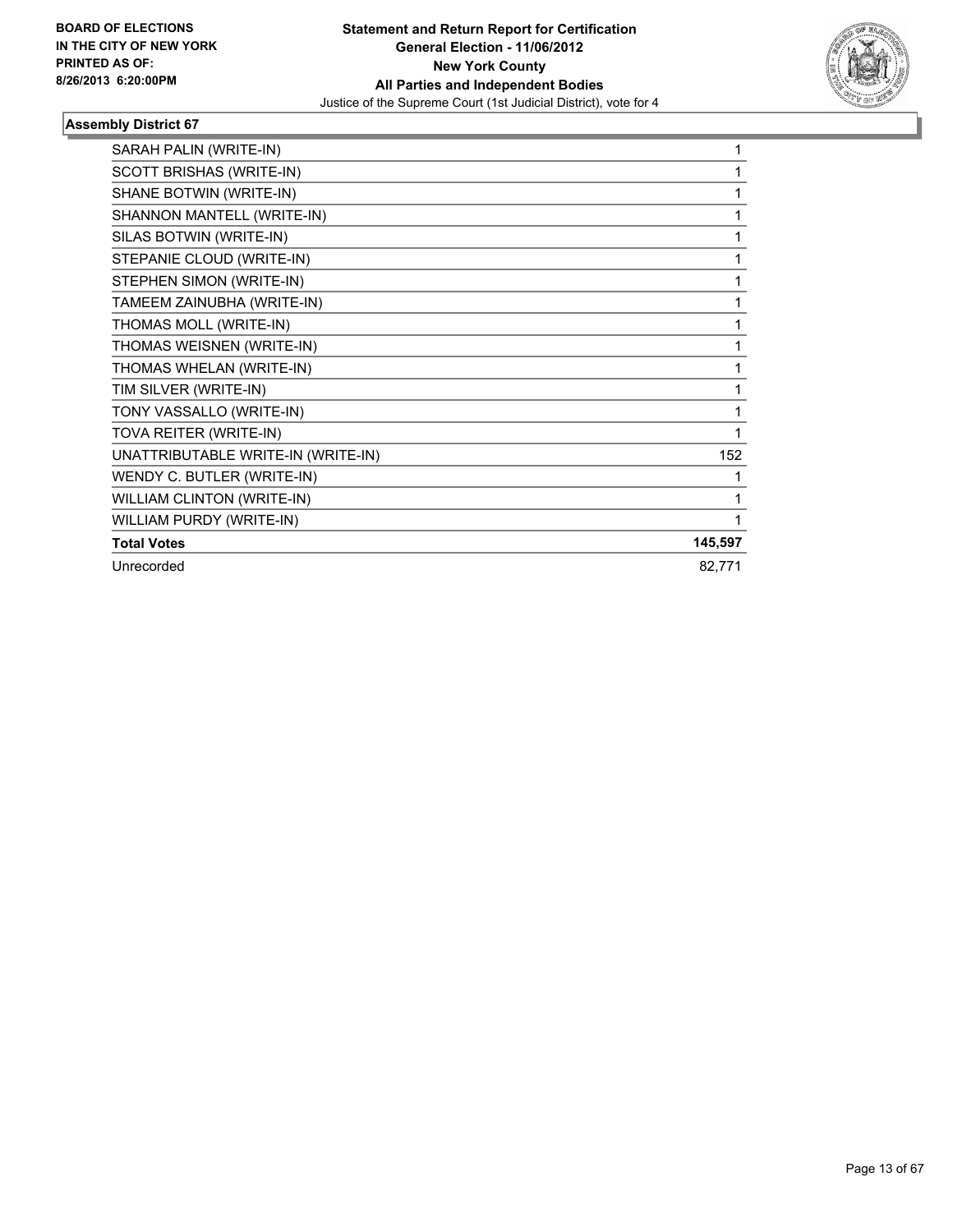

| PUBLIC COUNTER                                           | 37,480      |
|----------------------------------------------------------|-------------|
| <b>EMERGENCY</b>                                         | 132         |
| ABSENTEE/MILITARY                                        | 912         |
| <b>FEDERAL</b>                                           | 285         |
| SPECIAL PRESIDENTIAL                                     | 0           |
| <b>AFFIDAVIT</b>                                         | 5,170       |
| <b>Total Ballots</b>                                     | 43,979      |
| Less - Inapplicable Federal/Special Presidential Ballots | (285)       |
| <b>Total Applicable Ballots</b>                          | 43,694      |
| MANUEL J. MENDEZ (DEMOCRATIC)                            | 28,584      |
| SALIANN SCARPULLA (DEMOCRATIC)                           | 21,076      |
| SHLOMO HAGLER (DEMOCRATIC)                               | 19,501      |
| <b>GEORGE SILVER (DEMOCRATIC)</b>                        | 20,187      |
| ALICE FONTIER (WRITE-IN)                                 | 1           |
| ALTON H. MADDOX JR (WRITE-IN)                            | 1           |
| ALTON MADDOX (WRITE-IN)                                  | 1           |
| ANDREW KEISNER (WRITE-IN)                                | 1           |
| ANTHONY FIELDS (WRITE-IN)                                | 1           |
| ARCHANA PROKASH (WRITE-IN)                               | 1           |
| <b>BARACK OBAMA (WRITE-IN)</b>                           | 1           |
| <b>BARBARA PATTON (WRITE-IN)</b>                         | 1           |
| BILL CLINTON (WRITE-IN)                                  | 1           |
| <b>BOB COHEN (WRITE-IN)</b>                              | 1           |
| CHRISTOPHER ANDREW KEISNER (WRITE-IN)                    | 1           |
| CHRISTOPHER RIANO (WRITE-IN)                             | 1           |
| CHRISTOPHER STEINER (WRITE-IN)                           | 1           |
| DANIEL KELLY (WRITE-IN)                                  | 1           |
| DAVE BING (WRITE-IN)                                     | 1           |
| DEBORAH EVANGELAKOS (WRITE-IN)                           | 1           |
| DON RESENBERG (WRITE-IN)                                 | 1           |
| DONALD CHERRY (WRITE-IN)                                 | 1           |
| ELLAM SULLAWAY (WRITE-IN)                                | 1           |
| ELLIS VANN (WRITE-IN)                                    | 1           |
| FRANCO TRINGRO (WRITE-IN)                                | 1           |
| <b>GENE GLAUB (WRITE-IN)</b>                             | 1           |
| HERMAN CAIN (WRITE-IN)                                   | 1           |
| HILLARY CLINTON (WRITE-IN)                               | $\mathbf 1$ |
| JAMES HAMMOND (WRITE-IN)                                 | 1           |
| JAMES WALSH (WRITE-IN)                                   | 1           |
| JEFFREY KANE (WRITE-IN)                                  | 1           |
| JOCELYN FRASO (WRITE-IN)                                 | 1           |
| JOE ROGAN (WRITE-IN)                                     | 1           |
| JOESPH HENSON (WRITE-IN)                                 | 2           |
| JOHN EVANGELAKOS (WRITE-IN)                              | 1           |
| JOHN FIMLY (WRITE-IN)                                    | 1           |
| JOHN MIRAS (WRITE-IN)                                    | 1           |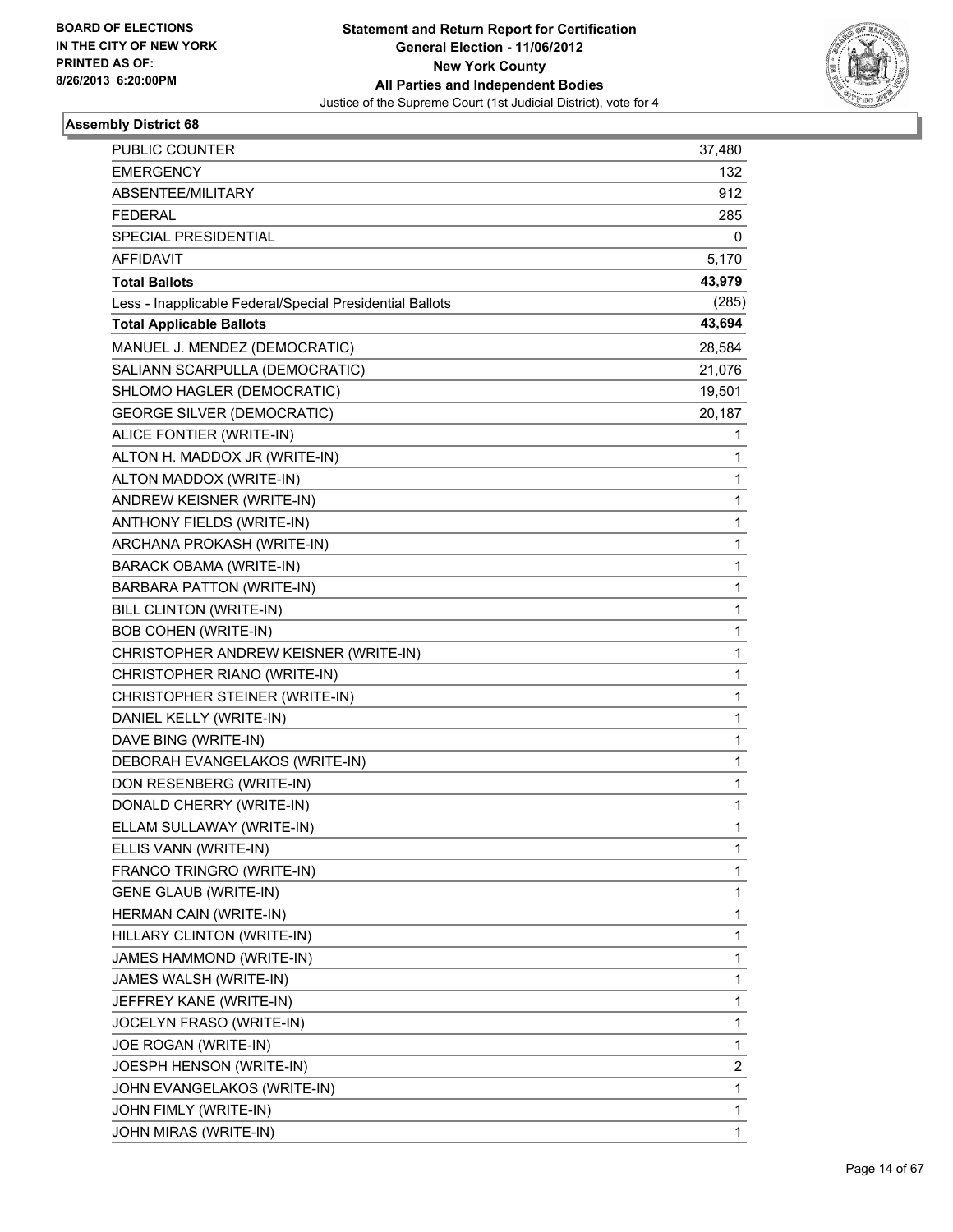

| JOSHUA DRATEL (WRITE-IN)           | 1      |
|------------------------------------|--------|
| JULES CHAPPLE (WRITE-IN)           | 1      |
| KELLY CHAPPLE (WRITE-IN)           | 1      |
| KEVIN PITTSNAGLE (WRITE-IN)        | 1      |
| LUIS AGUIAR CONRARIA (WRITE-IN)    | 1      |
| MARC LANDIS (WRITE-IN)             | 1      |
| MATTHEW KANE (WRITE-IN)            | 1      |
| MICAH WILLIAMS (WRITE-IN)          | 1      |
| MICHAEL DUGATTHIS (WRITE-IN)       | 1      |
| MICHAEL KANE (WRITE-IN)            | 1      |
| NEIL BREGMAN (WRITE-IN)            | 2      |
| <b>NEWT GINGRICH (WRITE-IN)</b>    | 1      |
| RYAN BERMINGHAM (WRITE-IN)         | 1      |
| SANDY KANE (WRITE-IN)              | 1      |
| SARAH PALIN (WRITE-IN)             | 1      |
| SETH GUTHARTZ (WRITE-IN)           | 1      |
| SEYMOR BUTTS (WRITE-IN)            | 1      |
| TIM AMAKER (WRITE-IN)              | 1      |
| TIM GLAUB (WRITE-IN)               | 1      |
| TOM TANEREDO (WRITE-IN)            | 1      |
| UNATTRIBUTABLE WRITE-IN (WRITE-IN) | 66     |
| VANESSA MEIS (WRITE-IN)            | 1      |
| VINCENT B. VANN (WRITE-IN)         | 1      |
| WHITNEY TILSON (WRITE-IN)          | 1      |
| YVES A. VITAL (WRITE-IN)           | 1      |
| <b>Total Votes</b>                 | 89,473 |
| Unrecorded                         | 85,303 |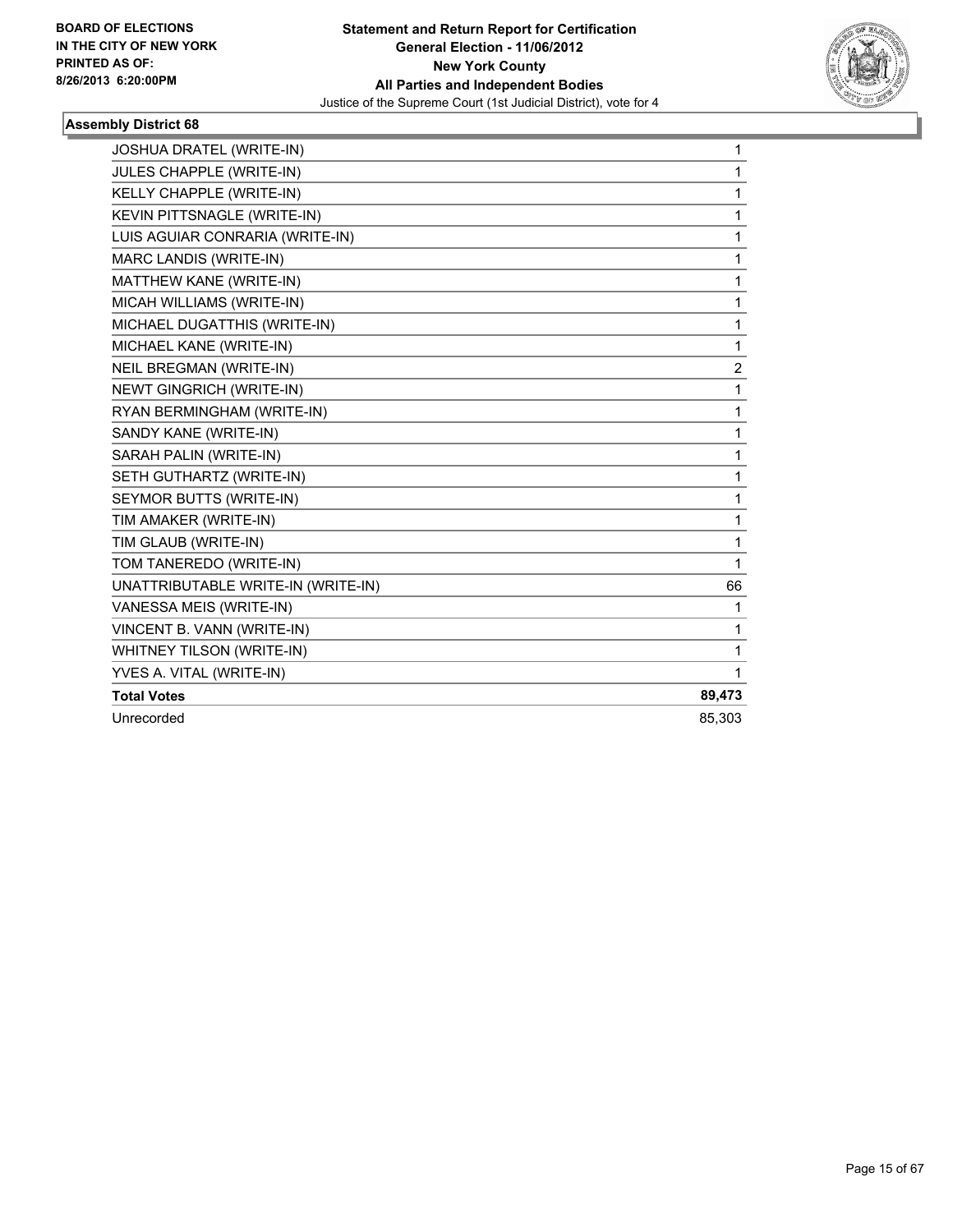

| <b>PUBLIC COUNTER</b>                                    | 50,936                  |
|----------------------------------------------------------|-------------------------|
| <b>EMERGENCY</b>                                         | 512                     |
| <b>ABSENTEE/MILITARY</b>                                 | 2,280                   |
| <b>FEDERAL</b>                                           | 1,198                   |
| SPECIAL PRESIDENTIAL                                     | 0                       |
| <b>AFFIDAVIT</b>                                         | 3,732                   |
| <b>Total Ballots</b>                                     | 58,658                  |
| Less - Inapplicable Federal/Special Presidential Ballots | (1, 198)                |
| <b>Total Applicable Ballots</b>                          | 57,460                  |
| MANUEL J. MENDEZ (DEMOCRATIC)                            | 40,282                  |
| SALIANN SCARPULLA (DEMOCRATIC)                           | 36,182                  |
| SHLOMO HAGLER (DEMOCRATIC)                               | 35,310                  |
| <b>GEORGE SILVER (DEMOCRATIC)</b>                        | 35,322                  |
| ADAM SCHNECK (WRITE-IN)                                  | 1                       |
| AL DIMATO (WRITE-IN)                                     | 1                       |
| ALEX ZUBADIV (WRITE-IN)                                  | 1                       |
| AMANDA MARCOTTE (WRITE-IN)                               | 1                       |
| AMIL SINGH (WRITE-IN)                                    | 1                       |
| ANALISA TORRES (WRITE-IN)                                | 1                       |
| ANTOINETTE WILLIAMS (WRITE-IN)                           | 1                       |
| ARMAY SMIELELSK (WRITE-IN)                               | 1                       |
| ARYANNA QUSBA (WRITE-IN)                                 | 1                       |
| AVIDAN ACKERSON (WRITE-IN)                               | 1                       |
| BEN KANTOR (WRITE-IN)                                    | 1                       |
| BEN RECCO (WRITE-IN)                                     | 1                       |
| BENJAMIN HONAN (WRITE-IN)                                | 1                       |
| BENJAMIN KAPLAN (WRITE-IN)                               | 1                       |
| BENJAMIN ROBISON (WRITE-IN)                              | 1                       |
| BERNARD ECK (WRITE-IN)                                   | 1                       |
| <b>BILL JOSE (WRITE-IN)</b>                              | 1                       |
| CAREY HORWITZ (WRITE-IN)                                 | 1                       |
| CEREESE QUSBA (WRITE-IN)                                 | 1                       |
| CHARLES YAIKIA (WRITE-IN)                                | 2                       |
| CHLOE KANTOR (WRITE-IN)                                  | 1                       |
| CHRIS KUENNDA (WRITE-IN)                                 | 1                       |
| CLEMENT WEINSTEIN (WRITE-IN)                             | 2                       |
| CORY FLINN (WRITE-IN)                                    | $\overline{\mathbf{c}}$ |
| <b>CURTIS SLIWA (WRITE-IN)</b>                           | 1                       |
| DAN MAFFER (WRITE-IN)                                    | 1                       |
| DAVID JACOBY (WRITE-IN)                                  | 1                       |
| DAVID MALASS (WRITE-IN)                                  | 1                       |
| DEBORAH HART (WRITE-IN)                                  | 1                       |
| DEBRA JAMES (WRITE-IN)                                   | 1                       |
| DENIS HAYWARD (WRITE-IN)                                 | 1                       |
| DIANA ERSEN (WRITE-IN)                                   | 1                       |
| DON BOROUGHS (WRITE-IN)                                  | 1                       |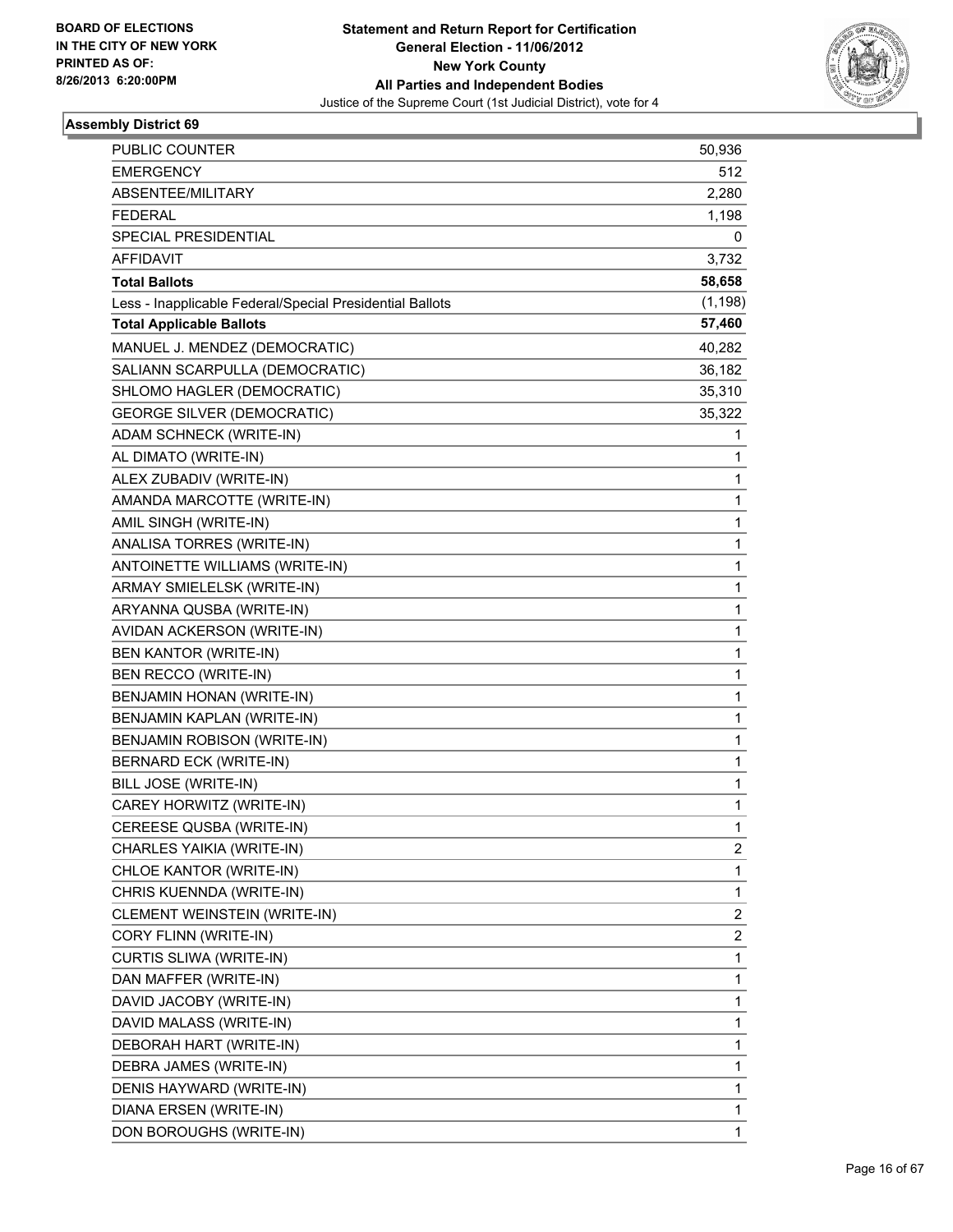

| ED BURNS (WRITE-IN)              | 1 |
|----------------------------------|---|
| EDWARD HAYES (WRITE-IN)          | 2 |
| EDWIN HAYWARD (WRITE-IN)         | 1 |
| ELIOT LOSHICK (WRITE-IN)         | 1 |
| ELVARD ALEGRE (WRITE-IN)         | 1 |
| EMILE SMITH (WRITE-IN)           | 1 |
| ERIC ASKANASE (WRITE-IN)         | 2 |
| ERIN SHELL (WRITE-IN)            | 1 |
| ESTELLE ANDERSON (WRITE-IN)      | 1 |
| FELIX FRANKYLN (WRITE-IN)        | 1 |
| FRED WEINSTEIN (WRITE-IN)        | 2 |
| <b>GEVA PATZ (WRITE-IN)</b>      | 1 |
| <b>GLEN JOHNSTEIN (WRITE-IN)</b> | 1 |
| GUY R. MUZZAN (WRITE-IN)         | 1 |
| HILLARY CLINTON (WRITE-IN)       | 1 |
| IRIS RUCKER (WRITE-IN)           | 2 |
| JACK DUCH (WRITE-IN)             | 1 |
| JACK LOGAN (WRITE-IN)            | 1 |
| JAIME HARBESON (WRITE-IN)        | 1 |
| JAKE DALE (WRITE-IN)             | 1 |
| <b>JASON ANTHOM (WRITE-IN)</b>   | 1 |
| JED ALPERT (WRITE-IN)            | 1 |
| JENNIFER MEYERS (WRITE-IN)       | 1 |
| JILL PROSLEY (WRITE-IN)          | 1 |
| JILL STEIN (WRITE-IN)            | 1 |
| JOE BROWN (WRITE-IN)             | 1 |
| JOHN DONALDSON (WRITE-IN)        | 1 |
| JOHN MARGELLI (WRITE-IN)         | 1 |
| JOHN MARSHAL (WRITE-IN)          | 1 |
| JOSH BESTER (WRITE-IN)           | 1 |
| JOSHUA LEVINE (WRITE-IN)         | 1 |
| JOSHUA MEYERS (WRITE-IN)         | 1 |
| JUDITH CISCE (WRITE-IN)          | 1 |
| JULIA WILLERBRAND (WRITE-IN)     | 1 |
| <b>JUSTIN BIESER (WRITE-IN)</b>  | 1 |
| KARA PLOMIN (WRITE-IN)           | 1 |
| KARL MARK (WRITE-IN)             | 1 |
| KATHERINE HAYWARD (WRITE-IN)     | 1 |
| KATHERINE PALADINO (WRITE-IN)    | 1 |
| KATHY GRAD (WRITE-IN)            | 1 |
| KELLY MUKMEY (WRITE-IN)          | 1 |
| KELSEY GRAMM (WRITE-IN)          | 1 |
| KEVIN SWEENEY (WRITE-IN)         | 1 |
| KIRSTEN E. GILLIBRAND (WRITE-IN) | 1 |
| LANE ALTSCHULER (WRITE-IN)       | 2 |
| LEAH MACKAY (WRITE-IN)           | 1 |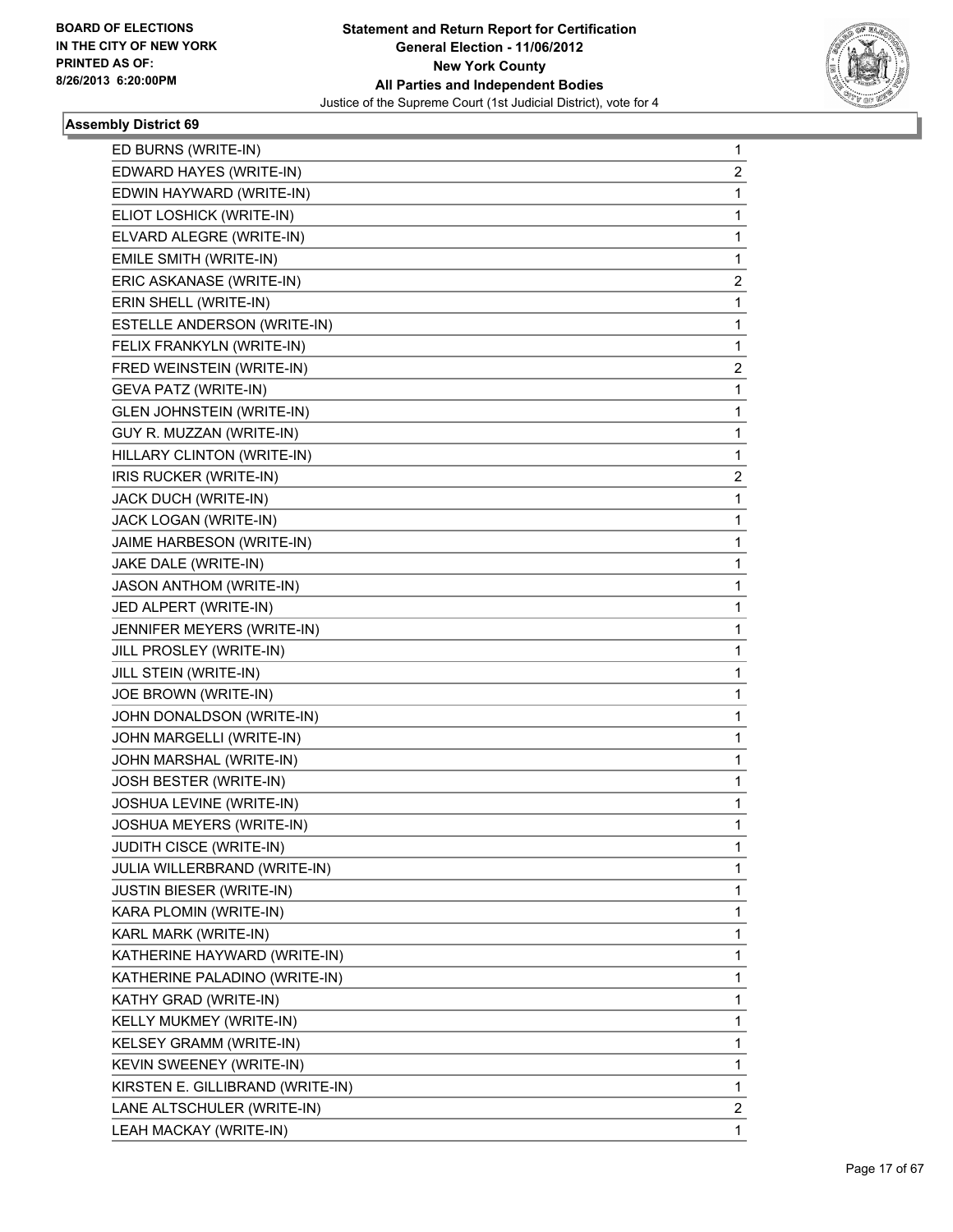

| LENNY WEINSTALL (WRITE-IN)       | 1 |
|----------------------------------|---|
| LEON TRETSKY (WRITE-IN)          | 1 |
| LEWIS C. TAISHOFF (WRITE-IN)     | 1 |
| LINDA BONEN (WRITE-IN)           | 1 |
| LINDSAY HONAN (WRITE-IN)         | 1 |
| LLOYD ZIMER (WRITE-IN)           | 1 |
| LONDON CALPIFFIAN (WRITE-IN)     | 2 |
| LOUISE SLANGER (WRITE-IN)        | 1 |
| LYNN NEUNER (WRITE-IN)           | 4 |
| MADELINE LETWACK (WRITE-IN)      | 1 |
| MARIO FIGEROA (WRITE-IN)         | 1 |
| MARK DA ROCO (WRITE-IN)          | 1 |
| MARK MURPHY (WRITE-IN)           | 1 |
| MARVIN LEVINE (WRITE-IN)         | 1 |
| <b>MASON SEXTON (WRITE-IN)</b>   | 1 |
| MATT PLOMIN (WRITE-IN)           | 1 |
| MATTHEW BALL (WRITE-IN)          | 1 |
| MATTHEW SCHNECK (WRITE-IN)       | 1 |
| MAXFIELD ANDERSON (WRITE-IN)     | 1 |
| MEIRA STRAUSS (WRITE-IN)         | 1 |
| MELISSA JACKSON (WRITE-IN)       | 1 |
| MICHAEL BROWN (WRITE-IN)         | 1 |
| MICHAEL MEZUR (WRITE-IN)         | 1 |
| MICHAEL POWER (WRITE-IN)         | 1 |
| MICHAEL ROSEFIELD (WRITE-IN)     | 1 |
| MICHAEL SOVERN (WRITE-IN)        | 1 |
| MILTON TINGLING (WRITE-IN)       | 1 |
| MINAM PEREUAWH (WRITE-IN)        | 1 |
| MIRIAM SACK (WRITE-IN)           | 1 |
| MOHAMMED CHERKAOUI (WRITE-IN)    | 1 |
| <b>NEAL ROAELD (WRITE-IN)</b>    | 1 |
| NEAL ROSENSTEIN (WRITE-IN)       | 1 |
| NICHOLAS HAYWARD (WRITE-IN)      | 1 |
| NICOLE GRUNFELD (WRITE-IN)       | 1 |
| NINA CAMPO (WRITE-IN)            | 1 |
| OLIVER WENDELL HOLMES (WRITE-IN) | 1 |
| PATRICIA SKISM (WRITE-IN)        | 1 |
| PATRICK PHILIPS (WRITE-IN)       | 1 |
| PATRICK PLOMIN (WRITE-IN)        | 1 |
| PAUL SHWEYE (WRITE-IN)           | 1 |
| PETER JANOSKY (WRITE-IN)         | 1 |
| PHILIPPE SELENDY (WRITE-IN)      | 1 |
| PLOEBE JIN (WRITE-IN)            | 1 |
| REBECCA DALE (WRITE-IN)          | 1 |
| REBECCA SACK (WRITE-IN)          | 2 |
| RICARDO VIERA (WRITE-IN)         | 1 |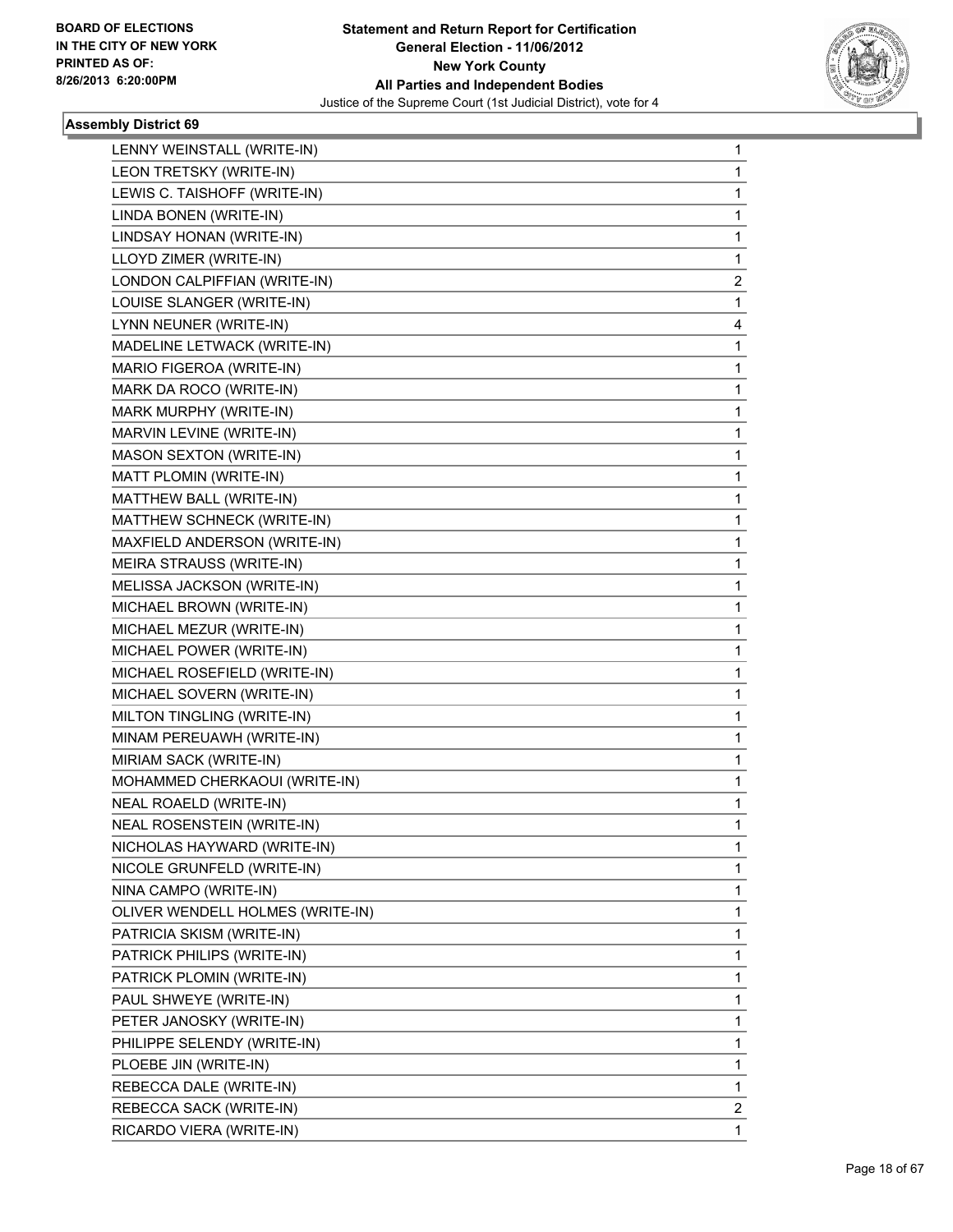

| RICHARD BALDESSARI (WRITE-IN)      | $\mathbf{1}$ |
|------------------------------------|--------------|
| RITA MELLA (WRITE-IN)              | 1            |
| ROBERT JOHNSON (WRITE-IN)          | 1            |
| ROBERT KRAMER (WRITE-IN)           | 1            |
| ROBERT M. BRILL (WRITE-IN)         | 1            |
| ROMARIO PEREZ (WRITE-IN)           | 1            |
| RON PAUL (WRITE-IN)                | 1            |
| RONALD REAGAN (WRITE-IN)           | 1            |
| ROSEANNE BARR (WRITE-IN)           | 1            |
| RUDOLPH GIULIANI (WRITE-IN)        | 1            |
| RUSH LUXENBURY (WRITE-IN)          | $\mathbf 1$  |
| SEAN PATRICK MALONEY (WRITE-IN)    | 1            |
| SEMON P. CASE (WRITE-IN)           | 1            |
| SHELDON ZIMET (WRITE-IN)           | 1            |
| STEPHEN ANOZA (WRITE-IN)           | 1            |
| STEVE SPARRIEN (WRITE-IN)          | 1            |
| STEVEN POUNIAN (WRITE-IN)          | 1            |
| STUART FRAASS (WRITE-IN)           | 1            |
| SY COHEN (WRITE-IN)                | 1            |
| UNATTRIBUTABLE WRITE-IN (WRITE-IN) | 137          |
| <b>VLADIME LENIN (WRITE-IN)</b>    | 1            |
| WENDY LONG (WRITE-IN)              | 1            |
| WILL ADAMS (WRITE-IN)              | 1            |
| WILLIAM PURDY (WRITE-IN)           | 1            |
| WILLIAM SCHNECK (WRITE-IN)         | 1            |
| YEHUDA FELDMAN (WRITE-IN)          | 1            |
| <b>Total Votes</b>                 | 147,396      |
| Unrecorded                         | 82,444       |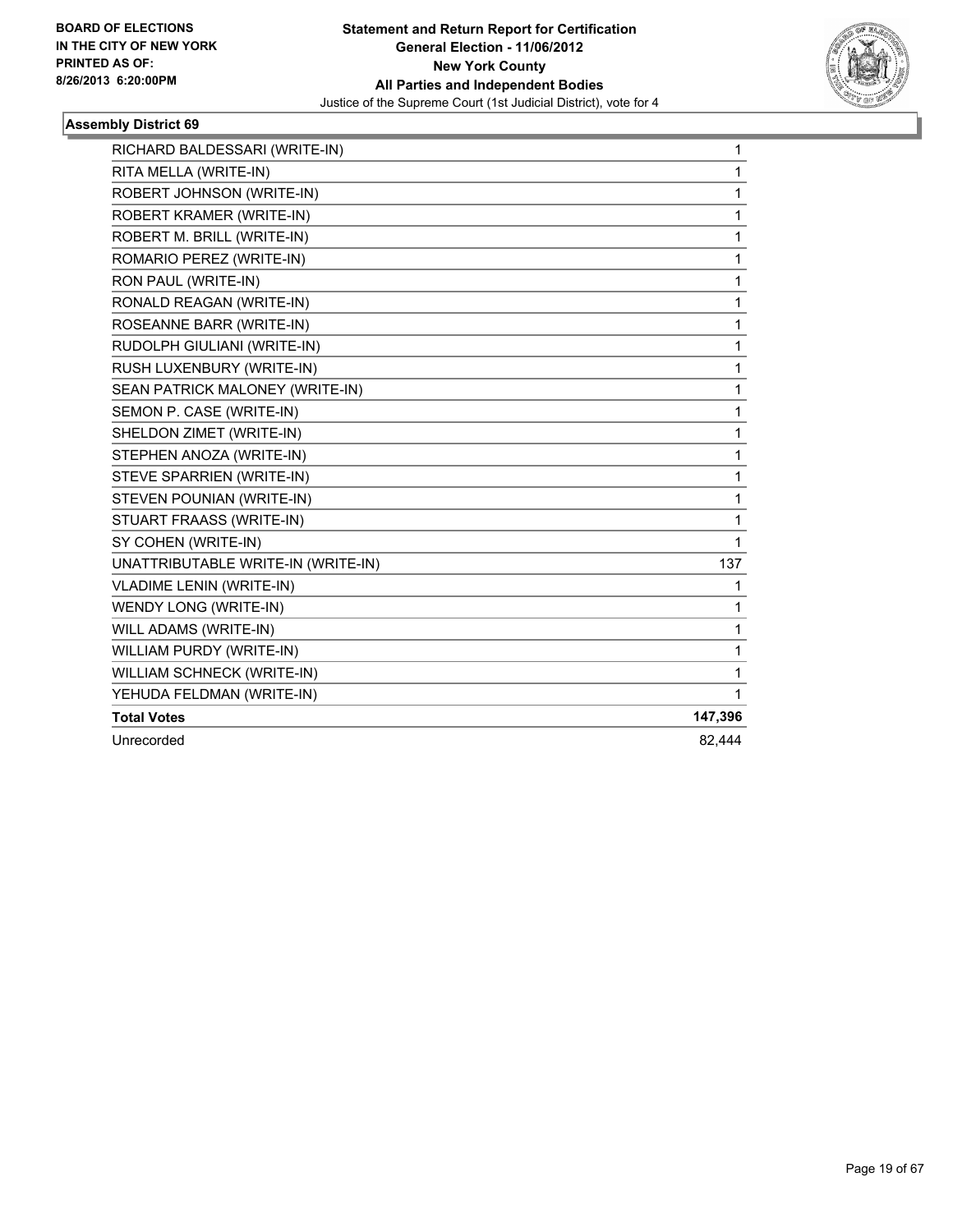

| PUBLIC COUNTER                                           | 42,221                  |
|----------------------------------------------------------|-------------------------|
| <b>EMERGENCY</b>                                         | 1,355                   |
| ABSENTEE/MILITARY                                        | 1,356                   |
| <b>FEDERAL</b>                                           | 296                     |
| SPECIAL PRESIDENTIAL                                     | 0                       |
| <b>AFFIDAVIT</b>                                         | 5,551                   |
| <b>Total Ballots</b>                                     | 50,779                  |
| Less - Inapplicable Federal/Special Presidential Ballots | (296)                   |
| <b>Total Applicable Ballots</b>                          | 50,483                  |
| MANUEL J. MENDEZ (DEMOCRATIC)                            | 35,036                  |
| SALIANN SCARPULLA (DEMOCRATIC)                           | 28,005                  |
| SHLOMO HAGLER (DEMOCRATIC)                               | 26,386                  |
| <b>GEORGE SILVER (DEMOCRATIC)</b>                        | 27,378                  |
| AKIL ROSE (WRITE-IN)                                     | 1                       |
| ALVIN YEARWOOD (WRITE-IN)                                | 2                       |
| ALVIN YEAWOOD (WRITE-IN)                                 | 1                       |
| ANTHONY HILL (WRITE-IN)                                  | 1                       |
| ANTONIN SCALIA (WRITE-IN)                                | 1                       |
| AUBREY ARCANGEL (WRITE-IN)                               | $\overline{\mathbf{c}}$ |
| <b>BASIL PATERSON (WRITE-IN)</b>                         | 1                       |
| BRIAN CALHAM (WRITE-IN)                                  | 1                       |
| BRIAN HENRY (WRITE-IN)                                   | 1                       |
| <b>BRUCE WRIGHT (WRITE-IN)</b>                           | 1                       |
| CLIMIC BROWNER (WRITE-IN)                                | 1                       |
| DAVID A. THOMPSON (WRITE-IN)                             | 1                       |
| DAVID CAUDLE (WRITE-IN)                                  | 1                       |
| DAVID SCHIZER (WRITE-IN)                                 | 1                       |
| DEBRA JAMES (WRITE-IN)                                   | 1                       |
| ELLIOT LIDARO (WRITE-IN)                                 | 1                       |
| FRANK PERRY (WRITE-IN)                                   | 1                       |
| FRANK ZAPPA (WRITE-IN)                                   | 1                       |
| <b>GARY JOHNSON (WRITE-IN)</b>                           | 1                       |
| <b>GOLDY PATERSON (WRITE-IN)</b>                         | 1                       |
| HATONUTI GIMEO (WRITE-IN)                                | 1                       |
| HELEN NANCY LEVIN (WRITE-IN)                             | 1                       |
| JACK KOUGH (WRITE-IN)                                    | 1                       |
| JACOB G. LIDARO (WRITE-IN)                               | 1                       |
| JACOB M. LIDARO (WRITE-IN)                               | 1                       |
| JAMES SMITH (WRITE-IN)                                   | 1                       |
| JAMES TOWEY (WRITE-IN)                                   | 1                       |
| JUDIN VIEGUL (WRITE-IN)                                  | 1                       |
| KEVIN ROY (WRITE-IN)                                     | 1                       |
| LAURIE HOLMES (WRITE-IN)                                 | 1                       |
| LEONORA MORAN (WRITE-IN)                                 | 1                       |
| MAKONEA JACKMAN (WRITE-IN)                               | 1                       |
| MARIANA L.D. KOVEL (WRITE-IN)                            | 1                       |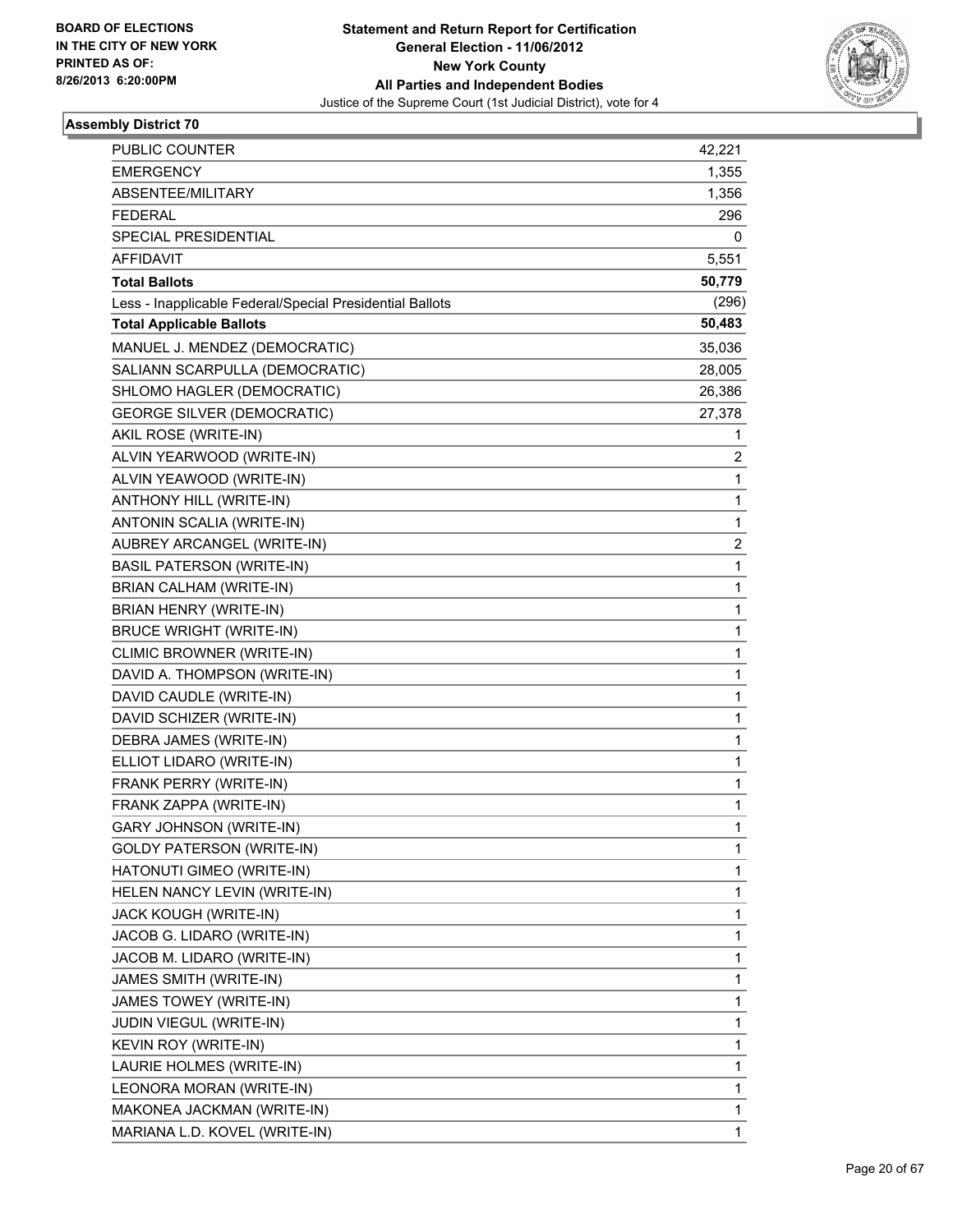

| <b>MATTHEW COLLINS (WRITE-IN)</b>  |         |
|------------------------------------|---------|
| MATTHEW WAXMAN (WRITE-IN)          |         |
| MICHAEL PARIS (WRITE-IN)           |         |
| MICHELLE MCCOMBS (WRITE-IN)        |         |
| MILDRED POOL (WRITE-IN)            |         |
| NATASHA REID (WRITE-IN)            |         |
| PAUL CANNON (WRITE-IN)             |         |
| PHIL LESH (WRITE-IN)               |         |
| RACHEL KUGEL (WRITE-IN)            |         |
| RON PAUL (WRITE-IN)                |         |
| SAMUEL ISSADAROFF (WRITE-IN)       |         |
| STEPHEN COLBERT (WRITE-IN)         |         |
| TRISHA DEBEVOISE (WRITE-IN)        |         |
| UNATTRIBUTABLE WRITE-IN (WRITE-IN) | 81      |
| <b>Total Votes</b>                 | 116,934 |
| Unrecorded                         | 84,998  |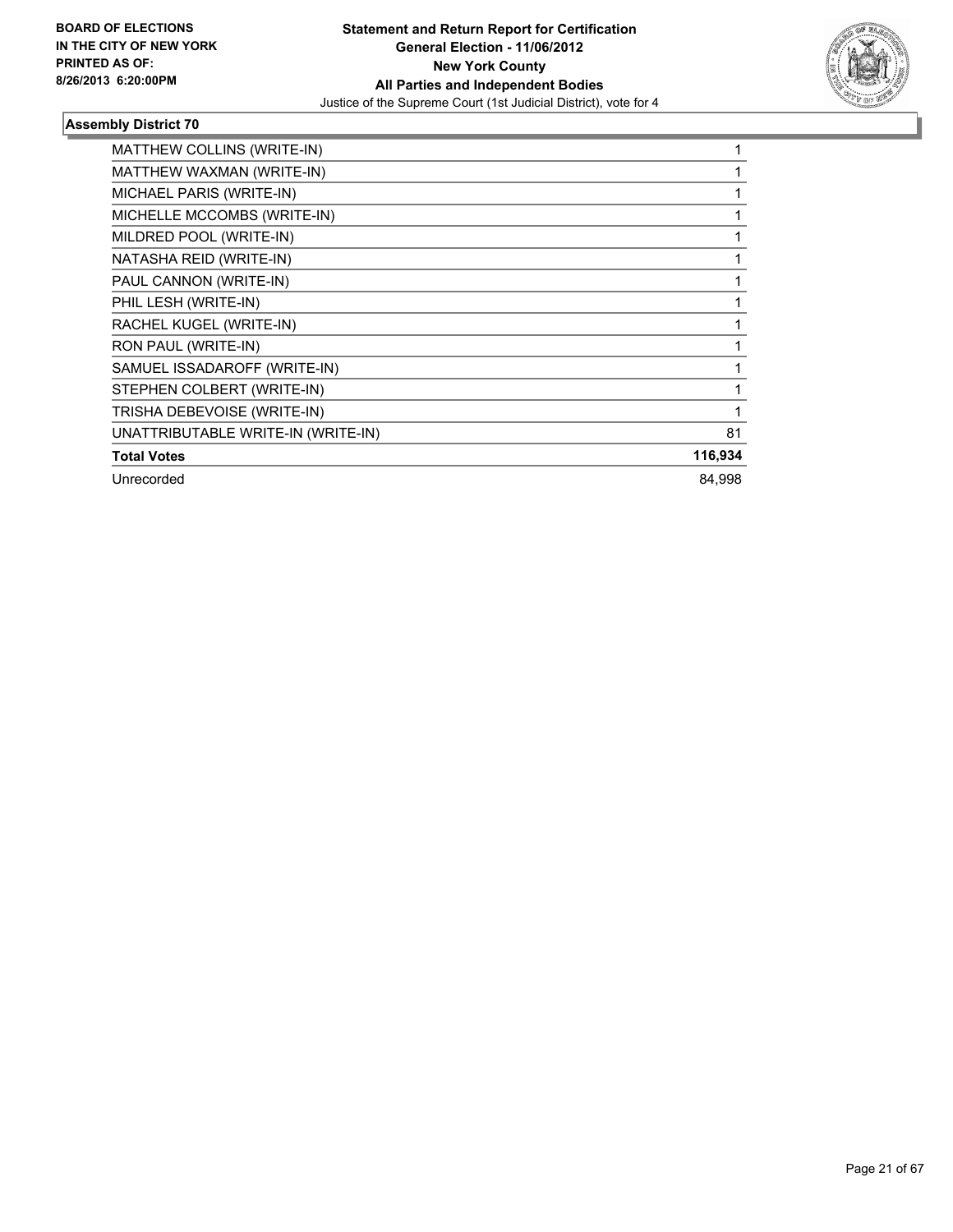

| PUBLIC COUNTER                                           | 42,054 |
|----------------------------------------------------------|--------|
| <b>EMERGENCY</b>                                         | 57     |
| ABSENTEE/MILITARY                                        | 1,060  |
| <b>FEDERAL</b>                                           | 379    |
| <b>SPECIAL PRESIDENTIAL</b>                              | 0      |
| AFFIDAVIT                                                | 4,588  |
| <b>Total Ballots</b>                                     | 48,138 |
| Less - Inapplicable Federal/Special Presidential Ballots | (379)  |
| <b>Total Applicable Ballots</b>                          | 47,759 |
| MANUEL J. MENDEZ (DEMOCRATIC)                            | 33,171 |
| SALIANN SCARPULLA (DEMOCRATIC)                           | 25,684 |
| SHLOMO HAGLER (DEMOCRATIC)                               | 24,335 |
| <b>GEORGE SILVER (DEMOCRATIC)</b>                        | 24,876 |
| ADECLA O'CRUNKELY (WRITE-IN)                             | 1      |
| AMANDA BREWER (WRITE-IN)                                 | 1      |
| ANDREW KALLOCH (WRITE-IN)                                | 1      |
| ANTHONY CASTALDO (WRITE-IN)                              | 1      |
| AURAM GULLMAN (WRITE-IN)                                 | 1      |
| AUTRY PRUITT (WRITE-IN)                                  | 2      |
| <b>BOB WOOD (WRITE-IN)</b>                               | 1      |
| CHARLIE SHEEN (WRITE-IN)                                 | 1      |
| CHRISTOPHER RIANOE (WRITE-IN)                            | 1      |
| <b>COLLEEN FECHNER (WRITE-IN)</b>                        | 1      |
| DAVID GARLAND (WRITE-IN)                                 | 1      |
| DEBRA JAMES (WRITE-IN)                                   | 2      |
| DERRICK NONFUNTEER (WRITE-IN)                            | 1      |
| ELIZABETH SAMSON (WRITE-IN)                              | 1      |
| FRANK C. HORTON (WRITE-IN)                               | 1      |
| <b>GABRIEL SPECIALE (WRITE-IN)</b>                       | 1      |
| GILA BROWNSTEIN (WRITE-IN)                               | 1      |
| HEATHER CANNADY (WRITE-IN)                               | 2      |
| JASON REBHUN (WRITE-IN)                                  | 1      |
| JEAN SCHNEIDER (WRITE-IN)                                | 1      |
| JEFF PRIORE (WRITE-IN)                                   | 1      |
| JOEL STERN (WRITE-IN)                                    | 1      |
| JOHN MIRAS (WRITE-IN)                                    | 1      |
| JULIAN VASQUEZ (WRITE-IN)                                | 1      |
| KRISTEN GLENN (WRITE-IN)                                 | 1      |
| MARC ASPIS (WRITE-IN)                                    | 1      |
| NEER ASHERIE (WRITE-IN)                                  | 1      |
| PETER MOULTON (WRITE-IN)                                 | 1      |
| RACHEL KALMAN (WRITE-IN)                                 | 1      |
| RAFAEL HERNANDEZ (WRITE-IN)                              | 1      |
| REBECCA WEINBERG (WRITE-IN)                              | 1      |
| ROBERT A ROOD I (WRITE-IN)                               | 1      |
| ROBERT A. ROOD (WRITE-IN)                                | 1      |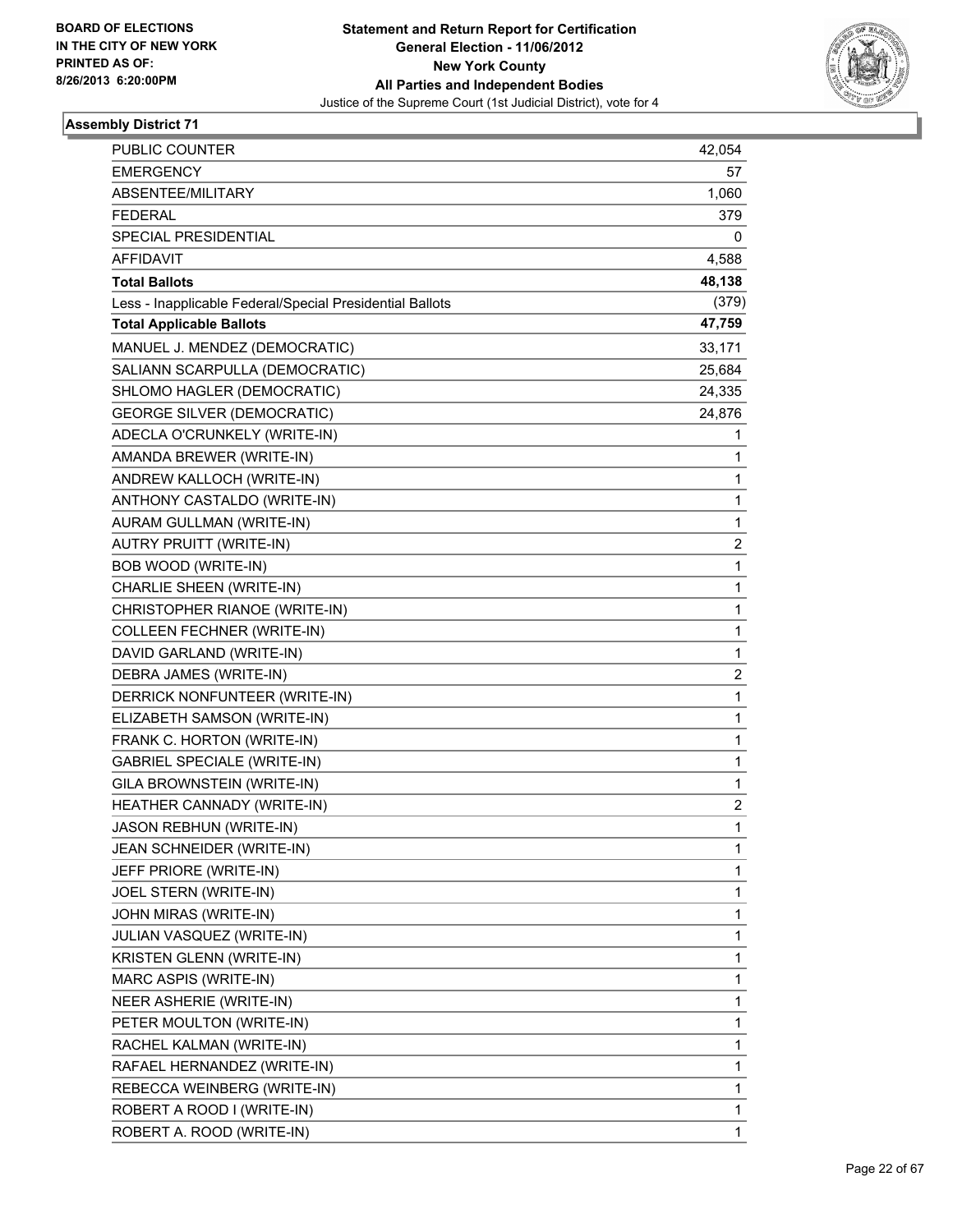

| ROBERT ADDISON (WRITE-IN)          |                |
|------------------------------------|----------------|
| ROBERTO RIVERA (WRITE-IN)          |                |
| RON PAUL (WRITE-IN)                | 3              |
| RONALD MONTPELIER (WRITE-IN)       |                |
| SEAN BELL (WRITE-IN)               |                |
| STEPHANIE KIRKMAN (WRITE-IN)       |                |
| SUZIE FELDSTEIN (WRITE-IN)         | $\overline{2}$ |
| TIMOTHY BYRNES (WRITE-IN)          |                |
| TREY ANASTASIO (WRITE-IN)          |                |
| TUVIA BROWNSTEIN (WRITE-IN)        |                |
| UNATTRIBUTABLE WRITE-IN (WRITE-IN) | 87             |
| VAN STONE (WRITE-IN)               |                |
| YVETTE TORRES (WRITE-IN)           |                |
| <b>Total Votes</b>                 | 108,204        |
| Unrecorded                         | 82.832         |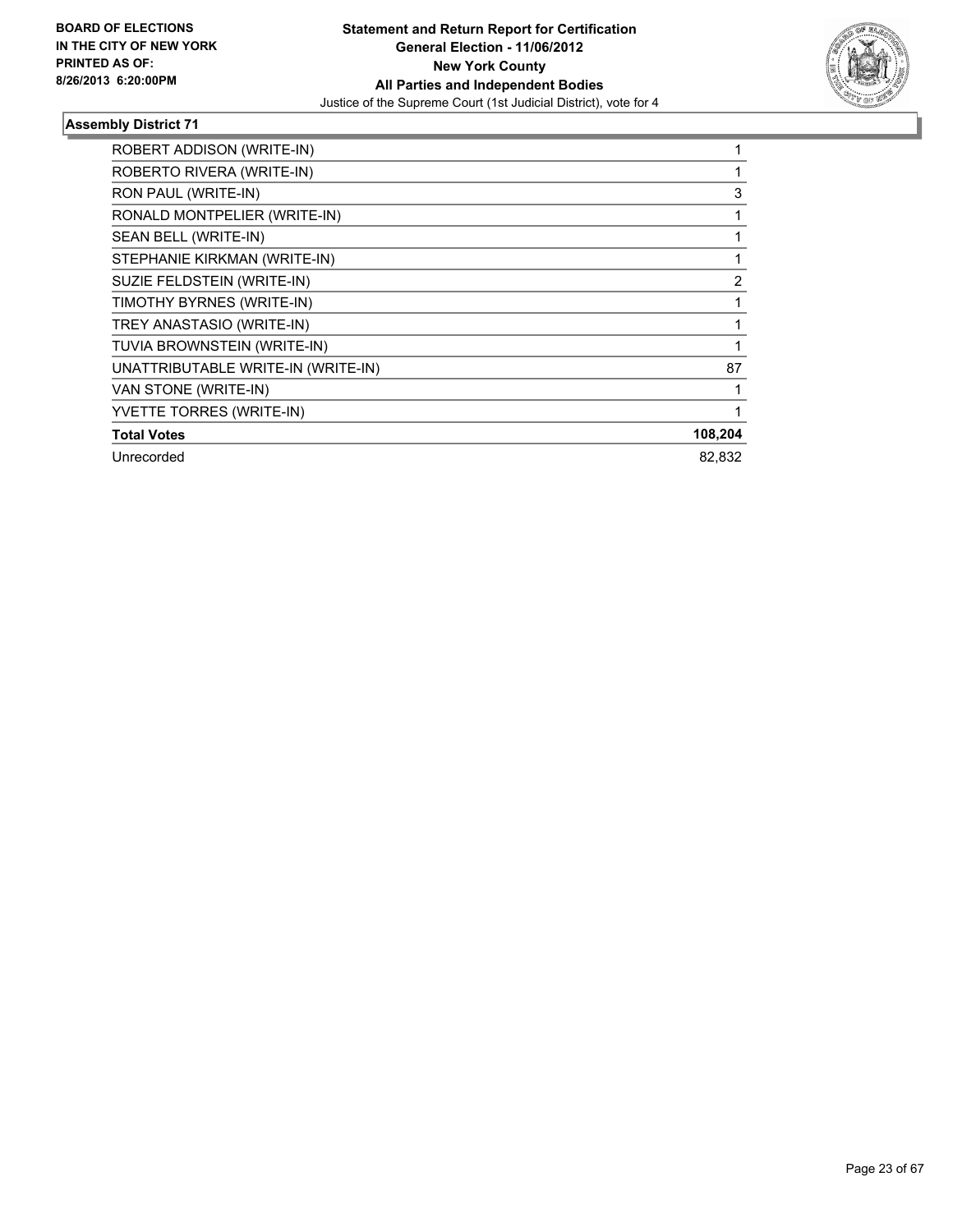

| <b>PUBLIC COUNTER</b>                                    | 36,076                  |
|----------------------------------------------------------|-------------------------|
| <b>EMERGENCY</b>                                         | 98                      |
| <b>ABSENTEE/MILITARY</b>                                 | 545                     |
| <b>FEDERAL</b>                                           | 316                     |
| SPECIAL PRESIDENTIAL                                     | 0                       |
| <b>AFFIDAVIT</b>                                         | 3,474                   |
| <b>Total Ballots</b>                                     | 40,509                  |
| Less - Inapplicable Federal/Special Presidential Ballots | (316)                   |
| <b>Total Applicable Ballots</b>                          | 40,193                  |
| MANUEL J. MENDEZ (DEMOCRATIC)                            | 27,431                  |
| SALIANN SCARPULLA (DEMOCRATIC)                           | 18,710                  |
| SHLOMO HAGLER (DEMOCRATIC)                               | 17,689                  |
| <b>GEORGE SILVER (DEMOCRATIC)</b>                        | 17,754                  |
| ADAM SOKOL (WRITE-IN)                                    | 1                       |
| ALFRED JERRY (WRITE-IN)                                  | 1                       |
| ALYSSA REYES (WRITE-IN)                                  | 1                       |
| AMANDA REYES (WRITE-IN)                                  | 1                       |
| ANNA PERVUKHIN (WRITE-IN)                                | 1                       |
| ARIEL ROSENBURG (WRITE-IN)                               | 1                       |
| ASAMUEL ZINSTEIN (WRITE-IN)                              | 1                       |
| AVERY CLARK (WRITE-IN)                                   | 2                       |
| <b>BARACK OBAMA (WRITE-IN)</b>                           | 1                       |
| BARBARA OGDEN (WRITE-IN)                                 | 1                       |
| BRIAN HOOZ (WRITE-IN)                                    | 1                       |
| CHRISTIAN GAUL (WRITE-IN)                                | 1                       |
| CHRISTINA M. DIAMOND (WRITE-IN)                          | 1                       |
| COLIN POWELL (WRITE-IN)                                  | 1                       |
| DAVE DARIARS (WRITE-IN)                                  | 1                       |
| E. BENJAMIN POSNACK (WRITE-IN)                           | 1                       |
| EPHRAM FRANKEL (WRITE-IN)                                | 1                       |
| GINA VERGEL (WRITE-IN)                                   | 1                       |
| JATE CAMPBELL (WRITE-IN)                                 | 1                       |
| JOHN WILLIAMS (WRITE-IN)                                 | 2                       |
| JONATHAN RABINOWITZ (WRITE-IN)                           | $\overline{\mathbf{c}}$ |
| JORDAN CARTER (WRITE-IN)                                 | 1                       |
| JORY FRANKEL (WRITE-IN)                                  | 1                       |
| KNCHIN GRIFFIN (WRITE-IN)                                | 1                       |
| LEONARD PELTIER (WRITE-IN)                               | 1                       |
| LEORA ZINSTEIN (WRITE-IN)                                | 1                       |
| LOUIS BRANDEIS (WRITE-IN)                                | 1                       |
| LYANA FERNANDEZ (WRITE-IN)                               | 1                       |
| MARK D. BIRMAN (WRITE-IN)                                | 1                       |
| MICHAEL SAKS (WRITE-IN)                                  | $\mathbf{1}$            |
| MICHAEL URIST (WRITE-IN)                                 | 10                      |
| MIRIAM FRANKEL (WRITE-IN)                                | 1                       |
| MUMIA ABU-JAMAL (WRITE-IN)                               | 1                       |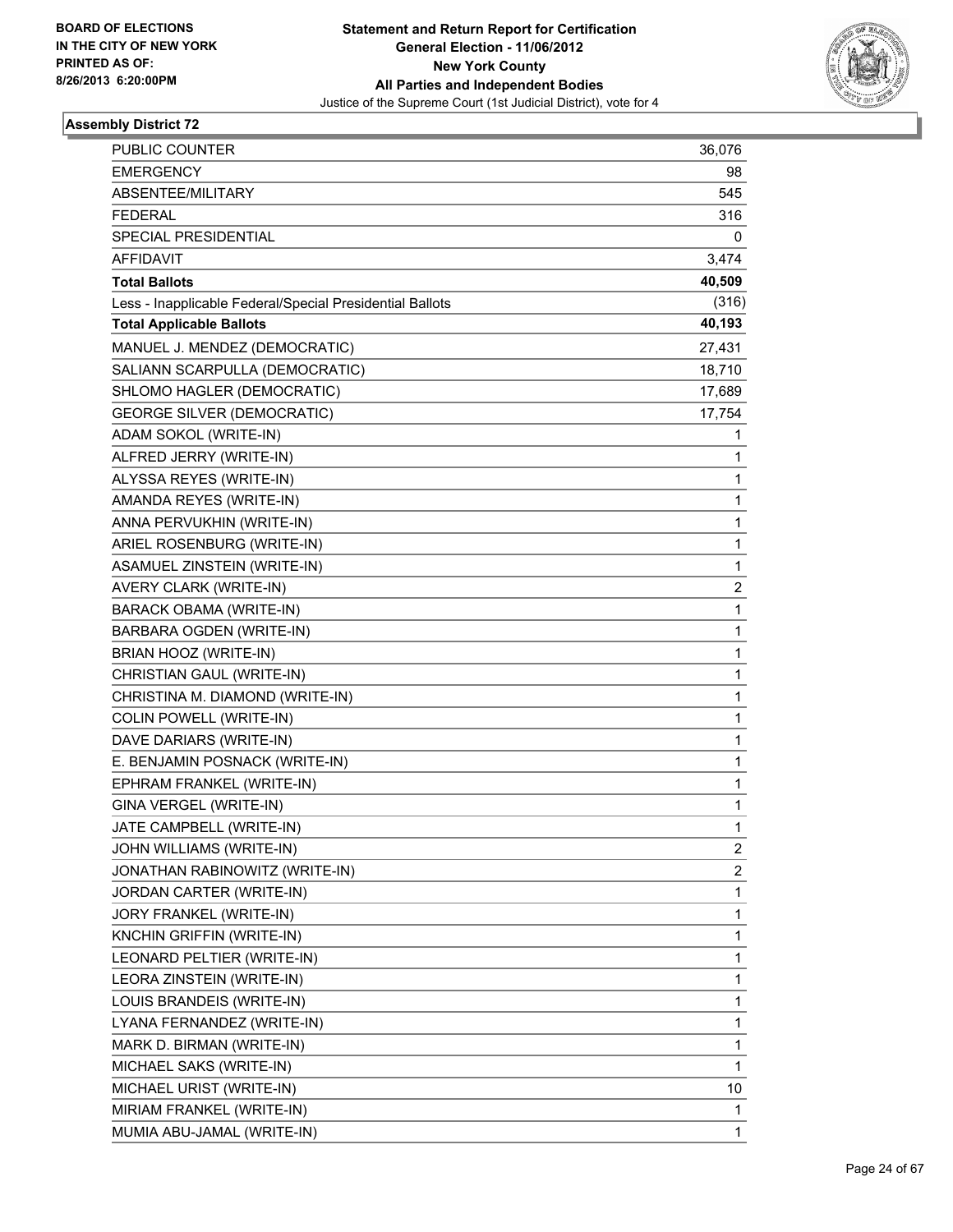

| NANCY COFFEY (WRITE-IN)            |        |
|------------------------------------|--------|
| RICH GOLDSTEIN (WRITE-IN)          |        |
| ROSS WOLF (WRITE-IN)               |        |
| SETH GUTHARTZ (WRITE-IN)           |        |
| UNATTRIBUTABLE WRITE-IN (WRITE-IN) | 92     |
| VICKI KANGRO (WRITE-IN)            |        |
| VICTORIA CAMPBIA (WRITE-IN)        |        |
| <b>Total Votes</b>                 | 81,727 |
| Unrecorded                         | 79.045 |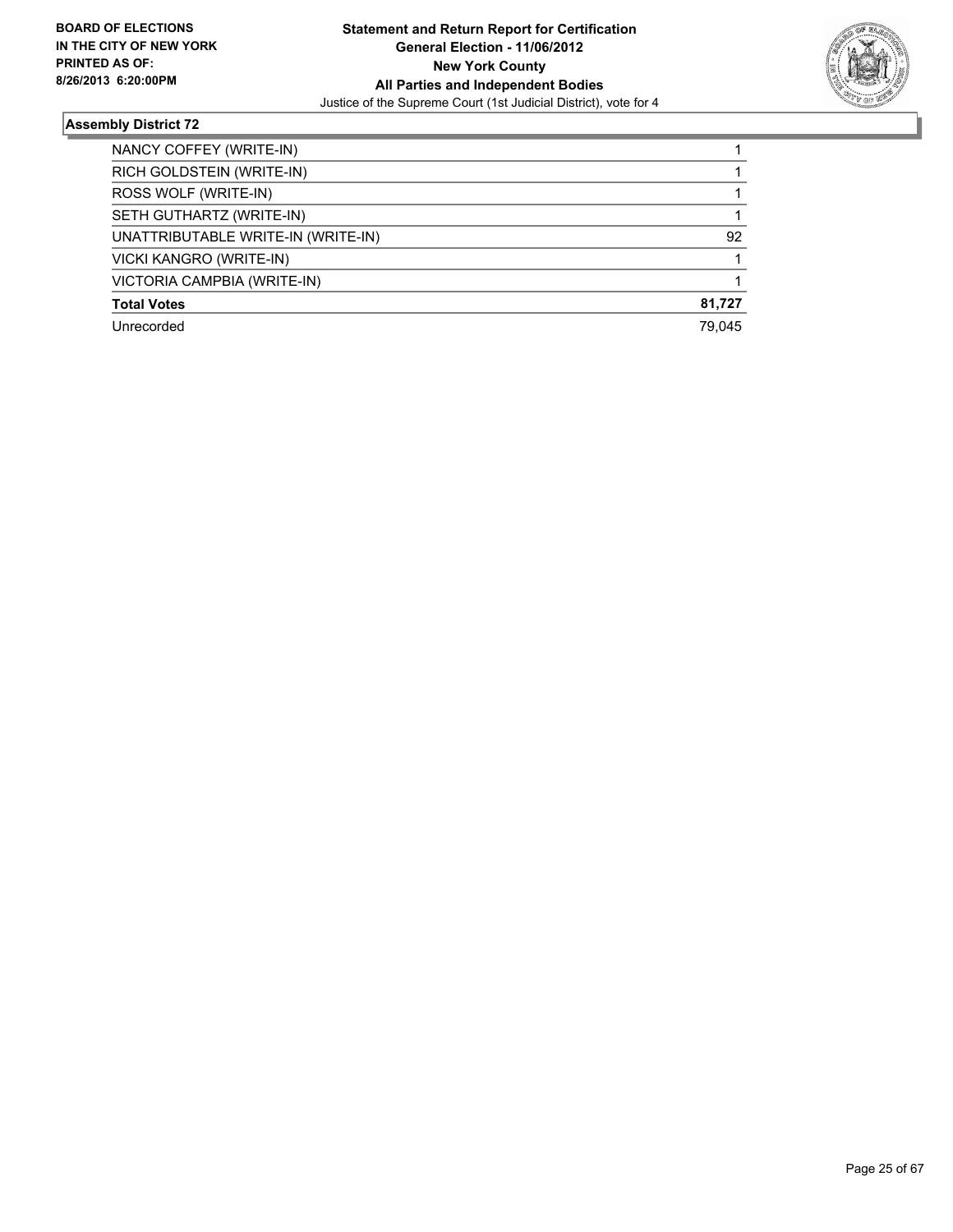

| <b>PUBLIC COUNTER</b>                                    | 47,959       |
|----------------------------------------------------------|--------------|
| <b>EMERGENCY</b>                                         | 62           |
| <b>ABSENTEE/MILITARY</b>                                 | 2,738        |
| <b>FEDERAL</b>                                           | 1,454        |
| SPECIAL PRESIDENTIAL                                     | 0            |
| <b>AFFIDAVIT</b>                                         | 3,562        |
| <b>Total Ballots</b>                                     | 55,775       |
| Less - Inapplicable Federal/Special Presidential Ballots | (1, 454)     |
| <b>Total Applicable Ballots</b>                          | 54,321       |
| MANUEL J. MENDEZ (DEMOCRATIC)                            | 31,449       |
| SALIANN SCARPULLA (DEMOCRATIC)                           | 30,650       |
| SHLOMO HAGLER (DEMOCRATIC)                               | 30,197       |
| <b>GEORGE SILVER (DEMOCRATIC)</b>                        | 30,366       |
| AARON M. ROSE (WRITE-IN)                                 | 1            |
| ABBY ALTMAN (WRITE-IN)                                   | 1            |
| ADAM HADJINIAN (WRITE-IN)                                | 1            |
| ADAM SHERMAN (WRITE-IN)                                  | 1            |
| AIKO KOUDINE (WRITE-IN)                                  | 1            |
| AIME BOELLO FIORLHO (WRITE-IN)                           | 1            |
| ALEX K. ROSS (WRITE-IN)                                  | 1            |
| ALEX SHERER (WRITE-IN)                                   | 1            |
| ALEX STETSUZA (WRITE-IN)                                 | 1            |
| ALEXANDER FOROSTENICO (WRITE-IN)                         | 1            |
| ALLEN KASDEN (WRITE-IN)                                  | 1            |
| ANDREA ZEIDEL (WRITE-IN)                                 | 1            |
| ANTONIN SCALIA (WRITE-IN)                                | 1            |
| <b>BARACK OBAMA (WRITE-IN)</b>                           | 1            |
| BARBARA JAFFE (WRITE-IN)                                 | 1            |
| BEN HENING (WRITE-IN)                                    | 1            |
| BERNIE SAUNDERS (WRITE-IN)                               | 1            |
| BETTY LEVENSON (WRITE-IN)                                | 1            |
| <b>BRANDON PRICE (WRITE-IN)</b>                          | 1            |
| BRAYDEN SERPHAS (WRITE-IN)                               | 1            |
| <b>BRIAN SAURIGNE (WRITE-IN)</b>                         | 1            |
| <b>BUSTER LOTITO (WRITE-IN)</b>                          | 1            |
| BUZZY YU (WRITE-IN)                                      | 1            |
| CHRISTOPHER ANDREW KEISNER (WRITE-IN)                    | 1            |
| CHRISTOPHER FISHER (WRITE-IN)                            | 1            |
| CLAIRE DANES (WRITE-IN)                                  | 1            |
| CLARENCE THOMAS (WRITE-IN)                               | 1            |
| CLINT EASTWOOD (WRITE-IN)                                | 1            |
| COLBY ALBERT (WRITE-IN)                                  | 1            |
| CRISTINA DOLAN (WRITE-IN)                                | 1            |
| DAN SBANO (WRITE-IN)                                     | 1            |
| DANIEL GARODNICK (WRITE-IN)                              | 1            |
| DANIEL ZANDERER (WRITE-IN)                               | $\mathbf{1}$ |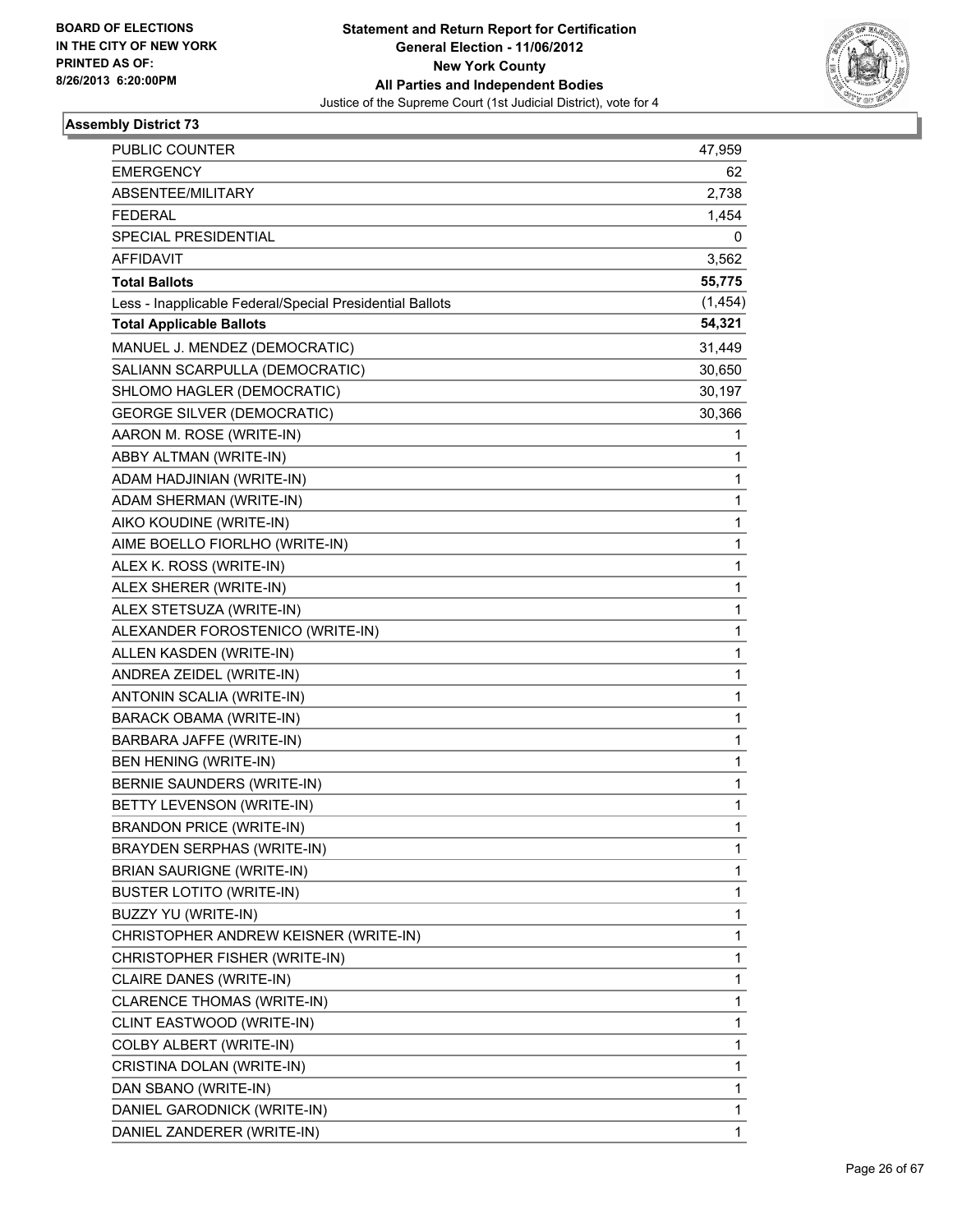

| DARWN MABE (WRITE-IN)              | 1            |
|------------------------------------|--------------|
| DAVID C. HORVATH (WRITE-IN)        | 1            |
| DAVID ROSE (WRITE-IN)              | $\mathbf{1}$ |
| DAVID SLOND (WRITE-IN)             | 1            |
| DAVID STACTZFUS (WRITE-IN)         | 1            |
| DEBRA KUSNETZ (WRITE-IN)           | 1            |
| DINO LAVERGHETTA (WRITE-IN)        | 1            |
| DOMINICIC MASSARO (WRITE-IN)       | 1            |
| DONALD FOX (WRITE-IN)              | 1            |
| DONALD SAPACZEUSKI (WRITE-IN)      | 1            |
| DOUGLAS RAELSON (WRITE-IN)         | 1            |
| EARL WARREN (WRITE-IN)             | 1            |
| ED COOK (WRITE-IN)                 | 1            |
| ED FITZSIMONS (WRITE-IN)           | 1            |
| ELAYNA PHAM (WRITE-IN)             | 1            |
| ELISABETH WARREN (WRITE-IN)        | 1            |
| ELIZABETH POND (WRITE-IN)          | 1            |
| ELIZABETH YOUNG (WRITE-IN)         | 1            |
| ERIC AKASHI (WRITE-IN)             | 1            |
| ERIC COSTELLO (WRITE-IN)           | 1            |
| ERIC SCHLEIEN (WRITE-IN)           | 1            |
| ERIC WOODS (WRITE-IN)              | 1            |
| ERNEST LENDER (WRITE-IN)           | 1            |
| FELIZ LOLYE (WRITE-IN)             | 1            |
| <b>GAIL GREMSE (WRITE-IN)</b>      | 1            |
| <b>GERARD MEAGHER (WRITE-IN)</b>   | 1            |
| <b>GOLIAITH MORALES (WRITE-IN)</b> | 1            |
| <b>GROUCHO MARX (WRITE-IN)</b>     | 1            |
| HAILEY ROBINSON (WRITE-IN)         | 1            |
| HUGO BLACK (WRITE-IN)              | 1            |
| IRINA FISHERMAN (WRITE-IN)         | 1            |
| JACK BACEVICE (WRITE-IN)           | 1            |
| JACK LONDON (WRITE-IN)             | 1            |
| JACK ZEIDEL (WRITE-IN)             | 1            |
| JAKE LAMOTTA (WRITE-IN)            | 1            |
| JANE SULLIVAN (WRITE-IN)           | 1            |
| JARED BROWN (WRITE-IN)             | 1            |
| JAY CLEARY (WRITE-IN)              | 1            |
| JAY NORRIS (WRITE-IN)              | 1            |
| JEFFREY PADILLA (WRITE-IN)         | 1            |
| JEN GREEN (WRITE-IN)               | 1            |
| JENNIFER VAN THIEL (WRITE-IN)      | 1            |
| JESSE LYNN (WRITE-IN)              | 1            |
| JOAN LOBIS (WRITE-IN)              | 1            |
| JOHN GREGORY MCGOWAN (WRITE-IN)    | 1            |
| JOHN KEMPE (WRITE-IN)              | 1            |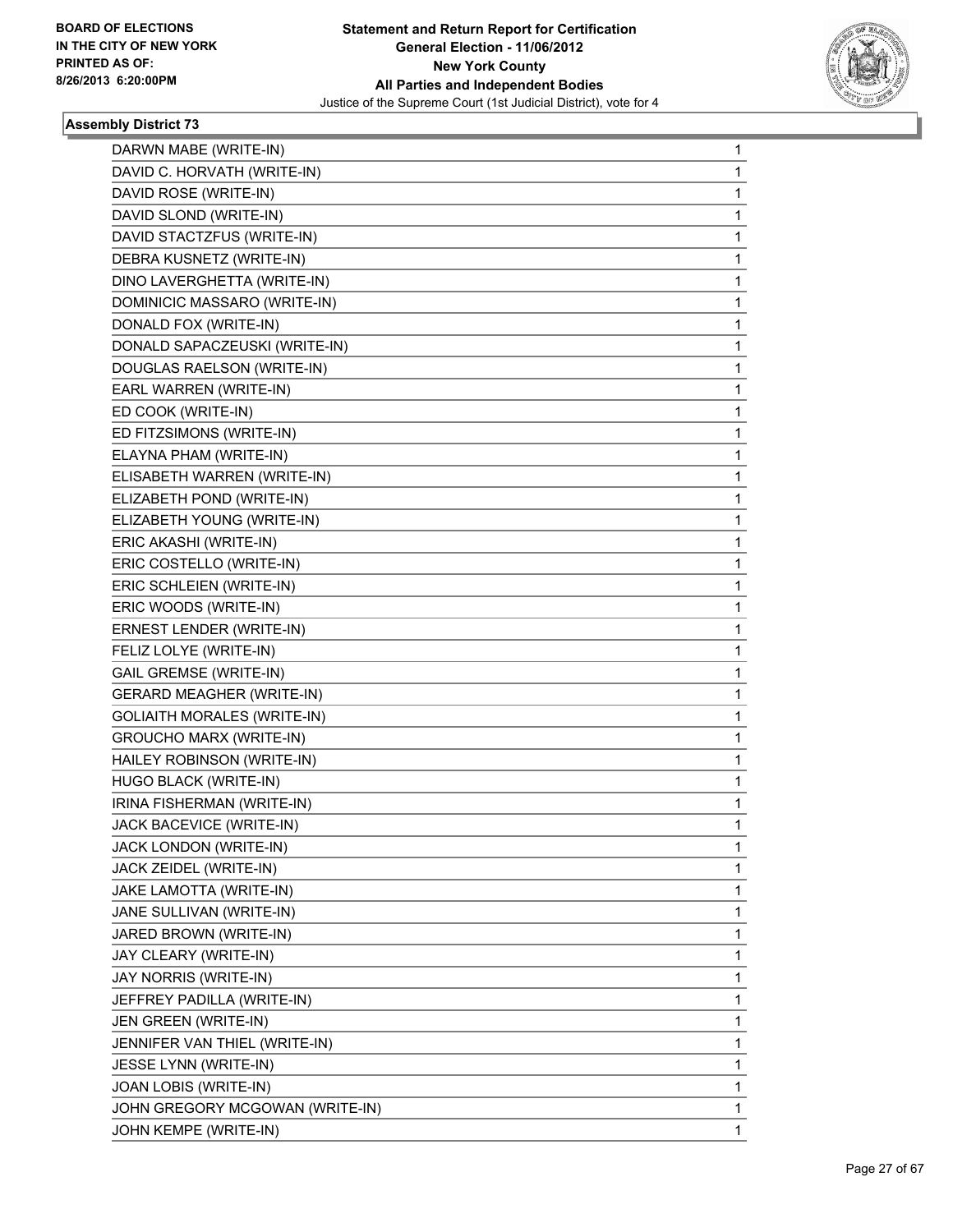

| JOHN MARSHALL (WRITE-IN)         | 1 |
|----------------------------------|---|
| JOHN MELLENESE (WRITE-IN)        | 1 |
| JOHN SERSON (WRITE-IN)           | 1 |
| JONA GELMAN (WRITE-IN)           | 1 |
| JONATHAN ALTMAN (WRITE-IN)       | 1 |
| JONATHAN HARRIS (WRITE-IN)       | 1 |
| JONATHAN POND (WRITE-IN)         | 1 |
| JORDAN CARTER (WRITE-IN)         | 1 |
| JOSE ROSE (WRITE-IN)             | 1 |
| JOSH HANSHALT (WRITE-IN)         | 1 |
| JUDITH GRUMET (WRITE-IN)         | 1 |
| JULIE MENIN (WRITE-IN)           | 1 |
| JUSTIN G. LAMONT (WRITE-IN)      | 1 |
| JUSTIN L. LAMONT (WRITE-IN)      | 1 |
| KEVIN HOURALLY (WRITE-IN)        | 1 |
| KEVIN MABE (WRITE-IN)            | 1 |
| KRISTER CORCIDLDI (WRITE-IN)     | 1 |
| LARRY ROSENTHAL (WRITE-IN)       | 1 |
| LAURA POND (WRITE-IN)            | 1 |
| LAUREN GORDON (WRITE-IN)         | 1 |
| LAUREN ROSE (WRITE-IN)           | 1 |
| LEE SNOW (WRITE-IN)              | 1 |
| LILA HICKS (WRITE-IN)            | 1 |
| LOIS POND (WRITE-IN)             | 1 |
| LUCY ROSATO (WRITE-IN)           | 1 |
| MACLEAR JOROCIE (WRITE-IN)       | 1 |
| MAGIC ZEIDEL (WRITE-IN)          | 1 |
| MARGA BARTURIN (WRITE-IN)        | 1 |
| MARK ZANDERER (WRITE-IN)         | 1 |
| MARY PAT FOX (WRITE-IN)          | 1 |
| MATTHEW J. COHEN (WRITE-IN)      | 1 |
| MELISSA KYNS (WRITE-IN)          | 1 |
| MICHAEL AVENT (WRITE-IN)         | 1 |
| MICHAEL CAMERINOS (WRITE-IN)     | 1 |
| MICHAEL FISHMAN (WRITE-IN)       | 1 |
| MICHAEL ROBBINS (WRITE-IN)       | 1 |
| MICHAEL ZEIDEL (WRITE-IN)        | 1 |
| MIKE MONEY (WRITE-IN)            | 1 |
| MIKE RATHER (WRITE-IN)           | 2 |
| NICK DELLICIA (WRITE-IN)         | 1 |
| NILSA SANTIAGO (WRITE-IN)        | 2 |
| NIXON MENAN (WRITE-IN)           | 1 |
| NOAH HARLAN (WRITE-IN)           | 1 |
| OLIVER WENDELL HOLMES (WRITE-IN) | 1 |
| PAUL DECK (WRITE-IN)             | 1 |
| PETER EZZARD (WRITE-IN)          | 1 |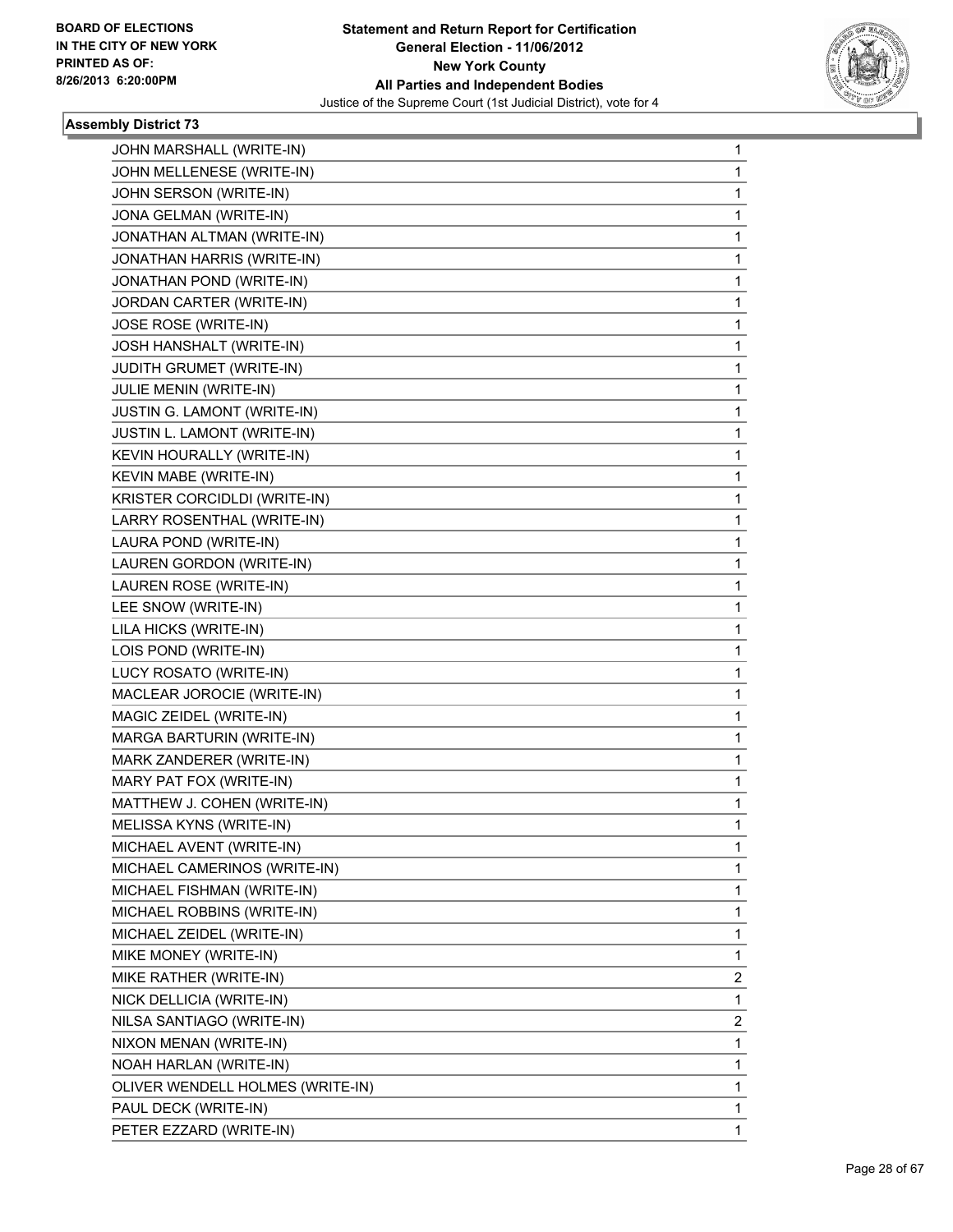

| RAFFE PECIA (WRITE-IN)             | 1                       |
|------------------------------------|-------------------------|
| RAQUEL REINSTEIN (WRITE-IN)        | $\mathbf{1}$            |
| RAY NIEDERHAFFER (WRITE-IN)        | 1                       |
| REBECCA ATKIN (WRITE-IN)           | 1                       |
| RICK SANTERUM (WRITE-IN)           | 1                       |
| ROBERT BORK (WRITE-IN)             | 1                       |
| ROBERT NIXON (WRITE-IN)            | 1                       |
| ROCK RIBBARD (WRITE-IN)            | 1                       |
| RON PAUL (WRITE-IN)                | 3                       |
| RONALD KUBY (WRITE-IN)             | $\overline{\mathbf{c}}$ |
| RONALD SAWICKI (WRITE-IN)          | 1                       |
| ROY BAHAT (WRITE-IN)               | 1                       |
| RUDOLPH GIULIANI (WRITE-IN)        | 1                       |
| RYAN INSEPA (WRITE-IN)             | 1                       |
| SADIE MOORE (WRITE-IN)             | 1                       |
| SAMUEL ALITO (WRITE-IN)            | 1                       |
| SIRKAN SIRKAN (WRITE-IN)           | 1                       |
| STEPHEN HEINLIP (WRITE-IN)         | 1                       |
| STUART SCHARTZ (WRITE-IN)          | 1                       |
| SUNIL GULATI (WRITE-IN)            | 1                       |
| SUSAN STEHLIK (WRITE-IN)           | 1                       |
| TIM TEBOW (WRITE-IN)               | 1                       |
| TOMMY FIJACHC (WRITE-IN)           | 1                       |
| TRACEY LIPPES (WRITE-IN)           | 1                       |
| TROY T. HART (WRITE-IN)            | 1                       |
| TUORS GUGNUM (WRITE-IN)            | 1                       |
| UNATTRIBUTABLE WRITE-IN (WRITE-IN) | 172                     |
| WENDY LOGAN (WRITE-IN)             | 1                       |
| WILLIAM MCKEEVER (WRITE-IN)        | 1                       |
| WINK MARTINDALE (WRITE-IN)         | 1                       |
| YASSAR ARAFAT (WRITE-IN)           | 1.                      |
| <b>Total Votes</b>                 | 122,994                 |
| Unrecorded                         | 94,290                  |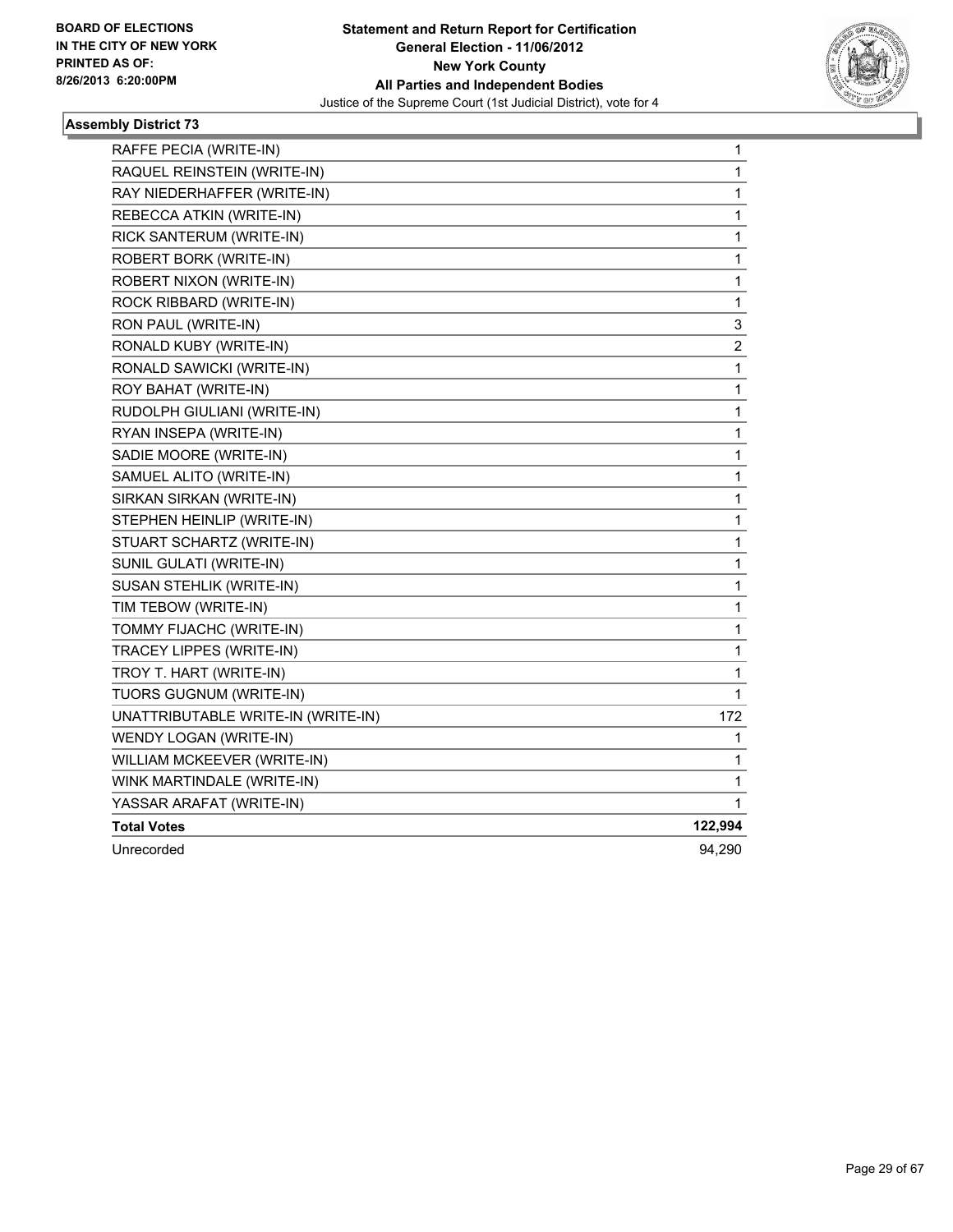

| PUBLIC COUNTER                                           | 40,477                  |
|----------------------------------------------------------|-------------------------|
| <b>EMERGENCY</b>                                         | 1,397                   |
| ABSENTEE/MILITARY                                        | 1,598                   |
| <b>FEDERAL</b>                                           | 844                     |
| SPECIAL PRESIDENTIAL                                     | 0                       |
| <b>AFFIDAVIT</b>                                         | 5,095                   |
| <b>Total Ballots</b>                                     | 49,411                  |
| Less - Inapplicable Federal/Special Presidential Ballots | (844)                   |
| <b>Total Applicable Ballots</b>                          | 48,567                  |
| MANUEL J. MENDEZ (DEMOCRATIC)                            | 30,913                  |
| SALIANN SCARPULLA (DEMOCRATIC)                           | 27,211                  |
| SHLOMO HAGLER (DEMOCRATIC)                               | 25,970                  |
| <b>GEORGE SILVER (DEMOCRATIC)</b>                        | 26,328                  |
| ADAM SENAN (WRITE-IN)                                    | 1                       |
| ALAN BLUMENTEU (WRITE-IN)                                | 1                       |
| ALEX RODRIGUEZ (WRITE-IN)                                | 1                       |
| ALICE D. WEINER (WRITE-IN)                               | 1                       |
| ALICE D. WEOMER (WRITE-IN)                               | 1                       |
| ALVIN YEARWOOD (WRITE-IN)                                | 1                       |
| ANDREW NAPOLITANE (WRITE-IN)                             | 1                       |
| ANDREW RAINONE (WRITE-IN)                                | 1                       |
| ANDREW WERTS (WRITE-IN)                                  | $\overline{\mathbf{c}}$ |
| ANDY GIULIANI (WRITE-IN)                                 | 1                       |
| ANDY WEINRICH (WRITE-IN)                                 | 1                       |
| ANIL C SINGH (WRITE-IN)                                  | 1                       |
| ANN KLINKHAMMER (WRITE-IN)                               | 1                       |
| ANNA GAYSYNSKY (WRITE-IN)                                | 1                       |
| ARTHUR JASON BARNES (WRITE-IN)                           | 1                       |
| BARRY ASEN (WRITE-IN)                                    | 2                       |
| BARRY MULLIN (WRITE-IN)                                  | 1                       |
| BEN CHISHOLM (WRITE-IN)                                  | $\mathbf{1}$            |
| BILL MURRAY (WRITE-IN)                                   | 1                       |
| BLUE KAUFMAN (WRITE-IN)                                  | 1                       |
| <b>BOBBY KOLIN (WRITE-IN)</b>                            | $\mathbf{1}$            |
| <b>BRADLEY SMALL (WRITE-IN)</b>                          | 1                       |
| <b>BRANDON CARROL (WRITE-IN)</b>                         | 1                       |
| <b>BRETT CERRATI (WRITE-IN)</b>                          | 1                       |
| BRIAN O'NEILL (WRITE-IN)                                 | 2                       |
| <b>BRUCE PHILLIPS (WRITE-IN)</b>                         | 1                       |
| CAROLINE GREGORY (WRITE-IN)                              | $\mathbf{1}$            |
| CAROLYN CONABOY (WRITE-IN)                               | 1                       |
| CHARLES DORKEY III (WRITE-IN)                            | 1                       |
| CHARLOTTE PHILLIPS (WRITE-IN)                            | 1                       |
| CHRIS D'AMICO (WRITE-IN)                                 | 1                       |
| CHRIS EDES (WRITE-IN)                                    | 1                       |
| CHRISTOPHER CASEY (WRITE-IN)                             | $\overline{2}$          |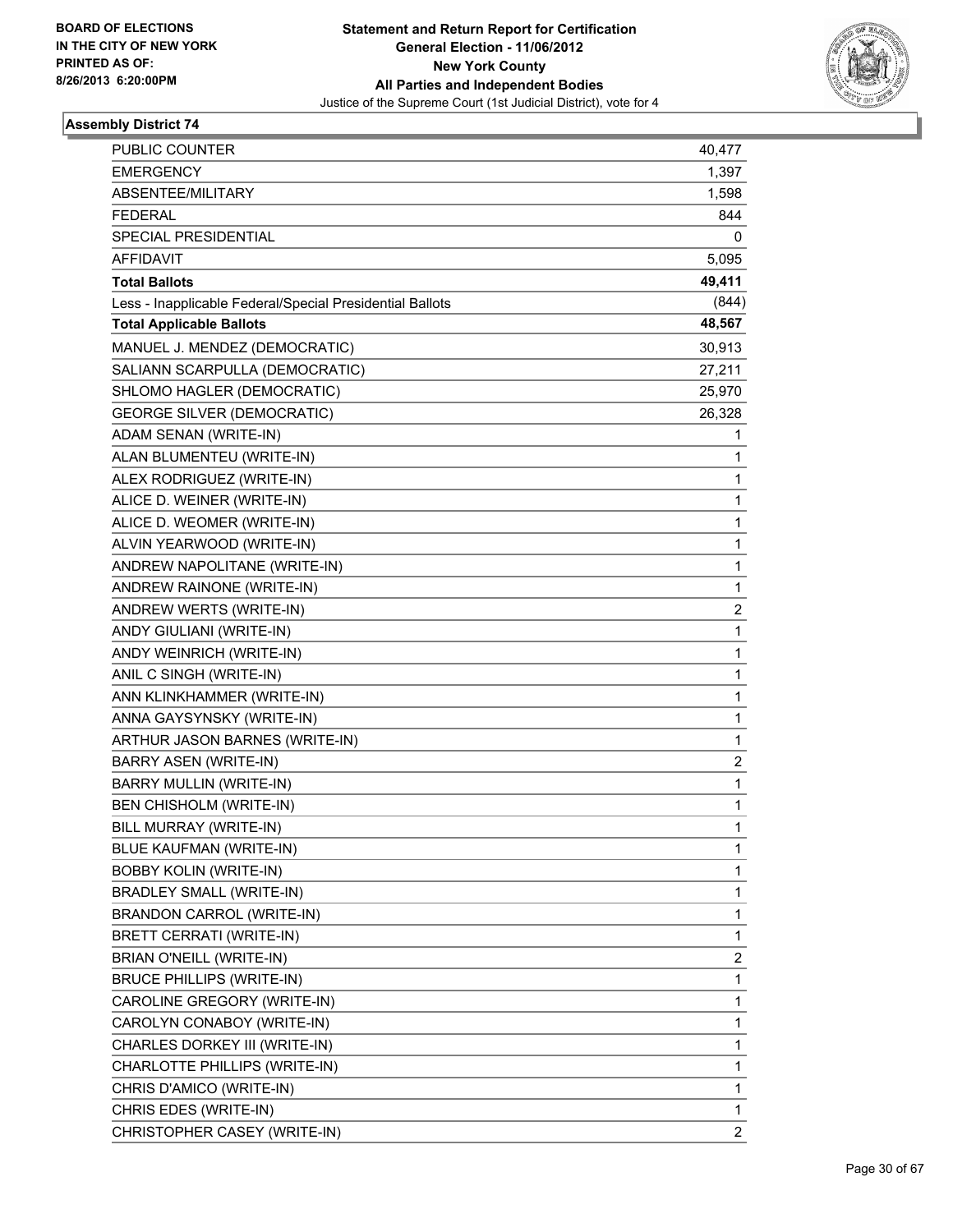

| CHRISTOPHER KELLY (WRITE-IN)       | 1 |
|------------------------------------|---|
| CHRISTOPHER WELLS (WRITE-IN)       | 1 |
| CJ BARTONE (WRITE-IN)              | 1 |
| <b>CURTIS WEBER (WRITE-IN)</b>     | 1 |
| DAVID SILVERSTEIN (WRITE-IN)       | 1 |
| DAVID WIZDA (WRITE-IN)             | 1 |
| DEMETRIUS SPANOS (WRITE-IN)        | 1 |
| DENNIS SMETANA (WRITE-IN)          | 1 |
| DEREK JETER (WRITE-IN)             | 1 |
| DONALD TRUMP (WRITE-IN)            | 1 |
| DONOVAN CARBERRY (WRITE-IN)        | 1 |
| ED NORTON (WRITE-IN)               | 4 |
| EMANUEL J. CHOSAK (WRITE-IN)       | 2 |
| EVAN ROCHMAN (WRITE-IN)            | 1 |
| <b>GARY JOHNSON (WRITE-IN)</b>     | 1 |
| <b>GENE BARRETT (WRITE-IN)</b>     | 2 |
| GEORGE C. PATTON (WRITE-IN)        | 2 |
| <b>GEORGE MELLENORK (WRITE-IN)</b> | 2 |
| HELANIE HEISER (WRITE-IN)          | 1 |
| HENRY A. MARTUSCELLO (WRITE-IN)    | 1 |
| IRIS BRIOPES (WRITE-IN)            | 1 |
| JAIME E. CHOSAK (WRITE-IN)         | 2 |
| JAMES MOSLEY (WRITE-IN)            | 2 |
| JANETTE SADIK KHAN (WRITE-IN)      | 1 |
| JIM SMITH (WRITE-IN)               | 1 |
| JOAN FEENEY (WRITE-IN)             | 1 |
| JOAN KENNY (WRITE-IN)              | 1 |
| JOE JESENSKY (WRITE-IN)            | 4 |
| JOEL ARKEN (WRITE-IN)              | 1 |
| JOHN CONIJ (WRITE-IN)              | 1 |
| JOHN DOGEMANN (WRITE-IN)           | 1 |
| JOHN G. LEAMAN (WRITE-IN)          | 1 |
|                                    | 2 |
| JOHN STAMOS (WRITE-IN)             |   |
| JON ALEXANDER (WRITE-IN)           | 2 |
| KELLE M. FREEMAN (WRITE-IN)        | 1 |
| KELLY E. O'NEILL (WRITE-IN)        | 1 |
| <b>KEN LANGONE (WRITE-IN)</b>      | 1 |
| KENDELL FRANKLIN (WRITE-IN)        | 1 |
| LARRY O'NEILL (WRITE-IN)           | 1 |
| LARRY SCHACHNER (WRITE-IN)         | 1 |
| LOCKE GRAYSON (WRITE-IN)           | 1 |
| LUCY BILLINGS (WRITE-IN)           | 1 |
| MARK GRAYSON (WRITE-IN)            | 1 |
| MATHEW J. HEISER (WRITE-IN)        | 1 |
| MATT CULKIN (WRITE-IN)             | 1 |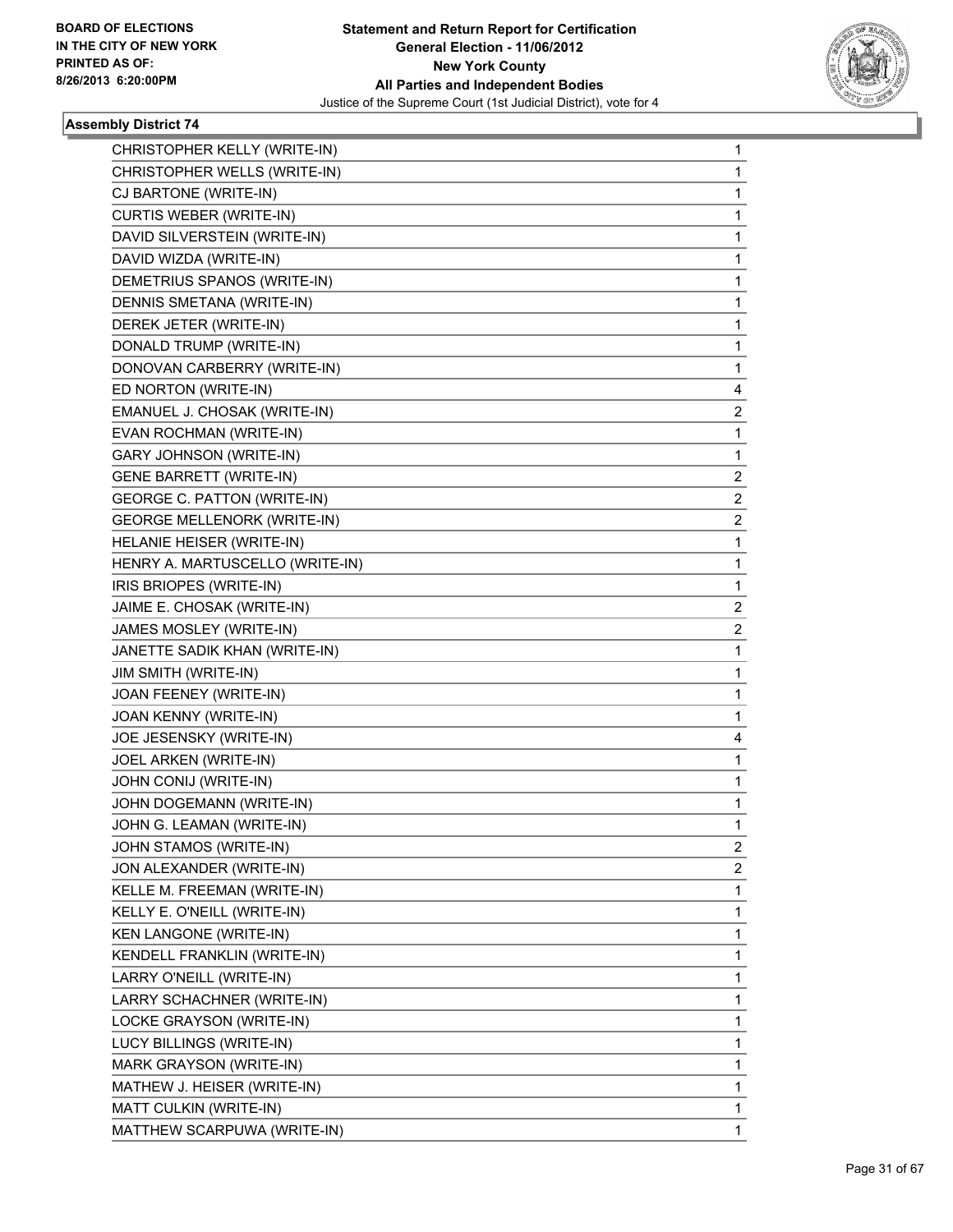

| MICHAEL BATES (WRITE-IN)           | 2       |
|------------------------------------|---------|
| MICHAEL BLESIE (WRITE-IN)          | 1       |
| MICHAEL BLOOMBERG (WRITE-IN)       | 1       |
| MICHAEL BRENNAN (WRITE-IN)         | 1       |
| MICHAEL MOZUK (WRITE-IN)           | 1       |
| MICHAEL RATNER (WRITE-IN)          | 1       |
| MIGUEL GARCIA (WRITE-IN)           | 1       |
| NATHANIEL BOTWINICK (WRITE-IN)     | 3       |
| NOAM CHOMSKY (WRITE-IN)            | 1       |
| PADIS ZATHEDI (WRITE-IN)           | 1       |
| PARDIS ZAHEDI (WRITE-IN)           | 1       |
| PAUL KAHLE (WRITE-IN)              | 1       |
| PAULA ABRAMOWITZ (WRITE-IN)        | 2       |
| PETER SULLIVAN (WRITE-IN)          | 2       |
| RAINE WATERS (WRITE-IN)            | 1       |
| RAMON JIMINEZ (WRITE-IN)           | 1       |
| RICHARD KWOK (WRITE-IN)            | 1       |
| RICK LAZIO (WRITE-IN)              | 2       |
| ROBERT KANTOR (WRITE-IN)           | 1       |
| ROBERT KENNEDY JR. (WRITE-IN)      | 1       |
| ROBERT ZITO (WRITE-IN)             | 1       |
| ROD MINOGUE (WRITE-IN)             | 1       |
| ROGER KITZIS (WRITE-IN)            | 1       |
| RON BERG (WRITE-IN)                | 2       |
| RON PAUL (WRITE-IN)                | 1       |
| ROSLYN WEINER (WRITE-IN)           | 2       |
| SARAH CONNOR (WRITE-IN)            | 1       |
| SARAH PALIN (WRITE-IN)             | 1       |
| SCOTT J. DEMPSEY (WRITE-IN)        | 2       |
| SHERYL SPATE (WRITE-IN)            | 1       |
| SKY GEWANT (WRITE-IN)              | 2       |
| STEPHEN TRACY (WRITE-IN)           | 2       |
| STEPHEN TREACY (WRITE-IN)          | 1       |
| STEVE HOLT (WRITE-IN)              | 1       |
| STEVEN LACHOPOKE (WRITE-IN)        | 1       |
| TERESA PEDROZA (WRITE-IN)          | 1       |
| TERRANCE MCLERICK (WRITE-IN)       | 1       |
| TERRYL SELLERS (WRITE-IN)          | 4       |
| TOM YOUNG (WRITE-IN)               | 1       |
| TORRES LOPEZ (WRITE-IN)            | 1       |
| UNATTRIBUTABLE WRITE-IN (WRITE-IN) | 133     |
| VERONICA MARIE WISEL (WRITE-IN)    | 1       |
| WILLSON NIGELLIO (WRITE-IN)        | 1       |
| Z.CLIFTON DAMERC IV (WRITE-IN)     | 1       |
| <b>Total Votes</b>                 | 110,709 |
| Unrecorded                         | 83,559  |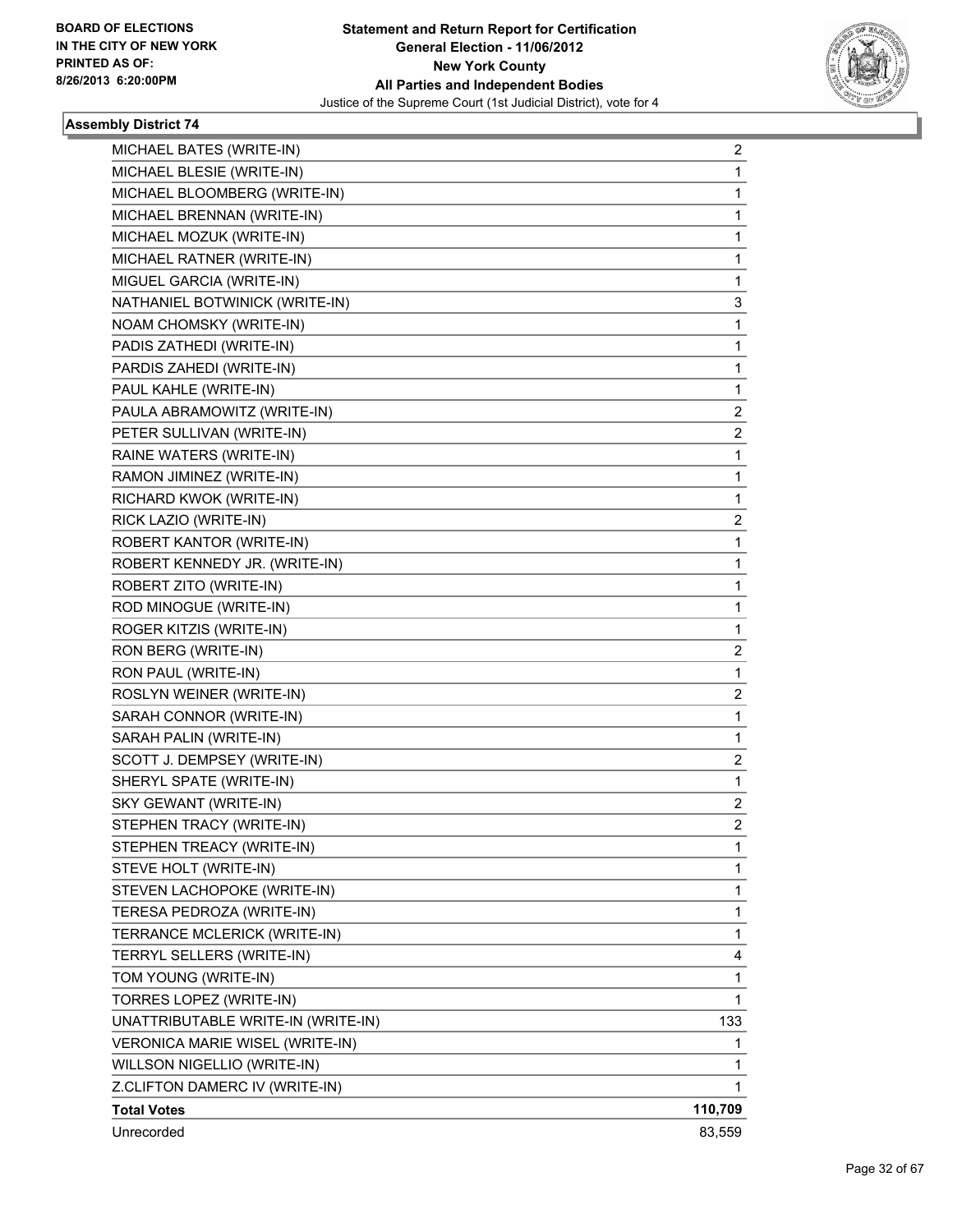

| PUBLIC COUNTER                                           | 45,646                  |
|----------------------------------------------------------|-------------------------|
| <b>EMERGENCY</b>                                         | 4                       |
| ABSENTEE/MILITARY                                        | 2,217                   |
| <b>FEDERAL</b>                                           | 1,188                   |
| SPECIAL PRESIDENTIAL                                     | 0                       |
| <b>AFFIDAVIT</b>                                         | 4,215                   |
| <b>Total Ballots</b>                                     | 53,270                  |
| Less - Inapplicable Federal/Special Presidential Ballots | (1, 188)                |
| <b>Total Applicable Ballots</b>                          | 52,082                  |
| MANUEL J. MENDEZ (DEMOCRATIC)                            | 34,028                  |
| SALIANN SCARPULLA (DEMOCRATIC)                           | 31,631                  |
| SHLOMO HAGLER (DEMOCRATIC)                               | 30,526                  |
| <b>GEORGE SILVER (DEMOCRATIC)</b>                        | 31,006                  |
| ADRIAN PERRY (WRITE-IN)                                  | 1                       |
| ALAN FLACK (WRITE-IN)                                    | 1                       |
| ALEXANDER KAPLAN (WRITE-IN)                              | 1                       |
| ANDREW COHEN (WRITE-IN)                                  | 1                       |
| ANDREW CUOMO (WRITE-IN)                                  | 1                       |
| ANTHONY BOURDIN (WRITE-IN)                               | 1                       |
| ARTHUR T. SMYLES (WRITE-IN)                              | 5                       |
| <b>ASHLEY OLSEN (WRITE-IN)</b>                           | 1                       |
| <b>BARACK OBAMA (WRITE-IN)</b>                           | 1                       |
| BARBARA TURKERWITZ (WRITE-IN)                            | 1                       |
| <b>BEN TABORSKY (WRITE-IN)</b>                           | 1                       |
| BERNARD BLACK (WRITE-IN)                                 | 1                       |
| <b>BOB MEMERS (WRITE-IN)</b>                             | 1                       |
| <b>BRADLEY MANNING (WRITE-IN)</b>                        | 1                       |
| <b>BRANDON DAVIS (WRITE-IN)</b>                          | 1                       |
| BREANA COSTELLO (WRITE-IN)                               | 1                       |
| BRIAN LEVY (WRITE-IN)                                    | 1                       |
| CARLTON SEAVER (WRITE-IN)                                | $\overline{\mathbf{c}}$ |
| CARMEN ELECTRA (WRITE-IN)                                | 1                       |
| CAROL DEMECH (WRITE-IN)                                  | 1                       |
| CAROLYN KOVAC (WRITE-IN)                                 | 1                       |
| CASEY BRANDER (WRITE-IN)                                 | 1                       |
| CHARLES WU (WRITE-IN)                                    | 1                       |
| CHARLES ZLATKIN (WRITE-IN)                               | 1                       |
| CHRIS GILBERT (WRITE-IN)                                 | 1                       |
| COLIN CROPPER (WRITE-IN)                                 | 1                       |
| CONNER RALIFF (WRITE-IN)                                 | 1                       |
| DAVID COATS (WRITE-IN)                                   | 1                       |
| DAVID CRANEY (WRITE-IN)                                  | 1                       |
| DAVID K. SMITH (WRITE-IN)                                | 1                       |
| DON DRAPER (WRITE-IN)                                    | 1                       |
| DOUGLAS BARONE (WRITE-IN)                                | 1                       |
| ELDON OLSON (WRITE-IN)                                   | 1                       |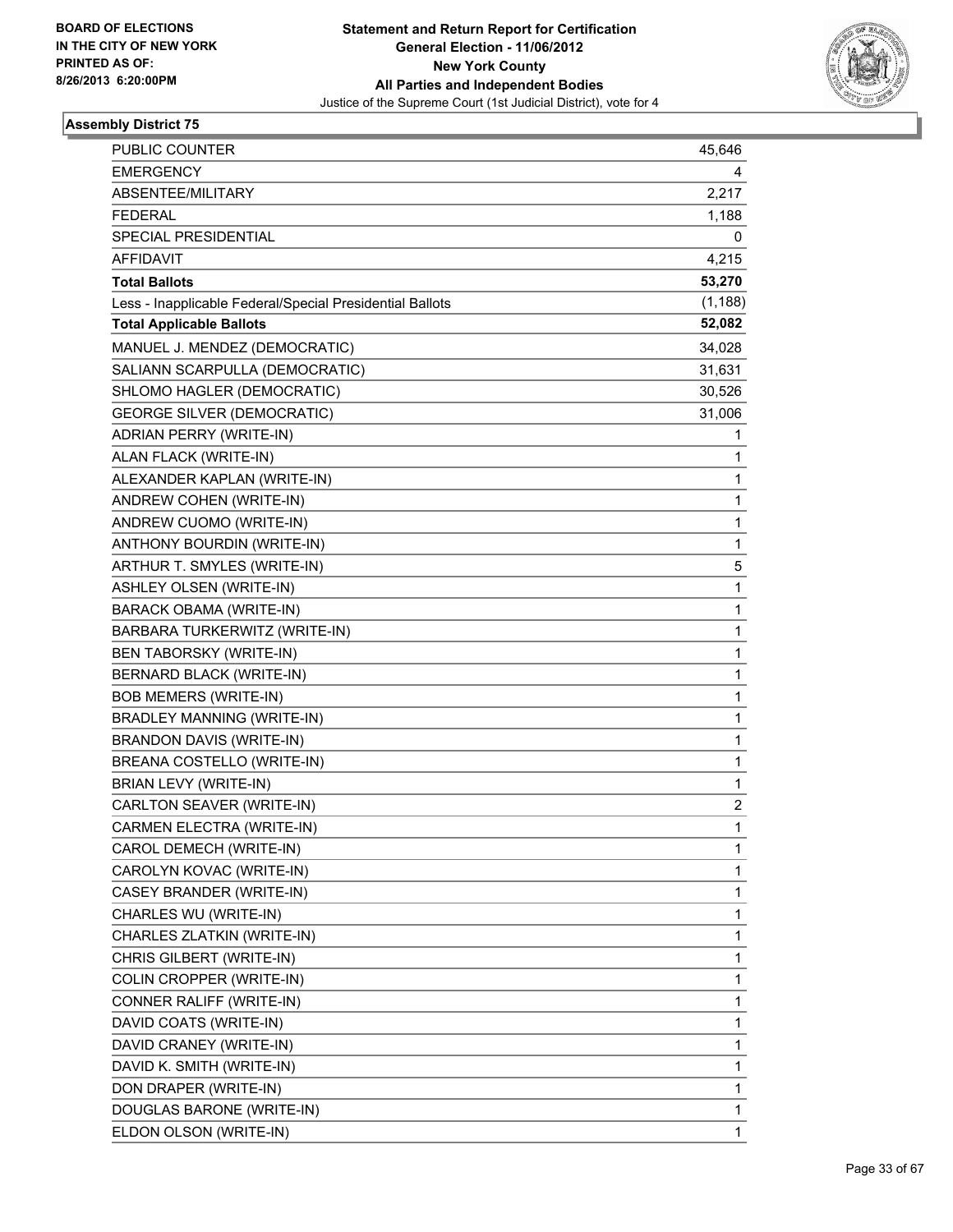

| ELIZABETH MAXMAN (WRITE-IN)      | 1            |
|----------------------------------|--------------|
| ERIN TESKE (WRITE-IN)            | $\mathbf{1}$ |
| EVAN COWIT (WRITE-IN)            | 1            |
| FRANK ESPOSITO (WRITE-IN)        | 1            |
| GARY JOHNSON (WRITE-IN)          | 1            |
| <b>GEORGE ROCKMAN (WRITE-IN)</b> | 1            |
| HENRY DATSON (WRITE-IN)          | 1            |
| HOWARD DAVIS (WRITE-IN)          | 1            |
| IRIS SMYLES (WRITE-IN)           | 1            |
| JAMES HARRIS (WRITE-IN)          | 1            |
| JAMES PEPE (WRITE-IN)            | 1            |
| JASON DAVIS (WRITE-IN)           | 1            |
| JASON FISK (WRITE-IN)            | 1            |
| JAY WEINSTEIN (WRITE-IN)         | $\mathbf{2}$ |
| JEFF LICHTSTEIN (WRITE-IN)       | 1            |
| JENNIE CHOY (WRITE-IN)           | 1            |
| JEREMY ROTHSTEIN (WRITE-IN)      | 1            |
| JEROME C. RENNERS (WRITE-IN)     | 1            |
| JIM CRAMER (WRITE-IN)            | 1            |
| JOE LOUIS (WRITE-IN)             | 1            |
| JOE SHOWALTER (WRITE-IN)         | 1            |
| JOEL MATHAN (WRITE-IN)           | 2            |
| JOHN GALT (WRITE-IN)             | 1            |
| JOHN HOFFMANN (WRITE-IN)         | 1            |
| JOHN JUSTICE (WRITE-IN)          | 1            |
| JOHN LEO (WRITE-IN)              | 1            |
| JOHN TENNAN (WRITE-IN)           | 1            |
| JONALT GOLDBERG (WRITE-IN)       | 1            |
| JONATHAN VESSEY (WRITE-IN)       | 1            |
| JORGE MCDUCK (WRITE-IN)          | 1            |
| JOSEPH ALLGOR (WRITE-IN)         | 1            |
| JOSEPH COLLINS III (WRITE-IN)    | 1            |
| JOSEPH VALENTE (WRITE-IN)        | 1            |
| JOSH SAFDIE (WRITE-IN)           | 1            |
| JOSHUA SIDEROWITZ (WRITE-IN)     | 1            |
| JUAN PENALOSA (WRITE-IN)         | $\mathbf 1$  |
| JUDI RENNERS (WRITE-IN)          | 1            |
| JUDY BRENNER (WRITE-IN)          | 1            |
| KALEY SISCA (WRITE-IN)           | $\mathbf{1}$ |
| KALI PETERSON (WRITE-IN)         | 1            |
| KARL MARX (WRITE-IN)             | 1            |
| KEVIN KOHL (WRITE-IN)            | $\mathbf 1$  |
| KIM KONGO (WRITE-IN)             | 1            |
| LEA MYERS (WRITE-IN)             |              |
|                                  | 1            |
| LEO KAILAS (WRITE-IN)            | 1            |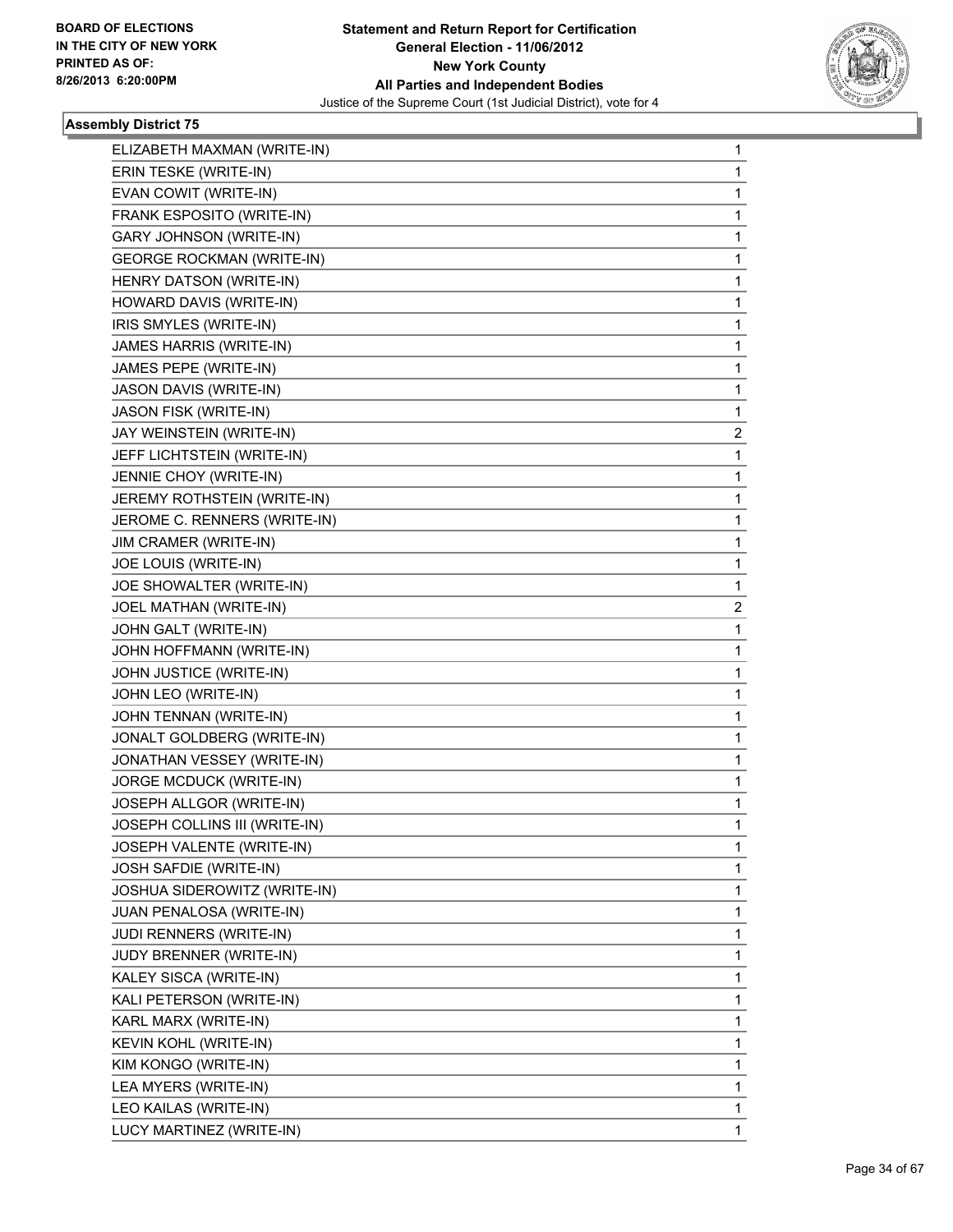

| MARC CLTERSON (WRITE-IN)         | 1              |
|----------------------------------|----------------|
| MARGARET THATCHER (WRITE-IN)     | 1              |
| MARGO LEMBERGER (WRITE-IN)       | 1              |
| MARY KATE OLSEN (WRITE-IN)       | 1              |
| MATHEW MURPHY (WRITE-IN)         | 1              |
| MATT TURK (WRITE-IN)             | 1              |
| MATTHEW V. GRIECO (WRITE-IN)     | 1              |
| MAYTAL MICCAHI (WRITE-IN)        | 1              |
| MAYTAL MIZRAHI (WRITE-IN)        | 1              |
| MEREDITH GARMISA (WRITE-IN)      | 1              |
| MICHAEL MALLIS (WRITE-IN)        | 1              |
| MICKEY ROURKE (WRITE-IN)         | 1              |
| MIKE JACOBS (WRITE-IN)           | 1              |
| MITT ROMNEY (WRITE-IN)           | $\overline{2}$ |
| MOLLY SELLNER (WRITE-IN)         | 1              |
| NICK SAGE (WRITE-IN)             | 1              |
| NINA HAYES (WRITE-IN)            | 1              |
| OLIVIA SHIPMAN (WRITE-IN)        | 1              |
| <b>OLLIE TAIT (WRITE-IN)</b>     | $\overline{c}$ |
| PARIS HILTON (WRITE-IN)          | 1              |
| PETER MOULTRIE (WRITE-IN)        | 1              |
| PHILIP DANKI (WRITE-IN)          | 1              |
| PHILIP SANDSTROM (WRITE-IN)      | 1              |
| PIOTR PROSEL (WRITE-IN)          | 1              |
| PREET BHARAM (WRITE-IN)          | 1              |
| RACHEL DEMECH (WRITE-IN)         | 1              |
| RACHEL KUNZ (WRITE-IN)           | 1              |
| RAE DOWNES KOSHETZ (WRITE-IN)    | 1              |
| RAMIESH PONNURU (WRITE-IN)       | 1              |
| RAMY ODEH (WRITE-IN)             | 1              |
| RICHARD BROOKSHER (WRITE-IN)     | 1              |
| RICHARD LOWRY (WRITE-IN)         | 1              |
| RICHARD MUNN (WRITE-IN)          | 1              |
| RIVA TAIT (WRITE-IN)             | $\mathbf{2}$   |
| ROBERT CROSBY (WRITE-IN)         | 1              |
| ROBERT H. LEVETHAL (WRITE-IN)    | 1              |
| ROBERT ROMAN (WRITE-IN)          | 2              |
| ROCCO MARTINO (WRITE-IN)         | 1              |
| ROLLO TOMASI (WRITE-IN)          | $\mathbf{1}$   |
| RON PAUL (WRITE-IN)              | 3              |
| RONALD A. SHORT (WRITE-IN)       | 1              |
| RONALD ALASTAIR SHORT (WRITE-IN) | 1              |
| ROSIE MENDEZ (WRITE-IN)          | 1              |
| ROXANNE MARTINE (WRITE-IN)       | 1              |
| RUDOLPH GIULIANI (WRITE-IN)      | $\mathbf{1}$   |
| RYAN PURKNEY (WRITE-IN)          | 1              |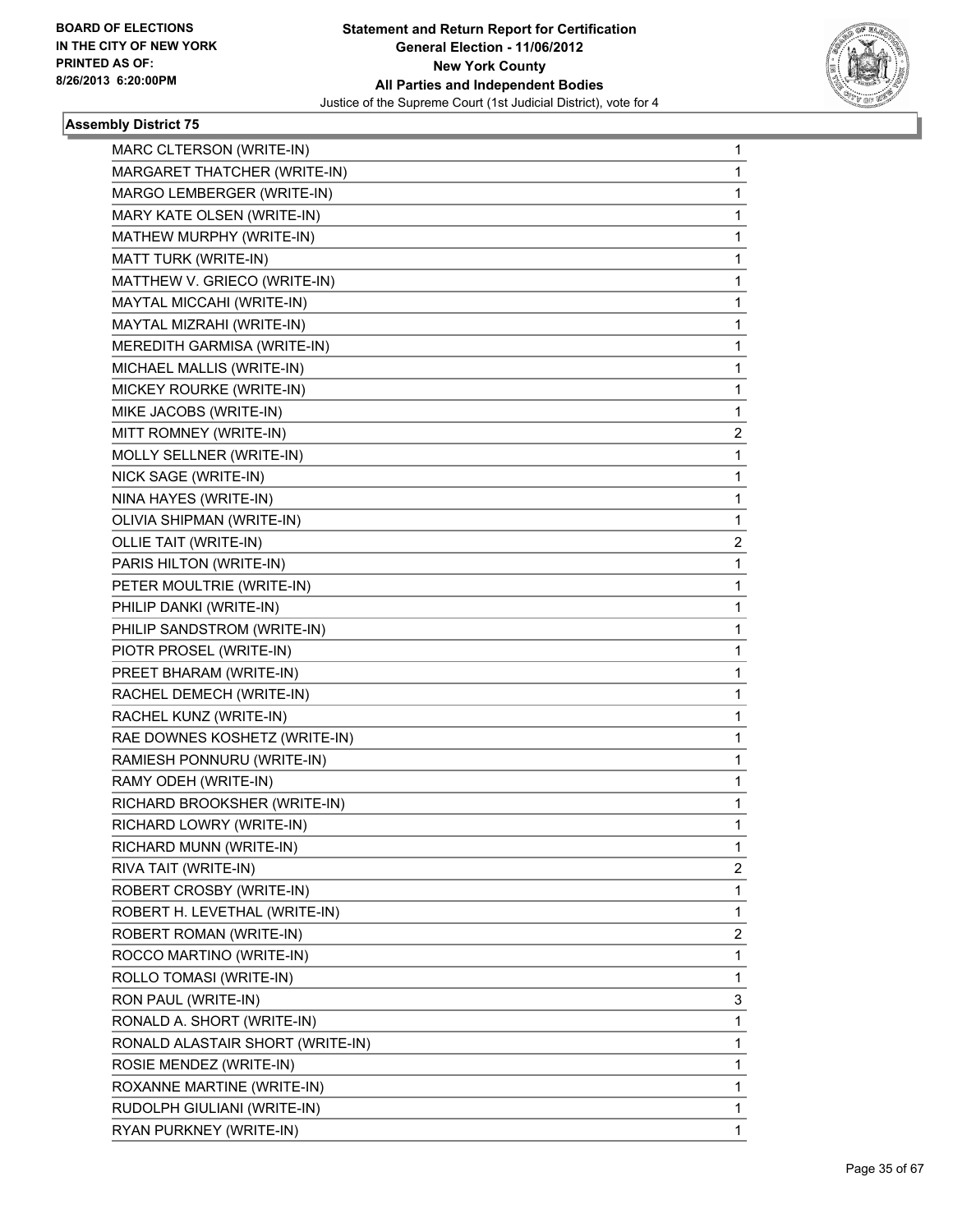

| SAM SILVER (WRITE-IN)                | 1       |
|--------------------------------------|---------|
| SARA TAIT (WRITE-IN)                 |         |
| SHANE STROUD (WRITE-IN)              | 1       |
| SHERRI MAXMAN (WRITE-IN)             | 1       |
| SHIVAN PAPPU (WRITE-IN)              | 1       |
| SOPHIE MAXMAN (WRITE-IN)             | 1       |
| STEPHANE MIRGLIUTTA (WRITE-IN)       | 1       |
| STEPHANIE SHISHADO (WRITE-IN)        | 1       |
| SUSAN RENNERS (WRITE-IN)             | 1       |
| THOMAS RUDAT (WRITE-IN)              | 1       |
| TOM BRADY (WRITE-IN)                 | 1       |
| TOMMY MARTINE (WRITE-IN)             | 1       |
| TONYA GENDALSON (WRITE-IN)           |         |
| UNATTRIBUTABLE WRITE-IN (WRITE-IN)   | 199     |
| VITA ROSSI (WRITE-IN)                | 1       |
| <b>VLADIMIR GOLDSTERN (WRITE-IN)</b> | 1       |
| VRATISLAV PECHOTA (WRITE-IN)         | 1       |
| <b>Total Votes</b>                   | 127,544 |
| Unrecorded                           | 80,784  |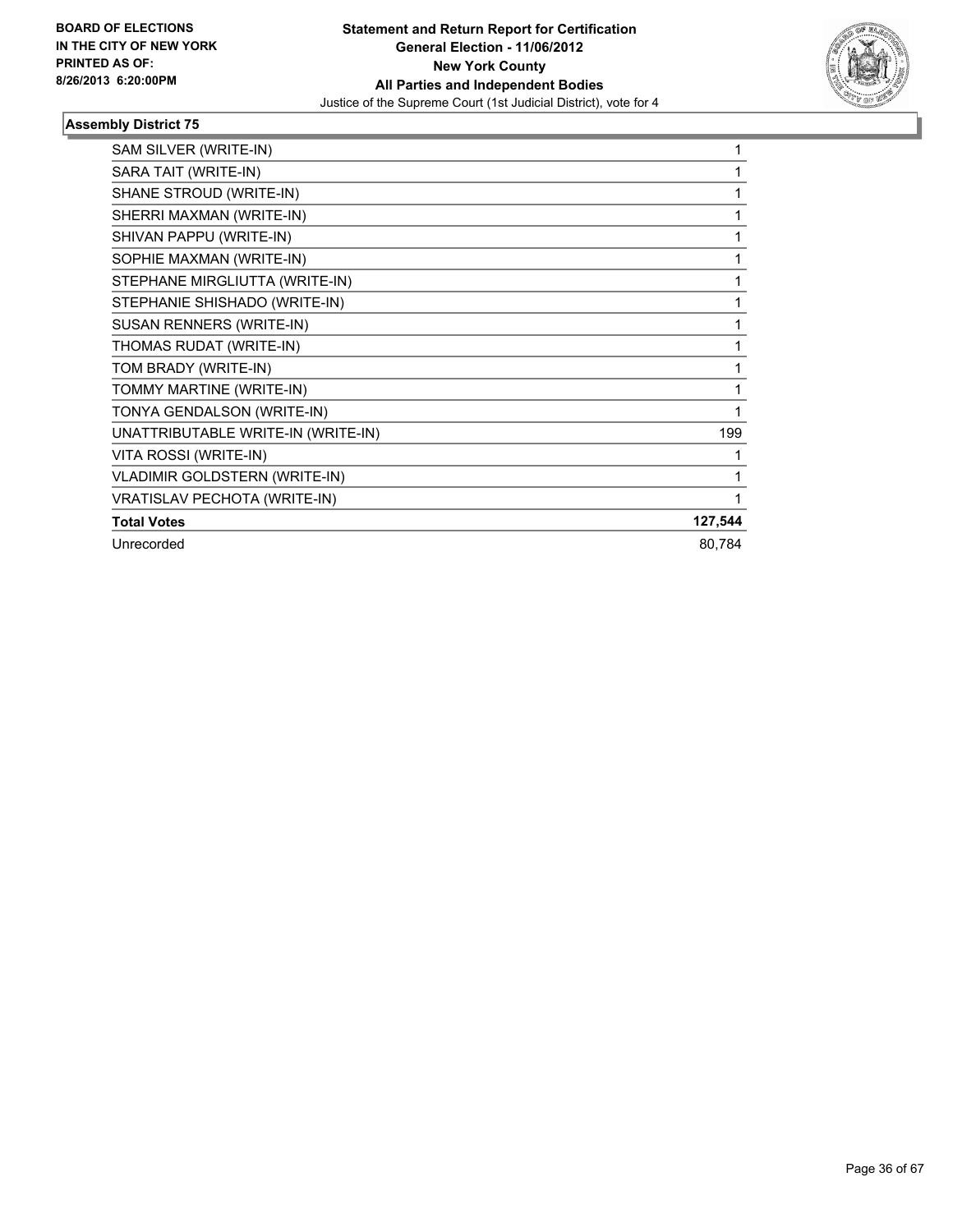

| PUBLIC COUNTER                                           | 45,412       |
|----------------------------------------------------------|--------------|
| <b>EMERGENCY</b>                                         | 155          |
| ABSENTEE/MILITARY                                        | 2,064        |
| <b>FEDERAL</b>                                           | 1,197        |
| SPECIAL PRESIDENTIAL                                     | 0            |
| <b>AFFIDAVIT</b>                                         | 4,209        |
| <b>Total Ballots</b>                                     | 53,037       |
| Less - Inapplicable Federal/Special Presidential Ballots | (1, 197)     |
| <b>Total Applicable Ballots</b>                          | 51,840       |
| MANUEL J. MENDEZ (DEMOCRATIC)                            | 31,544       |
| SALIANN SCARPULLA (DEMOCRATIC)                           | 30,408       |
| SHLOMO HAGLER (DEMOCRATIC)                               | 29,679       |
| <b>GEORGE SILVER (DEMOCRATIC)</b>                        | 29,912       |
| ADAM KAITER (WRITE-IN)                                   | 1            |
| AL CACERES (WRITE-IN)                                    | 1            |
| ANDREAS VILLARAL (WRITE-IN)                              | 1            |
| ANDREW NAPLOLTAN (WRITE-IN)                              | 1            |
| ANIL C. SINGH (WRITE-IN)                                 | 1            |
| ANTHONY BRUINS (WRITE-IN)                                | 1            |
| APRIL COHEN (WRITE-IN)                                   | 1            |
| <b>ASHLEY SMITH (WRITE-IN)</b>                           | 1            |
| AUSTIN W. BRAMMELL (WRITE-IN)                            | 1            |
| AVIAN CARNE (WRITE-IN)                                   | 1            |
| BENJAMIN FRANKLYN (WRITE-IN)                             | 1            |
| <b>BLAKE ENGEL (WRITE-IN)</b>                            | 1            |
| BRIAN KRALL (WRITE-IN)                                   | 1            |
| BRIAN KRIST (WRITE-IN)                                   | 1            |
| CAITLIN STRAIN (WRITE-IN)                                | 1            |
| CANE GELDERT (WRITE-IN)                                  | 1            |
| CARGH NOONE (WRITE-IN)                                   | 1            |
| CARY GUNTHER (WRITE-IN)                                  | 1            |
| CHLOE CHON (WRITE-IN)                                    | 1            |
| CHRIS ELLIOT (WRITE-IN)                                  | 1            |
| CHRIS MASON (WRITE-IN)                                   | 1            |
| CHRIS NOWELL (WRITE-IN)                                  | 1            |
| CHRISTOPHER MACDOUGAL (WRITE-IN)                         | 1            |
| CHRISTOPHER REGAN (WRITE-IN)                             | 1            |
| CHRISTOPHER WRIGHT (WRITE-IN)                            | 1            |
| <b>CURTIS WEBER (WRITE-IN)</b>                           | 1            |
| DANA CONGDON (WRITE-IN)                                  | 1            |
| DANIEL KAMARSK (WRITE-IN)                                | 1            |
| DAVID BOLNICK (WRITE-IN)                                 | 1            |
| DAVID DUNPHY (WRITE-IN)                                  | 1            |
| DAVID WRIGHT (WRITE-IN)                                  | 1            |
| DEAN KALTAS (WRITE-IN)                                   | 1            |
| DEREK JETER (WRITE-IN)                                   | $\mathbf{1}$ |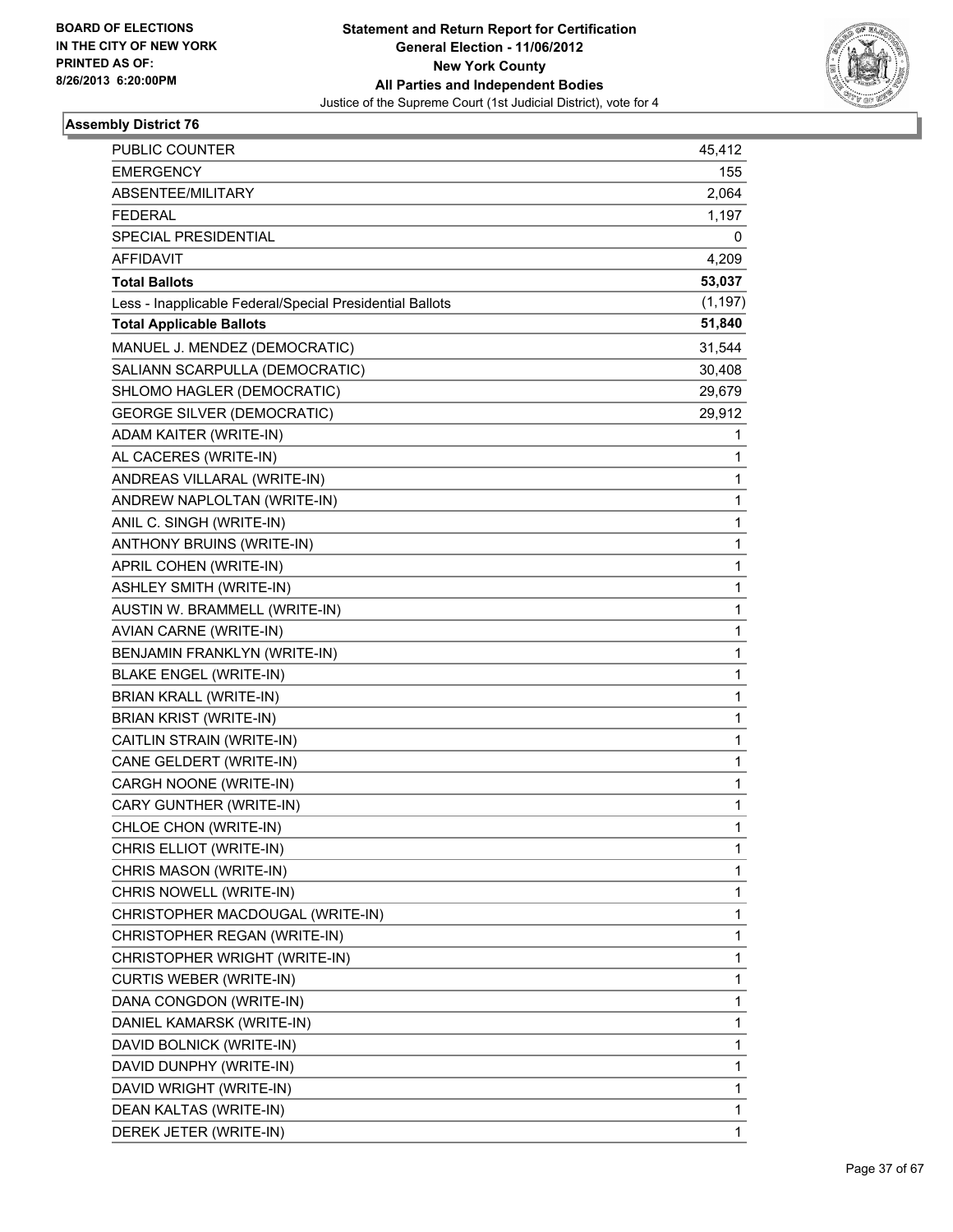

| DEREK STOUT (WRITE-IN)           | $\mathbf{1}$ |
|----------------------------------|--------------|
| EDWARD FLOYD (WRITE-IN)          | 1            |
| EIMS ROTICK (WRITE-IN)           | 1            |
| ELIZABETH ANN CANDIDO (WRITE-IN) | 1            |
| ELIZABETH TAYOR (WRITE-IN)       | 1            |
| ELLEN SAKANEY (WRITE-IN)         | 1            |
| ERICA WESSER (WRITE-IN)          | 1            |
| FERN FISHERMAN (WRITE-IN)        | 1            |
| FRED ROGERS (WRITE-IN)           | 1            |
| <b>GARY GALREIN (WRITE-IN)</b>   | 1            |
| GAVIN SUN (WRITE-IN)             | 1            |
| <b>GREG SOUMAS (WRITE-IN)</b>    | 1            |
| HANNAH MILLER (WRITE-IN)         | 2            |
| HARRY BYSS (WRITE-IN)            | 1            |
| IAN JUDD (WRITE-IN)              | 1            |
| JAMES MILLER (WRITE-IN)          | 1            |
| JEAN LUC PICHARD (WRITE-IN)      | 1            |
| JEFFREY ENGEL (WRITE-IN)         | 1            |
| JESSICA AFFAT (WRITE-IN)         | 1            |
| JOHN GOTTI (WRITE-IN)            | 1            |
| JORDAN ROST (WRITE-IN)           | 1            |
| JOSEPH SUN (WRITE-IN)            | 1            |
| JOSH DERBY (WRITE-IN)            | 1            |
| JULIE THIBAULT (WRITE-IN)        | 1            |
| KAPI KO (WRITE-IN)               | 1            |
| KEN BLARD (WRITE-IN)             | 1            |
| KEN KLARASH (WRITE-IN)           | 1            |
| KEVIN DUNPHY (WRITE-IN)          | 1            |
| KIMBERLY MANN (WRITE-IN)         | 1            |
| KURT HOKE (WRITE-IN)             | 1            |
| LORRANE MOSSARO (WRITE-IN)       | 1            |
| LOU BROCK (WRITE-IN)             | 1            |
| MACKENZIE SHIVERS (WRITE-IN)     | 2            |
| MADELINE LETWACK (WRITE-IN)      | 1            |
| MARK H. LYON (WRITE-IN)          | 1            |
| MARK KOVARSKY (WRITE-IN)         | 1            |
| MARK TANNENBAUM (WRITE-IN)       | 1            |
| MARRIE KLEINBURT (WRITE-IN)      | 2            |
| MARY LOU GUTHMAN (WRITE-IN)      | 1            |
| MICHAEL L. WATT (WRITE-IN)       | 1            |
| MITCHELL KAHN (WRITE-IN)         | 1            |
| NICK SWISHER (WRITE-IN)          | 1            |
| PAUL HUTCHER (WRITE-IN)          | 1            |
| PHILLIPPA ADELMAN (WRITE-IN)     | 1            |
| RACHEL A. BORJA (WRITE-IN)       | 1            |
| RACHEL BOLNICK (WRITE-IN)        | 1            |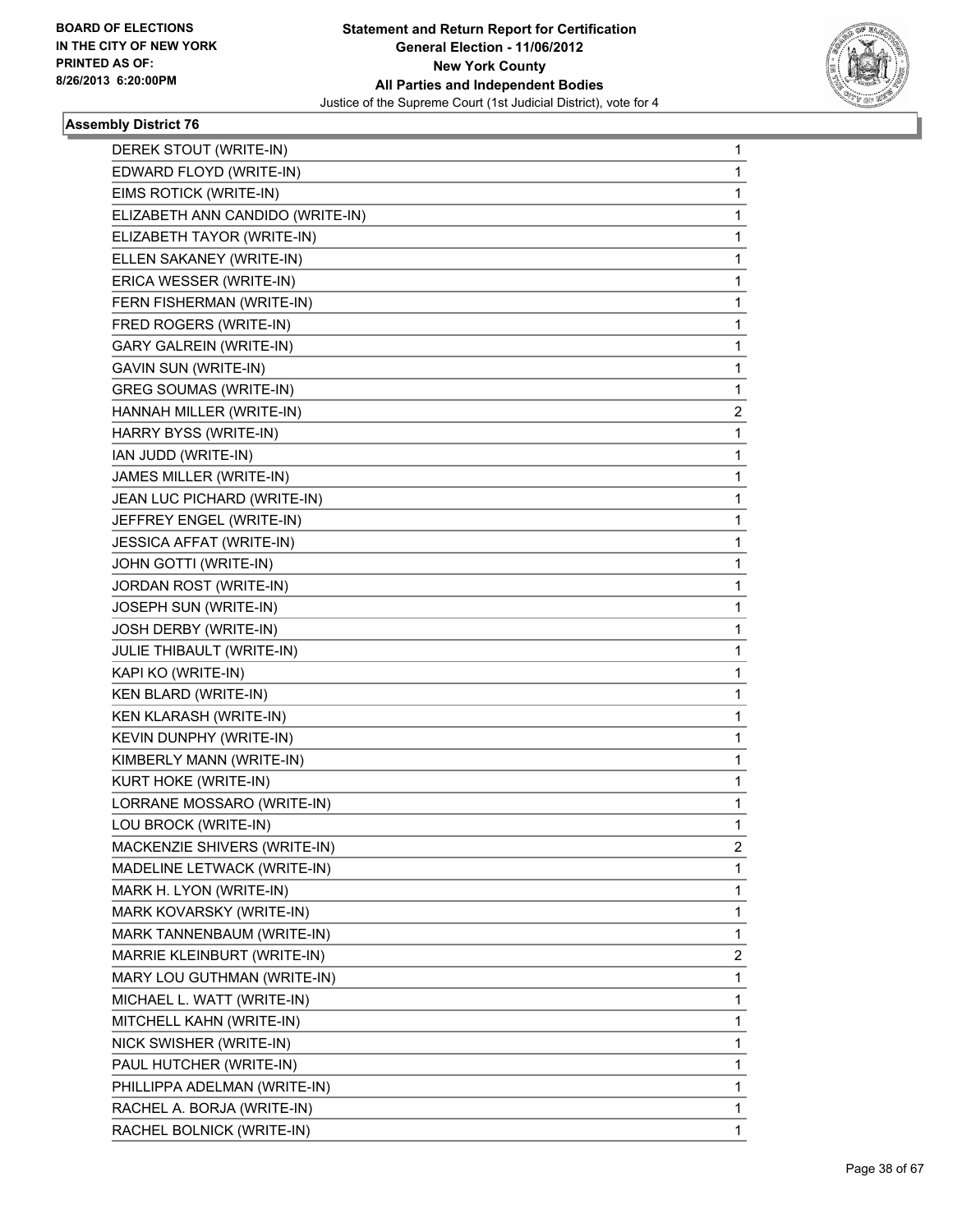

| 1       |
|---------|
| 1       |
| 1       |
| 1       |
| 1       |
| 1       |
| 1       |
| 1       |
| 1       |
| 1       |
| 1       |
| 1       |
| 1       |
| 1       |
| 1       |
| 1       |
| 1       |
| 1       |
| 1       |
| 1       |
| 1       |
| 1       |
| 1       |
| 1       |
| 1       |
| 155     |
| 1       |
| 1       |
| 1       |
| 1       |
| 1       |
| 1       |
| 121,811 |
| 85,549  |
|         |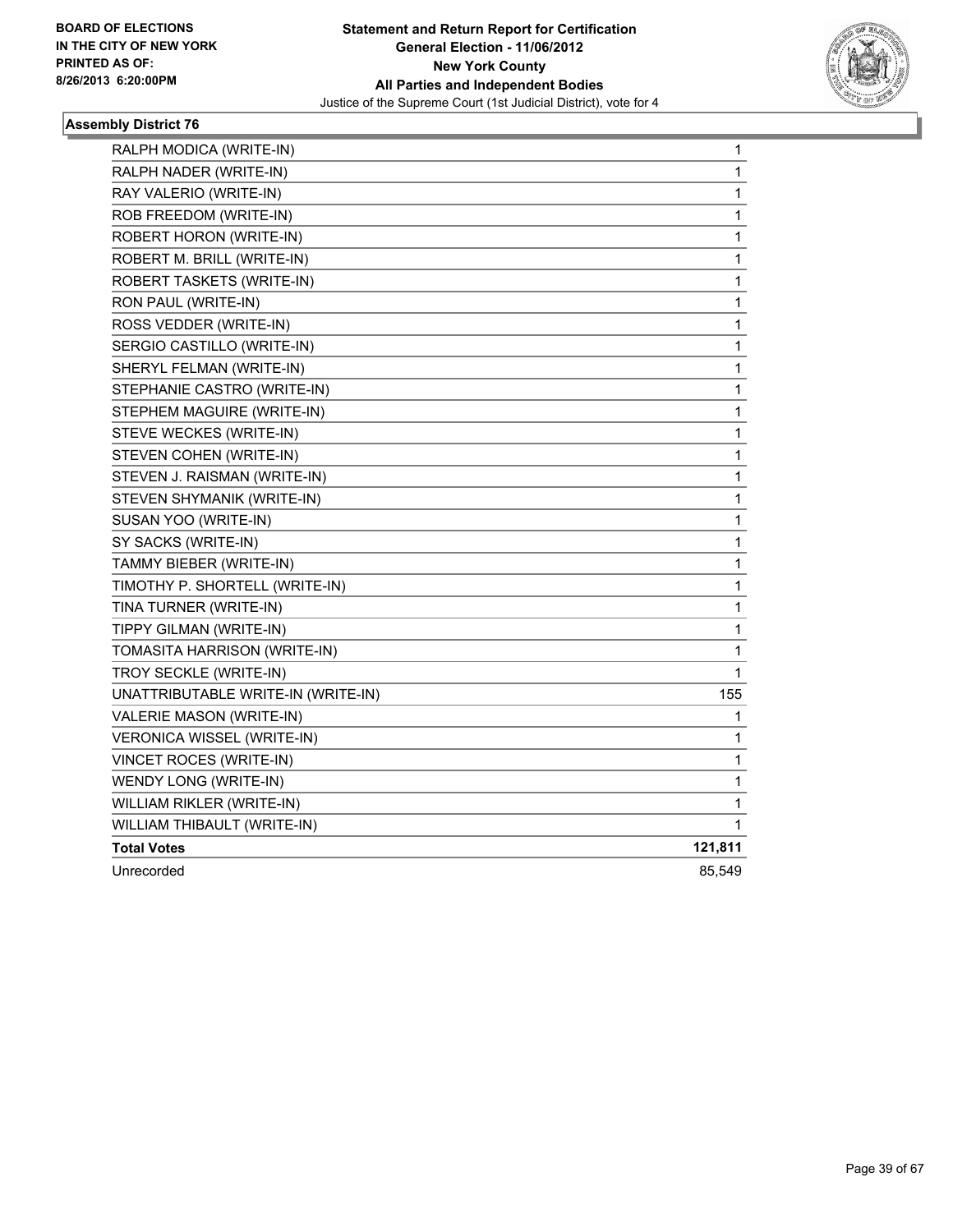

| <b>PUBLIC COUNTER</b>                                    | 515,831      |
|----------------------------------------------------------|--------------|
| EMERGENCY                                                | 4,275        |
| ABSENTEE/MILITARY                                        | 20,326       |
| <b>FEDERAL</b>                                           | 10,648       |
| SPECIAL PRESIDENTIAL                                     | 0            |
| AFFIDAVIT                                                | 52,867       |
| <b>Total Ballots</b>                                     | 603,947      |
| Less - Inapplicable Federal/Special Presidential Ballots | (10, 648)    |
| <b>Total Applicable Ballots</b>                          | 593,299      |
| MANUEL J. MENDEZ (DEMOCRATIC)                            | 387,329      |
| SALIANN SCARPULLA (DEMOCRATIC)                           | 337,409      |
| SHLOMO HAGLER (DEMOCRATIC)                               | 325,257      |
| <b>GEORGE SILVER (DEMOCRATIC)</b>                        | 329,780      |
| AARON M. ROSE (WRITE-IN)                                 | 1            |
| ABBY ALTMAN (WRITE-IN)                                   | 1            |
| ABE VIGODA (WRITE-IN)                                    | 1            |
| ADAM AISEN (WRITE-IN)                                    | 1            |
| ADAM DISILVESTRO (WRITE-IN)                              | 1            |
| ADAM HADJINIAN (WRITE-IN)                                | 1            |
| ADAM KAITER (WRITE-IN)                                   | $\mathbf 1$  |
| ADAM RICHARDS (WRITE-IN)                                 | 1            |
| ADAM RICHMAN (WRITE-IN)                                  | 1            |
| ADAM SCHNECK (WRITE-IN)                                  | $\mathbf 1$  |
| ADAM SENAN (WRITE-IN)                                    | 1            |
| ADAM SHERMAN (WRITE-IN)                                  | 1            |
| ADAM SOKOL (WRITE-IN)                                    | $\mathbf 1$  |
| ADECLA O'CRUNKELY (WRITE-IN)                             | 1            |
| ADRIAN PERRY (WRITE-IN)                                  | 1            |
| ADRIAN STECYK (WRITE-IN)                                 | $\mathbf 1$  |
| AIKO KOUDINE (WRITE-IN)                                  | 1            |
| AIME BOELLO FIORLHO (WRITE-IN)                           | 1            |
| AKEIM PRESTON (WRITE-IN)                                 | $\mathbf{1}$ |
| AKIL ROSE (WRITE-IN)                                     | 1            |
| AL CACERES (WRITE-IN)                                    | 1            |
| AL DIMATO (WRITE-IN)                                     | $\mathbf 1$  |
| ALAN BLUMENTEU (WRITE-IN)                                | 1            |
| ALAN FELDRA (WRITE-IN)                                   | 1            |
| ALAN FLACK (WRITE-IN)                                    | 1            |
| ALAN SCHERER (WRITE-IN)                                  | 1            |
| ALAN SCHIFFRES (WRITE-IN)                                | 1            |
| ALANA LESCZYSKI (WRITE-IN)                               | $\mathbf 1$  |
| ALEX GES (WRITE-IN)                                      | 1            |
| ALEX K. ROSS (WRITE-IN)                                  | 1            |
| ALEX RODRIGUEZ (WRITE-IN)                                | $\mathbf 1$  |
| ALEX SHERER (WRITE-IN)                                   | 1            |
| ALEX STETSUZA (WRITE-IN)                                 | 1            |
|                                                          |              |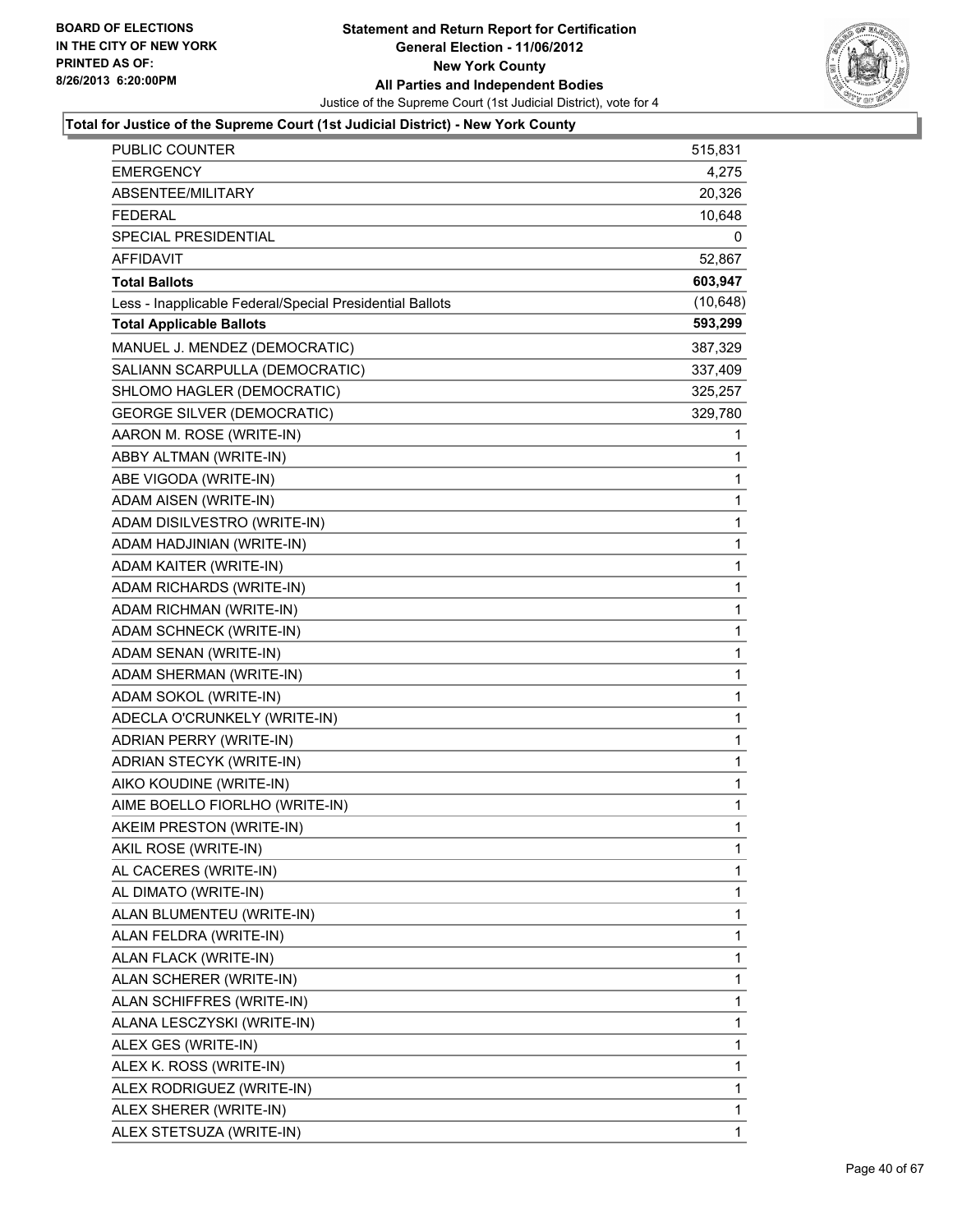

| ALEX ZUBADIV (WRITE-IN)          | $\mathbf{1}$ |
|----------------------------------|--------------|
| ALEXANDER FOROSTENICO (WRITE-IN) | 1            |
| ALEXANDER KAPLAN (WRITE-IN)      | 1            |
| ALFRED JERRY (WRITE-IN)          | 1            |
| ALI YENAL (WRITE-IN)             | 1            |
| ALICE ARLENE KAPARIC (WRITE-IN)  | 1            |
| ALICE D. WEINER (WRITE-IN)       | 1            |
| ALICE D. WEOMER (WRITE-IN)       | 1            |
| ALICE FONTIER (WRITE-IN)         | 1            |
| ALISON SPECTER (WRITE-IN)        | 1            |
| ALLEN KASDEN (WRITE-IN)          | 1            |
| ALLISON BROOM (WRITE-IN)         | 1            |
| ALTON H. MADDOX JR (WRITE-IN)    | 1            |
| ALTON MADDOX (WRITE-IN)          | 2            |
| ALVIN YEARWOOD (WRITE-IN)        | 3            |
| ALVIN YEAWOOD (WRITE-IN)         | 1            |
| ALYSSA REYES (WRITE-IN)          | 1            |
| AMANDA BREWER (WRITE-IN)         | 1            |
| AMANDA MARCOTTE (WRITE-IN)       | 1            |
| AMANDA REYES (WRITE-IN)          | 1            |
| AMIL SINGH (WRITE-IN)            | 1            |
| ANALISA TORRES (WRITE-IN)        | 1            |
| ANDREA BREITHART (WRITE-IN)      | 1            |
| ANDREA HYU (WRITE-IN)            | 1            |
| ANDREA SOLOMON (WRITE-IN)        | 1            |
| ANDREA ZEIDEL (WRITE-IN)         | 1            |
| ANDREAS VILLARAL (WRITE-IN)      | 1            |
| ANDREW COHEN (WRITE-IN)          | 1            |
| ANDREW CUOMO (WRITE-IN)          | 1            |
| ANDREW GATTO (WRITE-IN)          | 1            |
| ANDREW KALLOCH (WRITE-IN)        | 1            |
| ANDREW KEISNER (WRITE-IN)        | 1            |
| ANDREW LAX (WRITE-IN)            | 1            |
| ANDREW MARBACH (WRITE-IN)        | 1            |
| ANDREW MCLOSLAND (WRITE-IN)      | 1            |
| ANDREW NAPLOLTAN (WRITE-IN)      | 1            |
| ANDREW NAPOKETANO (WRITE-IN)     | 1            |
| ANDREW NAPOLITANE (WRITE-IN)     | 1            |
| ANDREW RAINONE (WRITE-IN)        | 1            |
| ANDREW WERTS (WRITE-IN)          | $\mathbf{2}$ |
| ANDY BOTWIN (WRITE-IN)           | 1            |
| ANDY GIULIANI (WRITE-IN)         | 1            |
| ANDY WEINRICH (WRITE-IN)         | 1            |
| ANGELA DAVIS (WRITE-IN)          | 1            |
| ANIL C SINGH (WRITE-IN)          | 1            |
| ANIL C. SINGH (WRITE-IN)         | 1            |
|                                  |              |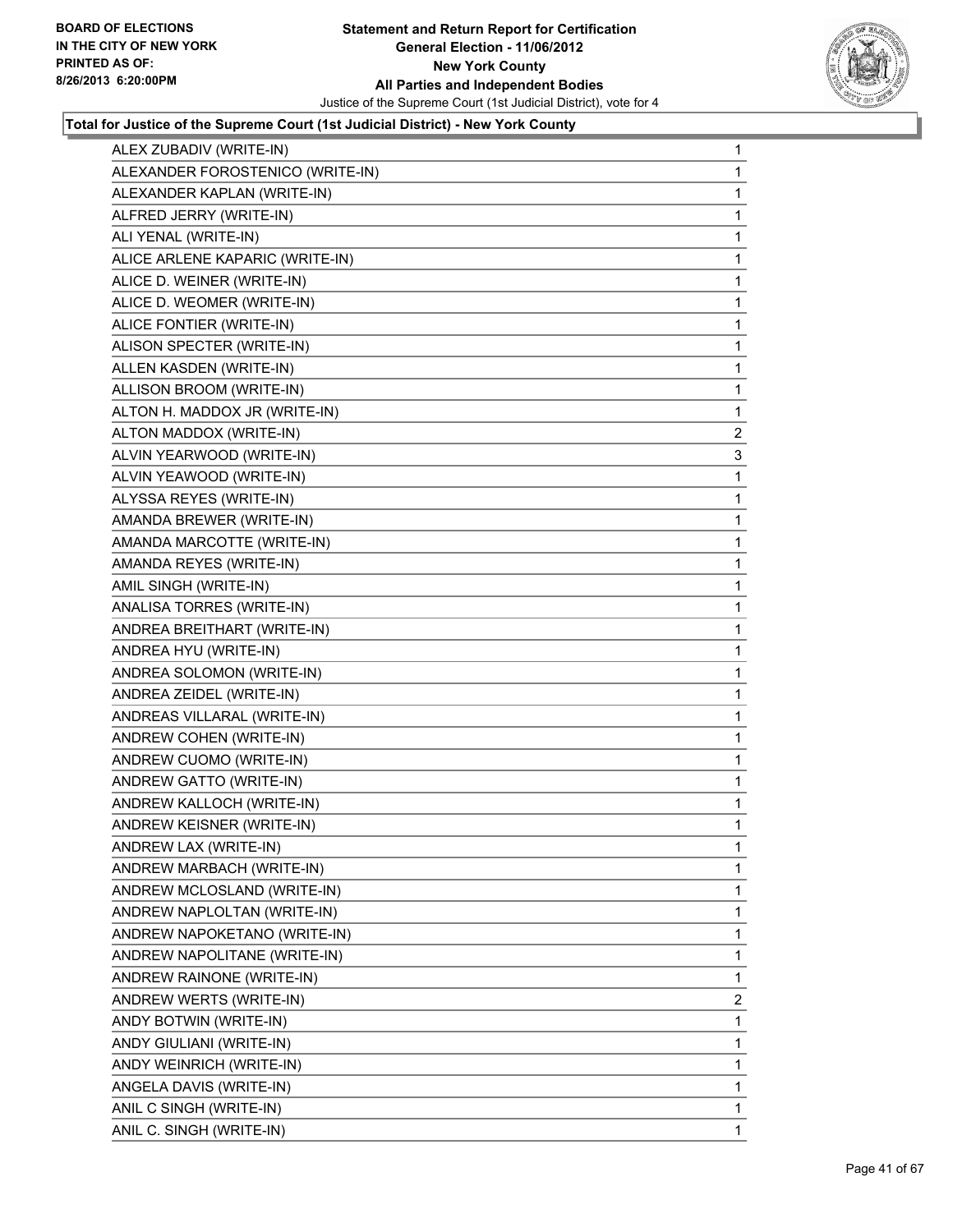

| ANN KLINKHAMMER (WRITE-IN)     | 1            |
|--------------------------------|--------------|
| ANN TAYLOR (WRITE-IN)          | 1            |
| ANNA GAYSYNSKY (WRITE-IN)      | 1            |
| ANNA OGIER-BLOOMER (WRITE-IN)  | 1            |
| ANNA PERVUKHIN (WRITE-IN)      | 1            |
| ANNE MOSENTHAL (WRITE-IN)      | 1            |
| ANNE NILGRAM (WRITE-IN)        | 1            |
| ANNE ROMNEY (WRITE-IN)         | 1            |
| ANTHONY BOURDIN (WRITE-IN)     | 1            |
| ANTHONY BRUINS (WRITE-IN)      | 1            |
| ANTHONY CASTALDO (WRITE-IN)    | 1            |
| ANTHONY FIELDS (WRITE-IN)      | 1            |
| ANTHONY HILL (WRITE-IN)        | 1            |
| ANTOINETTE WILLIAMS (WRITE-IN) | 1            |
| ANTONIA SCALIA (WRITE-IN)      | 1            |
| ANTONIN SCALIA (WRITE-IN)      | 2            |
| APRIL COHEN (WRITE-IN)         | 1            |
| ARCHANA PROKASH (WRITE-IN)     | 1            |
| ARI HONWILZ (WRITE-IN)         | 1            |
| ARIANE MAHLER (WRITE-IN)       | 1            |
| ARIC GREZ (WRITE-IN)           | 1            |
| ARIEL ROSENBURG (WRITE-IN)     | 1            |
| ARMAY SMIELELSK (WRITE-IN)     | 1            |
| ARTHUR HOA (WRITE-IN)          | 1            |
| ARTHUR JASON BARNES (WRITE-IN) | 1            |
| ARTHUR T. SMYLES (WRITE-IN)    | 5            |
| ARTYOM TKACHENKO (WRITE-IN)    | 1            |
| ARVIN CHIN (WRITE-IN)          | 1            |
| ARYANNA QUSBA (WRITE-IN)       | 1            |
| ASAMUEL ZINSTEIN (WRITE-IN)    | 1            |
| ASHLEY OLSEN (WRITE-IN)        | 1            |
| <b>ASHLEY SMITH (WRITE-IN)</b> | $\mathbf{1}$ |
| AUBREY ARCANGEL (WRITE-IN)     | 2            |
| AURAM GULLMAN (WRITE-IN)       | 1            |
| AUSTIN W. BRAMMELL (WRITE-IN)  | 1            |
| AUTRY PRUITT (WRITE-IN)        | 2            |
| AVERY CLARK (WRITE-IN)         | 2            |
| AVIAN CARNE (WRITE-IN)         | 1            |
| AVIDAN ACKERSON (WRITE-IN)     | 1            |
| AVRAM SHAPIRO (WRITE-IN)       | 1            |
| BAIL WESLY (WRITE-IN)          | 1            |
| BARACK OBAMA (WRITE-IN)        | 4            |
| BARBARA JAFFE (WRITE-IN)       | 3            |
| BARBARA KAUFMAN (WRITE-IN)     | 1            |
| BARBARA OGDEN (WRITE-IN)       | 1            |
| BARBARA PATTON (WRITE-IN)      | 1.           |
|                                |              |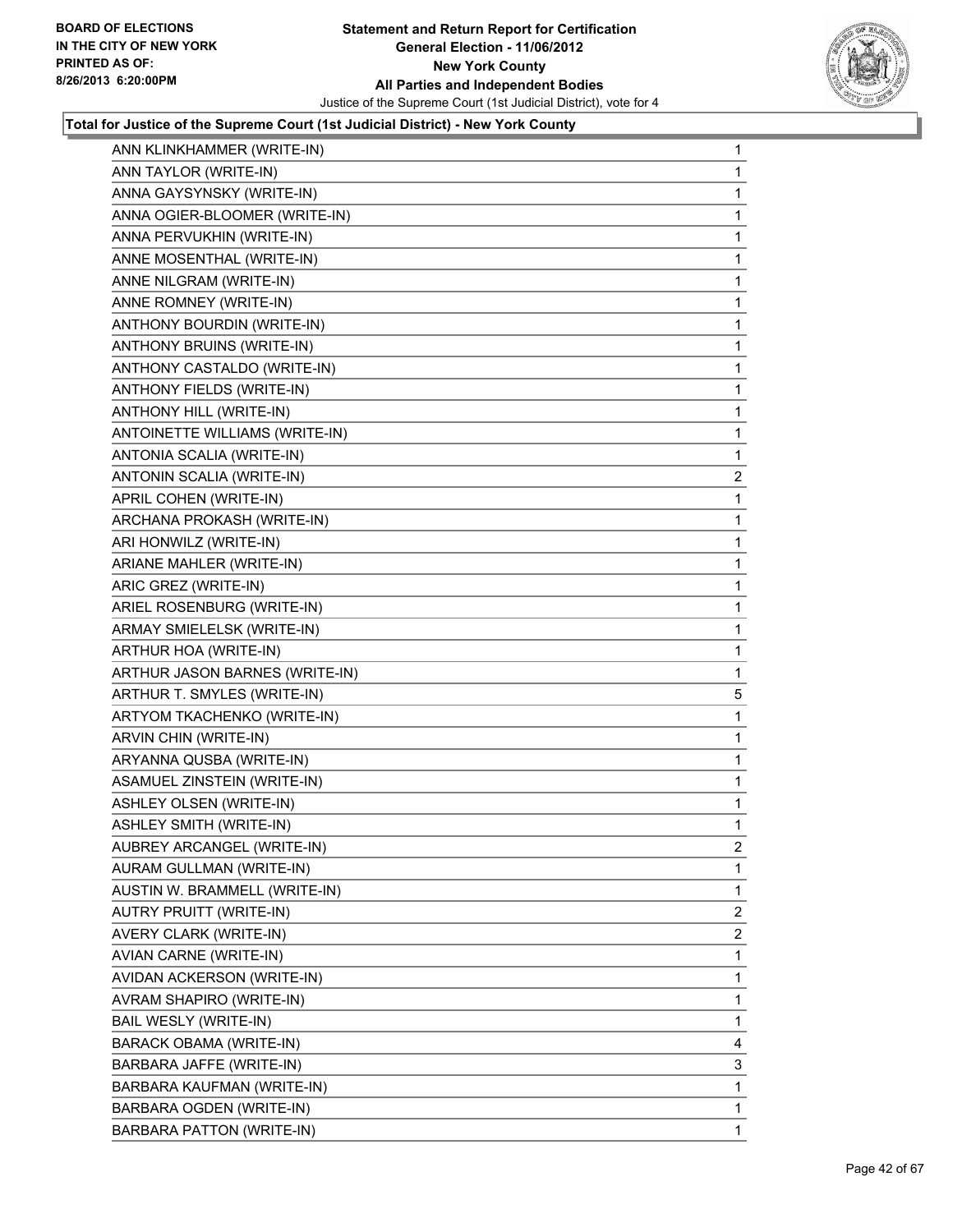

| BARBARA TURKERWITZ (WRITE-IN)    | $\mathbf{1}$            |
|----------------------------------|-------------------------|
| BARRY ASEN (WRITE-IN)            | 2                       |
| BARRY KAPLAN (WRITE-IN)          | 1                       |
| <b>BARRY LEPALWE (WRITE-IN)</b>  | 1                       |
| BARRY MULLIN (WRITE-IN)          | 1                       |
| <b>BASIL PATERSON (WRITE-IN)</b> | 1                       |
| BEN AFFLECK (WRITE-IN)           | 1                       |
| BEN CHISHOLM (WRITE-IN)          | 1                       |
| BEN HENING (WRITE-IN)            | 1                       |
| BEN KANTOR (WRITE-IN)            | 1                       |
| BEN PIKE (WRITE-IN)              | 1                       |
| BEN RECCO (WRITE-IN)             | 1                       |
| BEN STILLER (WRITE-IN)           | 1                       |
| BEN TABORSKY (WRITE-IN)          | 1                       |
| BENJAMIN BALLER (WRITE-IN)       | $\overline{\mathbf{c}}$ |
| BENJAMIN FRANKLYN (WRITE-IN)     | 1                       |
| BENJAMIN HONAN (WRITE-IN)        | 1                       |
| BENJAMIN KAPLAN (WRITE-IN)       | 1                       |
| BENJAMIN LESCZYSKI (WRITE-IN)    | 1                       |
| BENJAMIN ROBISON (WRITE-IN)      | 1                       |
| <b>BERNARD BLACK (WRITE-IN)</b>  | 1                       |
| BERNARD ECK (WRITE-IN)           | 1                       |
| BERNIE SAUNDERS (WRITE-IN)       | 1                       |
| BETH N. BENZE (WRITE-IN)         | 1                       |
| BETTY LEVENSON (WRITE-IN)        | 1                       |
| BETTY WHITE (WRITE-IN)           | 1                       |
| BILL CLINTON (WRITE-IN)          | 1                       |
| BILL DE BLASIO (WRITE-IN)        | 4                       |
| BILL JOSE (WRITE-IN)             | 1                       |
| BILL MURRAY (WRITE-IN)           | 1                       |
| BLAINE BURTALLIL (WRITE-IN)      | 1                       |
| <b>BLAKE ENGEL (WRITE-IN)</b>    | 1                       |
| BLUE KAUFMAN (WRITE-IN)          | 1                       |
| <b>BOB COHEN (WRITE-IN)</b>      | 1                       |
| BOB DOLE (WRITE-IN)              | 1                       |
| <b>BOB MEMERS (WRITE-IN)</b>     | 1                       |
| <b>BOB WHELAN (WRITE-IN)</b>     | 1                       |
| BOB WOOD (WRITE-IN)              | 1                       |
| <b>BOBBY KOLIN (WRITE-IN)</b>    | 1                       |
| BORIS ZILBERMAN (WRITE-IN)       | 1                       |
| BRAD FOSTER (WRITE-IN)           | 1                       |
| BRAD LAMEL (WRITE-IN)            | 1                       |
| BRAD SCHOENFELD (WRITE-IN)       | 1                       |
| BRADLEY GELLER (WRITE-IN)        | 1                       |
| BRADLEY MANNING (WRITE-IN)       | 1                       |
| <b>BRADLEY SMALL (WRITE-IN)</b>  | 1                       |
|                                  |                         |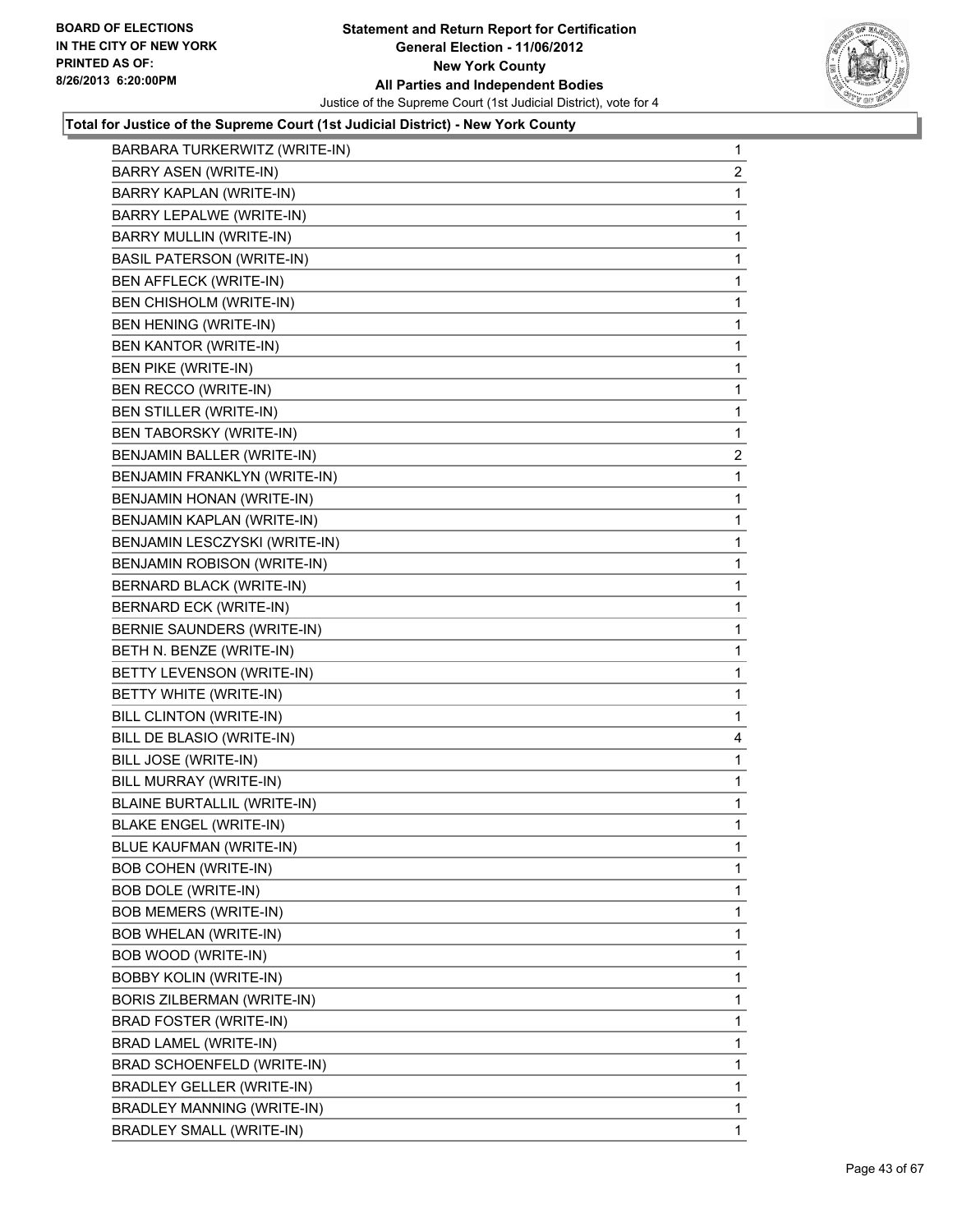

| BRADY DOVGAN (WRITE-IN)           | 1 |
|-----------------------------------|---|
| <b>BRANDON CARROL (WRITE-IN)</b>  | 1 |
| <b>BRANDON DAVIS (WRITE-IN)</b>   | 1 |
| <b>BRANDON PRICE (WRITE-IN)</b>   | 1 |
| <b>BRAYDEN SERPHAS (WRITE-IN)</b> | 1 |
| BREANA COSTELLO (WRITE-IN)        | 1 |
| <b>BRETT CERRATI (WRITE-IN)</b>   | 1 |
| BRETT SPECTER (WRITE-IN)          | 1 |
| BRIAN ALI (WRITE-IN)              | 1 |
| <b>BRIAN CALHAM (WRITE-IN)</b>    | 1 |
| BRIAN D. MOONEY (WRITE-IN)        | 1 |
| BRIAN GELLER (WRITE-IN)           | 1 |
| BRIAN HENRY (WRITE-IN)            | 1 |
| BRIAN HOOZ (WRITE-IN)             | 1 |
| <b>BRIAN KRALL (WRITE-IN)</b>     | 1 |
| <b>BRIAN KRIST (WRITE-IN)</b>     | 1 |
| BRIAN LEVY (WRITE-IN)             | 1 |
| BRIAN O'NEILL (WRITE-IN)          | 2 |
| <b>BRIAN SAURIGNE (WRITE-IN)</b>  | 1 |
| <b>BRUCE ACKERMAN (WRITE-IN)</b>  | 1 |
| <b>BRUCE PHILLIPS (WRITE-IN)</b>  | 1 |
| <b>BRUCE WRIGHT (WRITE-IN)</b>    | 1 |
| BRYAN FROGS (WRITE-IN)            | 1 |
| BUCK SHOWALTER (WRITE-IN)         | 1 |
| <b>BUSTER LOTITO (WRITE-IN)</b>   | 1 |
| BUZZY YU (WRITE-IN)               | 1 |
| CAITLIN HALLIGAN (WRITE-IN)       | 1 |
| CAITLIN STRAIN (WRITE-IN)         | 1 |
| CALLARD GELLER (WRITE-IN)         | 1 |
| CANE GELDERT (WRITE-IN)           | 1 |
| CAP PETERSON (WRITE-IN)           | 1 |
| CAREY HORWITZ (WRITE-IN)          | 1 |
| CARGH NOONE (WRITE-IN)            | 1 |
| CARL JONES (WRITE-IN)             | 1 |
| CARLTON SEAVER (WRITE-IN)         | 2 |
| CARMEN ELECTRA (WRITE-IN)         | 1 |
| CAROL BLOOM (WRITE-IN)            | 1 |
| CAROL DEMECH (WRITE-IN)           | 1 |
| CAROLINE GREGORY (WRITE-IN)       | 1 |
| CAROLYN CONABOY (WRITE-IN)        | 1 |
| CAROLYN KOVAC (WRITE-IN)          | 1 |
| CARY GUNTHER (WRITE-IN)           | 1 |
| CASEY BRANDER (WRITE-IN)          | 1 |
| CEREESE QUSBA (WRITE-IN)          | 1 |
| CHAIM LEGGIERE (WRITE-IN)         | 1 |
| CHARLES DORKEY III (WRITE-IN)     | 1 |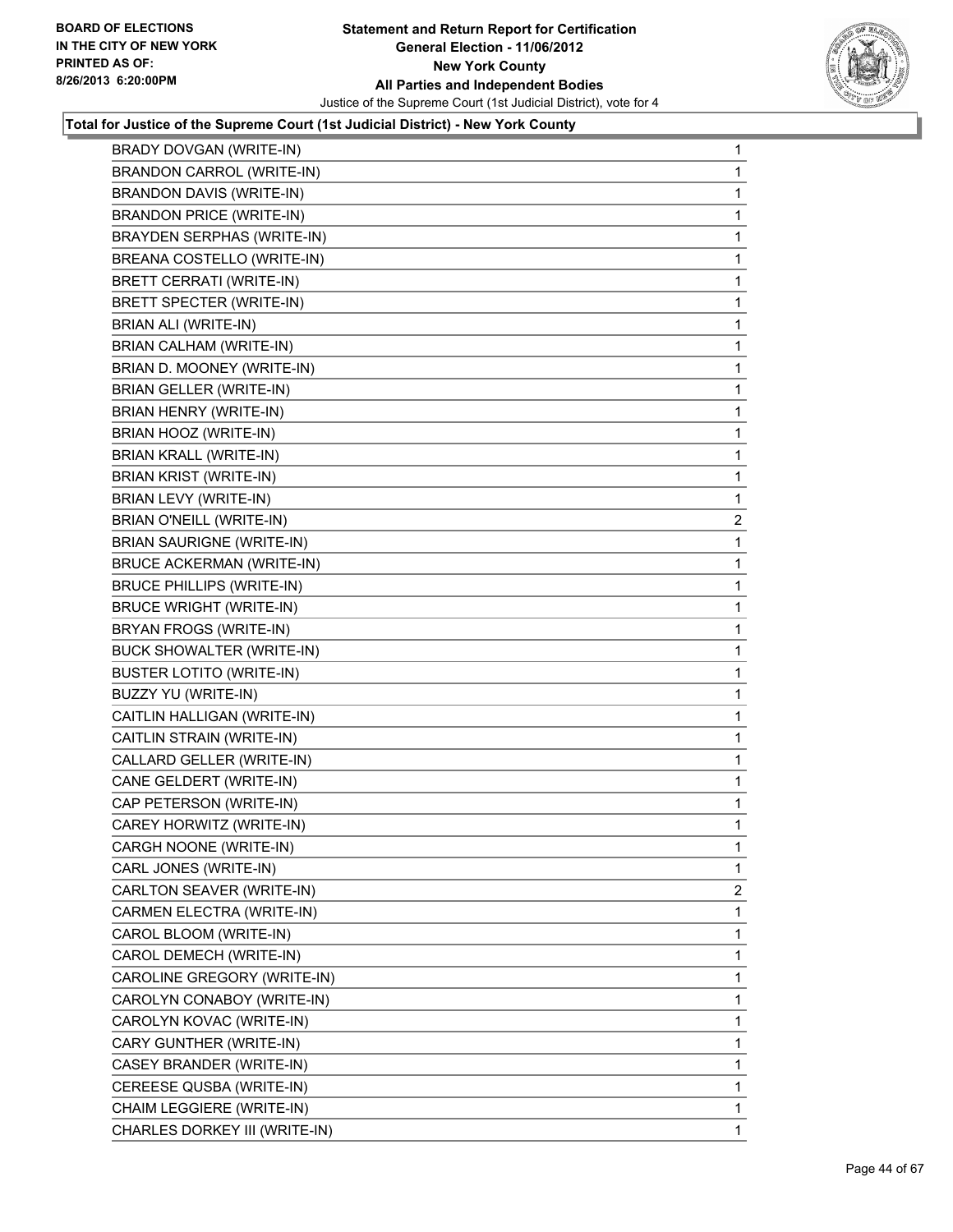

| CHARLES WU (WRITE-IN)                 | 1              |
|---------------------------------------|----------------|
| CHARLES YAIKIA (WRITE-IN)             | $\overline{2}$ |
| CHARLES ZLATKIN (WRITE-IN)            | 1              |
| CHARLIE SHEEN (WRITE-IN)              | 1              |
| CHARLOTTE PHILLIPS (WRITE-IN)         | 1              |
| CHLOE CHON (WRITE-IN)                 | 1              |
| CHLOE DELLA (WRITE-IN)                | 1              |
| CHLOE KANTOR (WRITE-IN)               | 1              |
| CHRIS BELL (WRITE-IN)                 | 1              |
| CHRIS D'AMICO (WRITE-IN)              | 1              |
| CHRIS EDES (WRITE-IN)                 | 1              |
| CHRIS ELLIOT (WRITE-IN)               | 1              |
| CHRIS GILBERT (WRITE-IN)              | 1              |
| CHRIS HAMM (WRITE-IN)                 | 1              |
| CHRIS IHOJIMA (WRITE-IN)              | 1              |
| CHRIS KUENNDA (WRITE-IN)              | 1              |
| CHRIS MASON (WRITE-IN)                | 1              |
| CHRIS NOWELL (WRITE-IN)               | 1              |
| CHRIS PARK (WRITE-IN)                 | 1              |
| CHRIS REISU (WRITE-IN)                | 1              |
| CHRISTIAN GAUL (WRITE-IN)             | 1              |
| CHRISTINA M. DIAMOND (WRITE-IN)       | 1              |
| CHRISTINE CARDI (WRITE-IN)            | 1              |
| CHRISTINE TRAMONTUO (WRITE-IN)        | 1              |
| CHRISTOPHER ANDREW KEISNER (WRITE-IN) | $\mathbf{2}$   |
| CHRISTOPHER CASEY (WRITE-IN)          | 2              |
| CHRISTOPHER FISHER (WRITE-IN)         | 1              |
| CHRISTOPHER KELLY (WRITE-IN)          | 1              |
| CHRISTOPHER MACDOUGAL (WRITE-IN)      | 1              |
| CHRISTOPHER REGAN (WRITE-IN)          | 1              |
| CHRISTOPHER RIANO (WRITE-IN)          | 1              |
| CHRISTOPHER RIANOE (WRITE-IN)         | 1              |
| CHRISTOPHER STEINER (WRITE-IN)        | 1              |
| CHRISTOPHER WELLS (WRITE-IN)          | 1              |
| CHRISTOPHER WRIGHT (WRITE-IN)         | 1              |
| CJ BARTONE (WRITE-IN)                 | 1              |
| CLAIRE DANES (WRITE-IN)               | 1              |
| CLAIRE DEMING (WRITE-IN)              | 1              |
| <b>CLARECE THOMAS (WRITE-IN)</b>      | 1              |
| CLARENCE THOMAS (WRITE-IN)            | 1              |
| CLEMENT WEINSTEIN (WRITE-IN)          | 2              |
| CLIMIC BROWNER (WRITE-IN)             | 1              |
| CLINT EASTWOOD (WRITE-IN)             | 1              |
| CLINTON TYREE (WRITE-IN)              | 1              |
| COLBY ALBERT (WRITE-IN)               | 1              |
| COLIA CLARK (WRITE-IN)                | 1              |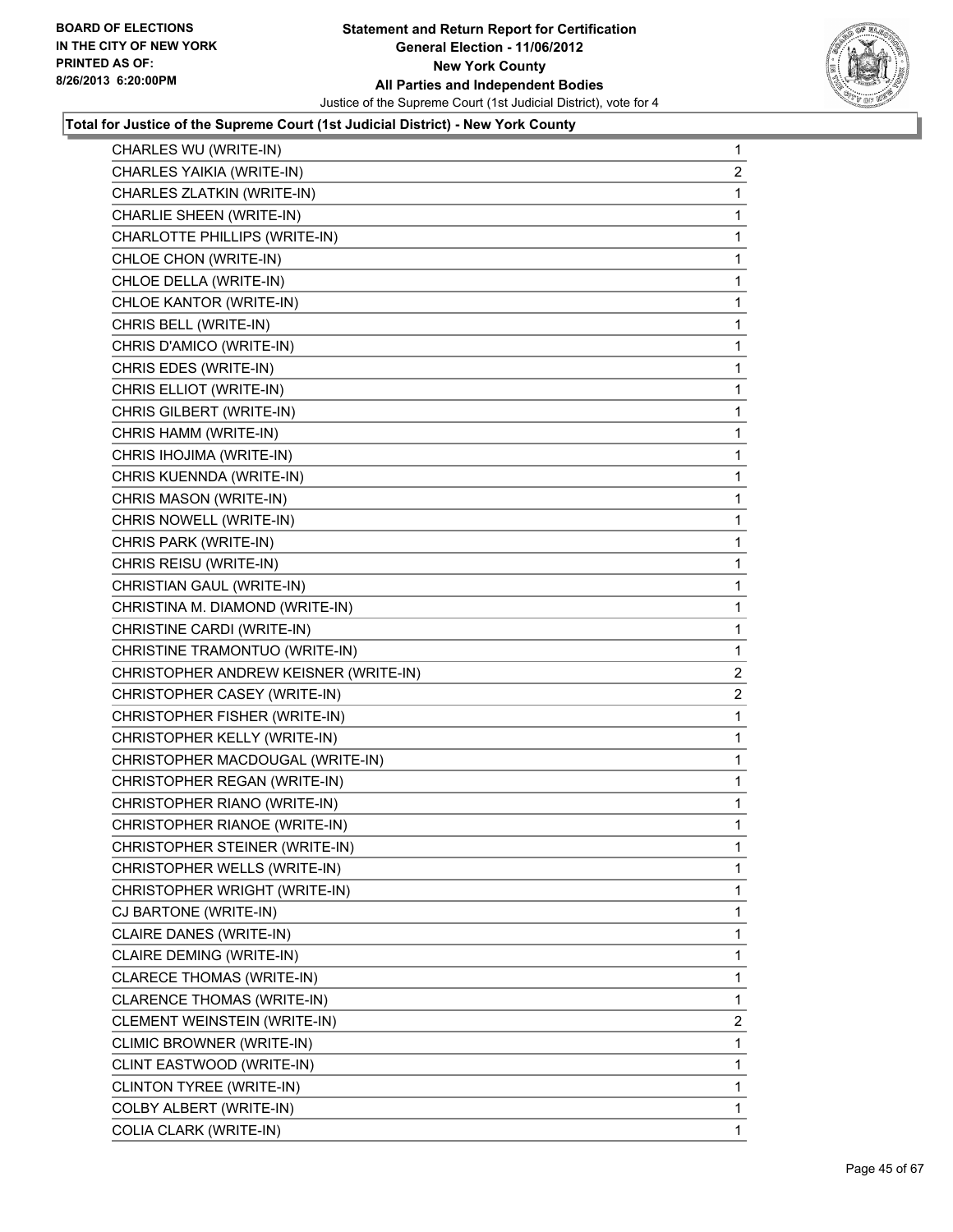

| COLIN CROPPER (WRITE-IN)       | 1 |
|--------------------------------|---|
| COLIN POWELL (WRITE-IN)        | 1 |
| COLLEEN FECHNER (WRITE-IN)     | 1 |
| CONNER RALIFF (WRITE-IN)       | 1 |
| CORY FLINN (WRITE-IN)          | 2 |
| CRISTINA DOLAN (WRITE-IN)      | 1 |
| CURTIS SLIWA (WRITE-IN)        | 1 |
| <b>CURTIS WEBER (WRITE-IN)</b> | 3 |
| DALIA COHEN (WRITE-IN)         | 1 |
| DAN MAFFER (WRITE-IN)          | 1 |
| DAN SBANO (WRITE-IN)           | 1 |
| DANA CONGDON (WRITE-IN)        | 1 |
| DANIA FIGUEROA (WRITE-IN)      | 1 |
| DANIEL GARODNICK (WRITE-IN)    | 1 |
| DANIEL KAMARSK (WRITE-IN)      | 1 |
| DANIEL KELLY (WRITE-IN)        | 1 |
| DANIEL SHERMAN (WRITE-IN)      | 1 |
| DANIEL ZANDERER (WRITE-IN)     | 1 |
| DARRELL STRAWBERRY (WRITE-IN)  | 1 |
| DARWN MABE (WRITE-IN)          | 1 |
| DAVE BING (WRITE-IN)           | 1 |
| DAVE BONGO (WRITE-IN)          | 1 |
| DAVE DARIARS (WRITE-IN)        | 1 |
| DAVID A. THOMPSON (WRITE-IN)   | 1 |
| DAVID BOLNICK (WRITE-IN)       | 1 |
| DAVID C. HORVATH (WRITE-IN)    | 1 |
| DAVID CAUDLE (WRITE-IN)        | 1 |
| DAVID COATS (WRITE-IN)         | 1 |
| DAVID CRANEY (WRITE-IN)        | 1 |
| DAVID DUNPHY (WRITE-IN)        | 1 |
| DAVID GARLAND (WRITE-IN)       | 1 |
| DAVID J WARD (WRITE-IN)        | 1 |
| DAVID JACKSON (WRITE-IN)       | 1 |
| DAVID JACOBY (WRITE-IN)        | 1 |
| DAVID K. SMITH (WRITE-IN)      | 1 |
| DAVID KAPLAN (WRITE-IN)        | 1 |
| DAVID LENECK (WRITE-IN)        | 1 |
| DAVID LETTERMAN (WRITE-IN)     | 1 |
| DAVID MALASS (WRITE-IN)        | 1 |
| DAVID PEDREUS (WRITE-IN)       | 1 |
| DAVID ROSE (WRITE-IN)          | 1 |
| DAVID ROTH (WRITE-IN)          | 1 |
| DAVID SACK (WRITE-IN)          | 1 |
| DAVID SCHIZER (WRITE-IN)       | 1 |
| DAVID SILVERSTEIN (WRITE-IN)   | 1 |
| DAVID SLOND (WRITE-IN)         | 1 |
|                                |   |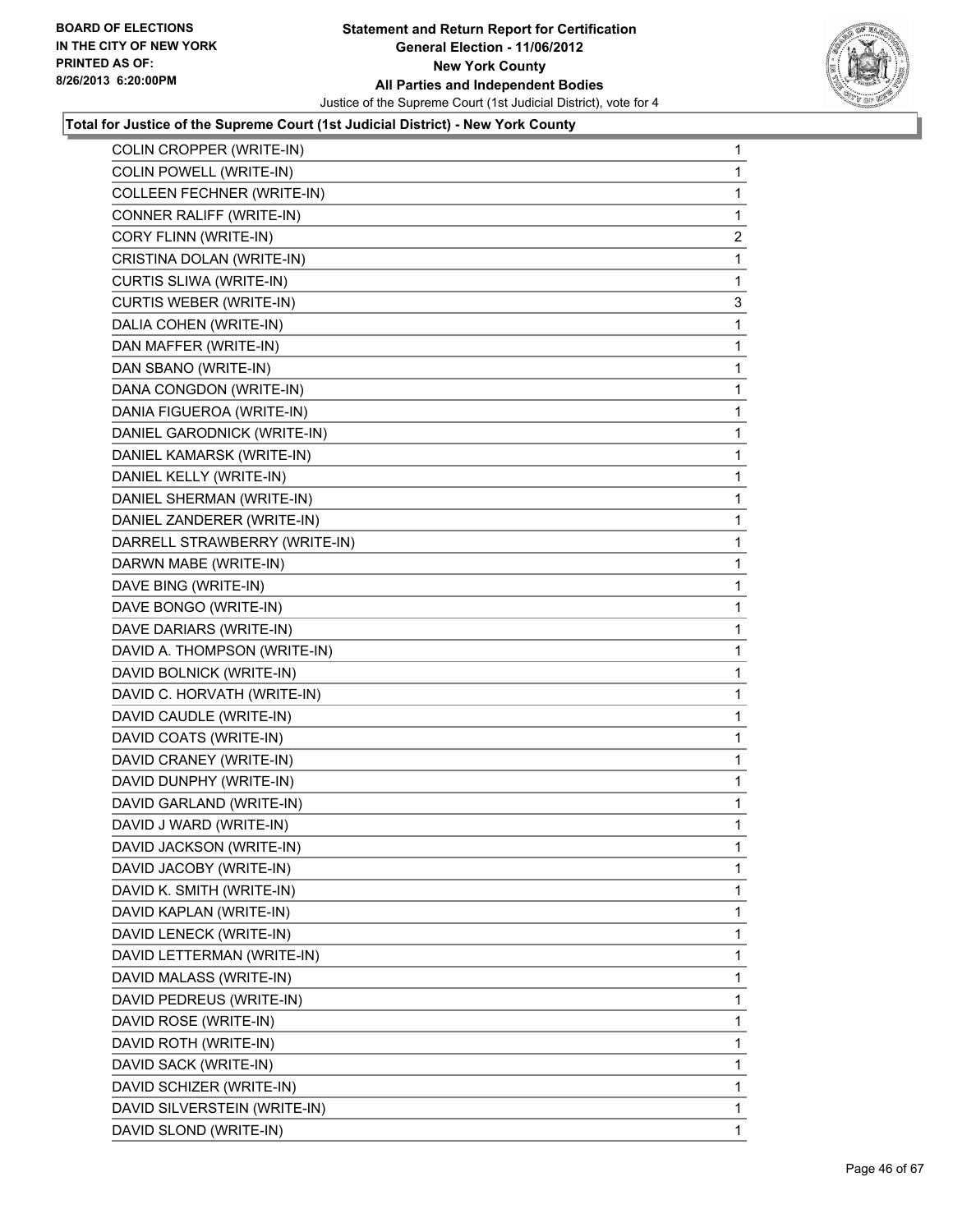

| DAVID STACTZFUS (WRITE-IN)     | 1                       |
|--------------------------------|-------------------------|
| DAVID WIZDA (WRITE-IN)         | 1                       |
| DAVID WRIGHT (WRITE-IN)        | 1                       |
| DAWN K TAASEVIGEN (WRITE-IN)   | 1                       |
| DEAN KALTAS (WRITE-IN)         | 1                       |
| DEBORAH EVANGELAKOS (WRITE-IN) | 1                       |
| DEBORAH HART (WRITE-IN)        | 1                       |
| DEBRA COHN (WRITE-IN)          | 1                       |
| DEBRA JAMES (WRITE-IN)         | 4                       |
| DEBRA KRIGER (WRITE-IN)        | 1                       |
| DEBRA KUSNETZ (WRITE-IN)       | 1                       |
| DEMETRIUS SPANOS (WRITE-IN)    | 1                       |
| DENIS HAYWARD (WRITE-IN)       | 1                       |
| DENNIS SMETANA (WRITE-IN)      | 1                       |
| DEREK BREUER (WRITE-IN)        | 1                       |
| DEREK BROWN (WRITE-IN)         | 1                       |
| DEREK JETER (WRITE-IN)         | $\overline{\mathbf{c}}$ |
| DEREK STOUT (WRITE-IN)         | 1                       |
| DERRICK NONFUNTEER (WRITE-IN)  | 1                       |
| DIANA ERSEN (WRITE-IN)         | 1                       |
| DIANE LOLATH (WRITE-IN)        | 1                       |
| DINO LAVERGHETTA (WRITE-IN)    | 1                       |
| DOMINICIC MASSARO (WRITE-IN)   | 1                       |
| DON BOROUGHS (WRITE-IN)        | 1                       |
| DON DRAPER (WRITE-IN)          | 1                       |
| DON RESENBERG (WRITE-IN)       | 1                       |
| DON SEFRIN (WRITE-IN)          | 1                       |
| DONALD CHERRY (WRITE-IN)       | 1                       |
| DONALD FOX (WRITE-IN)          | 1                       |
| DONALD SAPACZEUSKI (WRITE-IN)  | 1                       |
| DONALD TRUMP (WRITE-IN)        | 1                       |
| DONATHAN SALKALN (WRITE-IN)    | 1                       |
| DONOVAN CARBERRY (WRITE-IN)    | 1                       |
| DOSE SCHNAKOLES (WRITE-IN)     | 1                       |
| DOUGLAS BARONE (WRITE-IN)      | 1                       |
| DOUGLAS RAELSON (WRITE-IN)     | 1                       |
| DUKE SIMS (WRITE-IN)           | 1                       |
| E. BENJAMIN POSNACK (WRITE-IN) | 1                       |
| EARL WARREN (WRITE-IN)         | 2                       |
| ED BURNS (WRITE-IN)            | 1                       |
| ED COOK (WRITE-IN)             | 1                       |
| ED FITZSIMONS (WRITE-IN)       | 1                       |
| ED NORTON (WRITE-IN)           | 4                       |
| EDMOND J. BURNS (WRITE-IN)     | 1                       |
| EDWARD FLOYD (WRITE-IN)        | 1                       |
| EDWARD HAYES (WRITE-IN)        | $\overline{2}$          |
|                                |                         |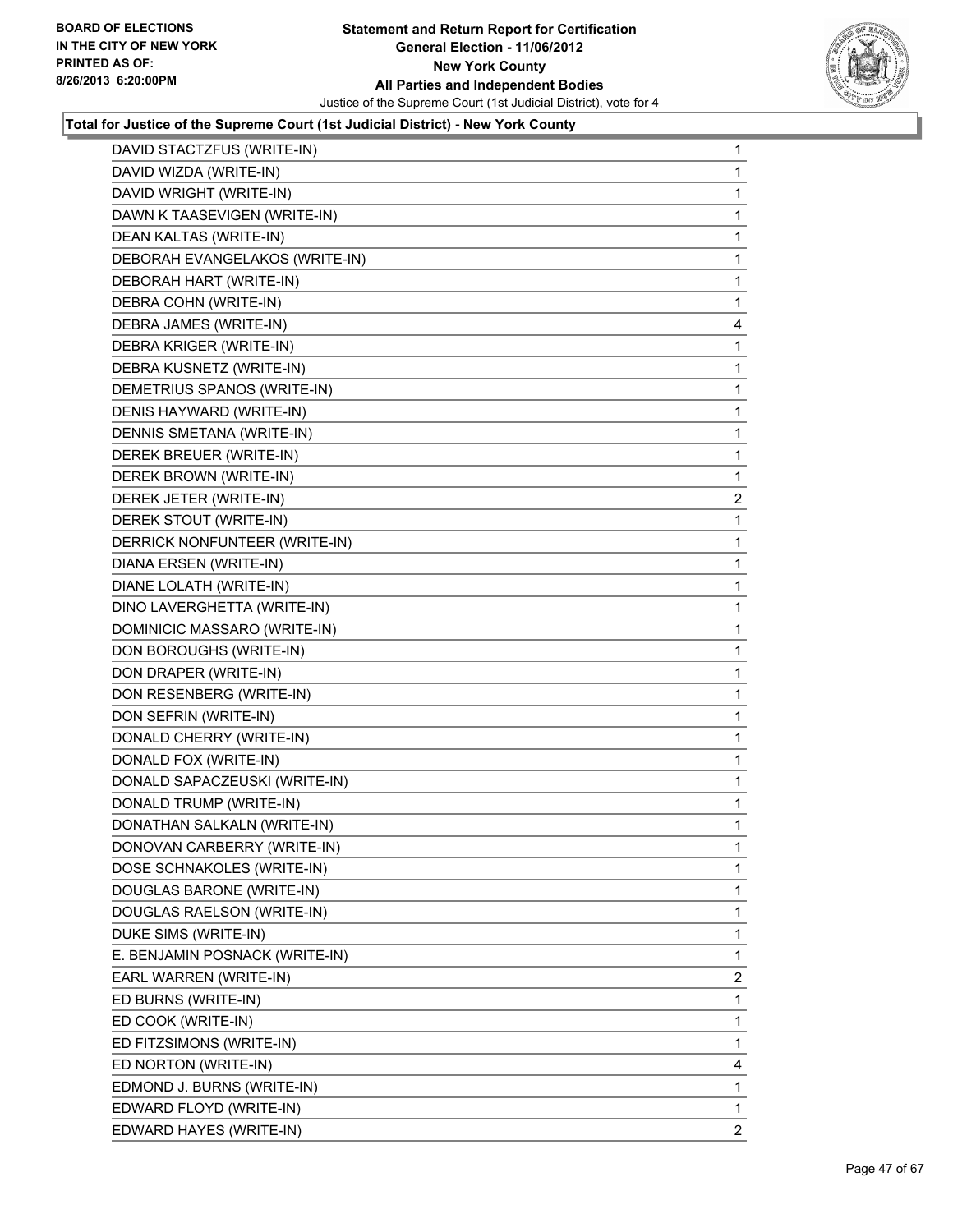

| EDWARD KOCH (WRITE-IN)           | 1              |
|----------------------------------|----------------|
| EDWIN HAYWARD (WRITE-IN)         | 1              |
| EIMS ROTICK (WRITE-IN)           | 1              |
| ELANA RICHMAN (WRITE-IN)         | 1              |
| ELAYNA PHAM (WRITE-IN)           | 1              |
| ELDON OLSON (WRITE-IN)           | 1              |
| ELI PAOQUIN (WRITE-IN)           | 1              |
| ELIOT LOSHICK (WRITE-IN)         | 1              |
| ELIOT SPITZER (WRITE-IN)         | 1              |
| ELISABETH WARREN (WRITE-IN)      | 1              |
| ELIZABETH ANN CANDIDO (WRITE-IN) | 1              |
| ELIZABETH JOHNSON (WRITE-IN)     | 1              |
| ELIZABETH MAXMAN (WRITE-IN)      | 1              |
| ELIZABETH POND (WRITE-IN)        | 1              |
| ELIZABETH SAMSON (WRITE-IN)      | 1              |
| ELIZABETH TAYOR (WRITE-IN)       | 1              |
| ELIZABETH YOUNG (WRITE-IN)       | 1              |
| ELLAM SULLAWAY (WRITE-IN)        | 1              |
| ELLEN HIVES (WRITE-IN)           | 1              |
| ELLEN SAKANEY (WRITE-IN)         | 1              |
| ELLIOT HAYES (WRITE-IN)          | 1              |
| ELLIOT LIDARO (WRITE-IN)         | 1              |
| ELLIOT MEISEL (WRITE-IN)         | $\overline{c}$ |
| ELLIS VANN (WRITE-IN)            | 1              |
| ELVARD ALEGRE (WRITE-IN)         | 1              |
| EMANUEL J. CHOSAK (WRITE-IN)     | $\overline{c}$ |
| EMILE SMITH (WRITE-IN)           | 1              |
| EMILY KERNAN (WRITE-IN)          | 1              |
| EPHRAM FRANKEL (WRITE-IN)        | 1              |
| ERIC AKASHI (WRITE-IN)           | 1              |
| ERIC ASKANASE (WRITE-IN)         | $\overline{a}$ |
| ERIC COSTELLO (WRITE-IN)         | $\mathbf{1}$   |
| ERIC LOOMIS POUND (WRITE-IN)     | 1              |
| ERIC SCHLEIEN (WRITE-IN)         | 1              |
| ERIC STERNBERG (WRITE-IN)        | 1              |
| ERIC STIEGLITZ (WRITE-IN)        | 1              |
| ERIC WOODS (WRITE-IN)            | 1              |
| ERICA WESSER (WRITE-IN)          | 1              |
| ERIK VISCKEY (WRITE-IN)          | 1              |
| ERIN SHELL (WRITE-IN)            | 1              |
| ERIN TESKE (WRITE-IN)            | 1              |
| ERNEST LENDER (WRITE-IN)         | 1              |
| ESTELLE ANDERSON (WRITE-IN)      | 1              |
| ETHAN VICENT FINNERAN (WRITE-IN) | 1              |
| EUGENIO LABADIE (WRITE-IN)       | 1              |
| EVAN COWIT (WRITE-IN)            | 1              |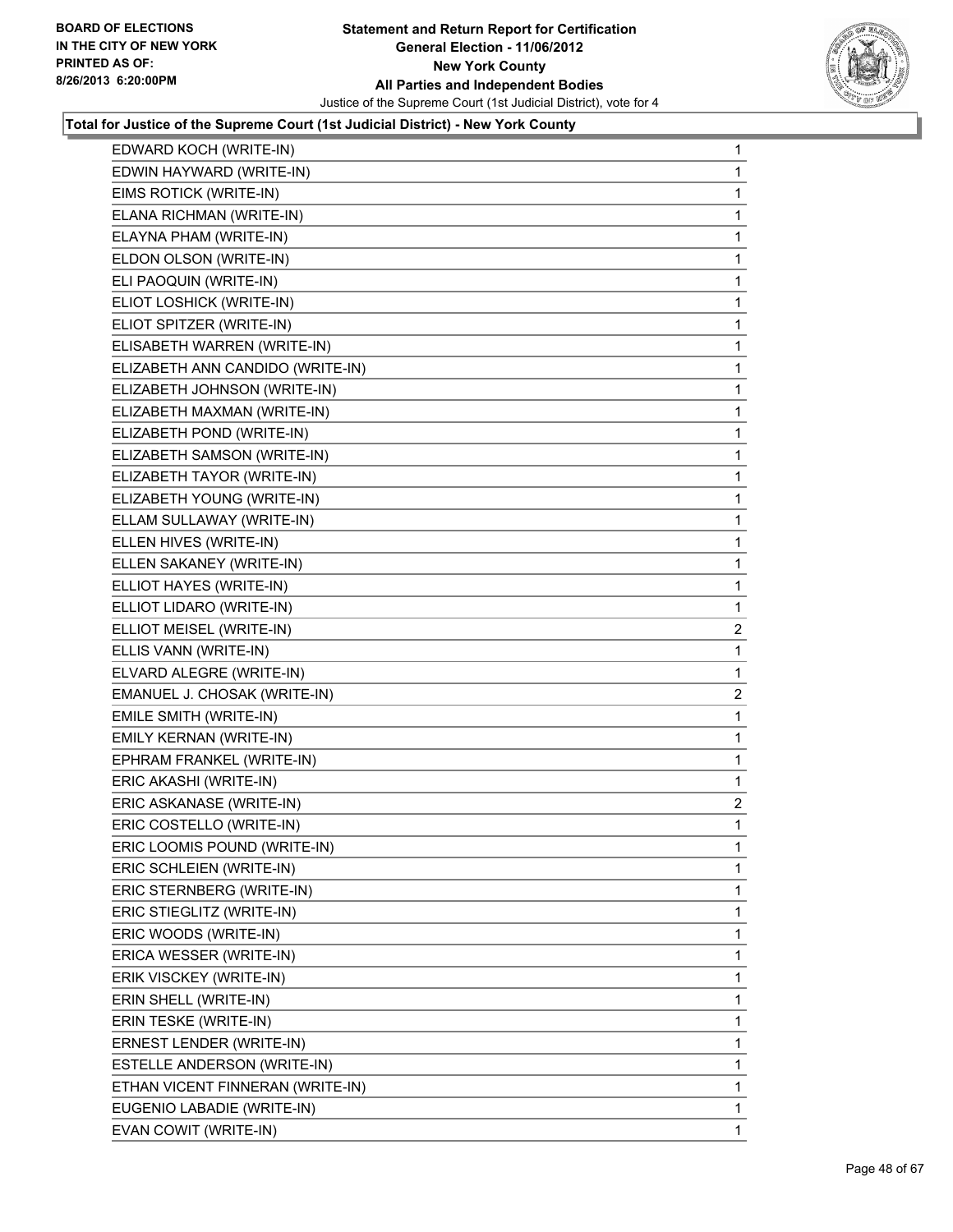

| EVAN ROCHMAN (WRITE-IN)            | 1              |
|------------------------------------|----------------|
| EVAN ROCK (WRITE-IN)               | 1              |
| FELIX FRANKYLN (WRITE-IN)          | 1              |
| FELIZ LOLYE (WRITE-IN)             | 1              |
| FERN FISHERMAN (WRITE-IN)          | 1              |
| FORREST MILLER (WRITE-IN)          | 1              |
| FRANCO TRINGRO (WRITE-IN)          | 1              |
| FRANK C. HORTON (WRITE-IN)         | 1              |
| FRANK ESPOSITO (WRITE-IN)          | 1              |
| FRANK MARTIRE (WRITE-IN)           | 1              |
| FRANK PERRY (WRITE-IN)             | 1              |
| FRANK ZAPPA (WRITE-IN)             | 1              |
| FRED ROGERS (WRITE-IN)             | 1              |
| FRED WEINSTEIN (WRITE-IN)          | $\overline{2}$ |
| <b>GABRIEL SPECIALE (WRITE-IN)</b> | 1              |
| <b>GAIL GREMSE (WRITE-IN)</b>      | 1              |
| <b>GALEN HOWS (WRITE-IN)</b>       | 1              |
| <b>GARY GALREIN (WRITE-IN)</b>     | 1              |
| GARY JOHNSON (WRITE-IN)            | 4              |
| GAVIN SUN (WRITE-IN)               | 1              |
| GAYLE FOX (WRITE-IN)               | 1              |
| <b>GDEEN OLIVER (WRITE-IN)</b>     | 1              |
| <b>GENE BARRETT (WRITE-IN)</b>     | 2              |
| <b>GENE GLAUB (WRITE-IN)</b>       | 1              |
| GEOFFREY MILLER (WRITE-IN)         | 1              |
| GEORGE C. PATTON (WRITE-IN)        | 2              |
| <b>GEORGE E.PATAKI (WRITE-IN)</b>  | 1              |
| <b>GEORGE MELLENORK (WRITE-IN)</b> | $\mathbf{2}$   |
| <b>GEORGE PAROS (WRITE-IN)</b>     | 1              |
| <b>GEORGE ROCKMAN (WRITE-IN)</b>   | 1              |
| <b>GERARD MEAGHER (WRITE-IN)</b>   | 1              |
| <b>GEVA PATZ (WRITE-IN)</b>        | 1              |
| GIA MORRIS (WRITE-IN)              | 1              |
| GIDEON WEILER (WRITE-IN)           | 1              |
| GILA BROWNSTEIN (WRITE-IN)         | 1              |
| GINA VERGEL (WRITE-IN)             | 1              |
| <b>GLEN JOHNSTEIN (WRITE-IN)</b>   | 1              |
| <b>GLENN NOCERA (WRITE-IN)</b>     | 1              |
| <b>GLENN STARMAN (WRITE-IN)</b>    | 1              |
| <b>GOLDY PATERSON (WRITE-IN)</b>   | 1              |
| <b>GOLIAITH MORALES (WRITE-IN)</b> | 1              |
| <b>GREG BLATTO (WRITE-IN)</b>      | 1              |
| <b>GREG NEV (WRITE-IN)</b>         | 1              |
| <b>GREG SOUMAS (WRITE-IN)</b>      | 1              |
| <b>GREGG BOARD (WRITE-IN)</b>      | 1              |
| <b>GREGG BOURDO (WRITE-IN)</b>     | 1              |
|                                    |                |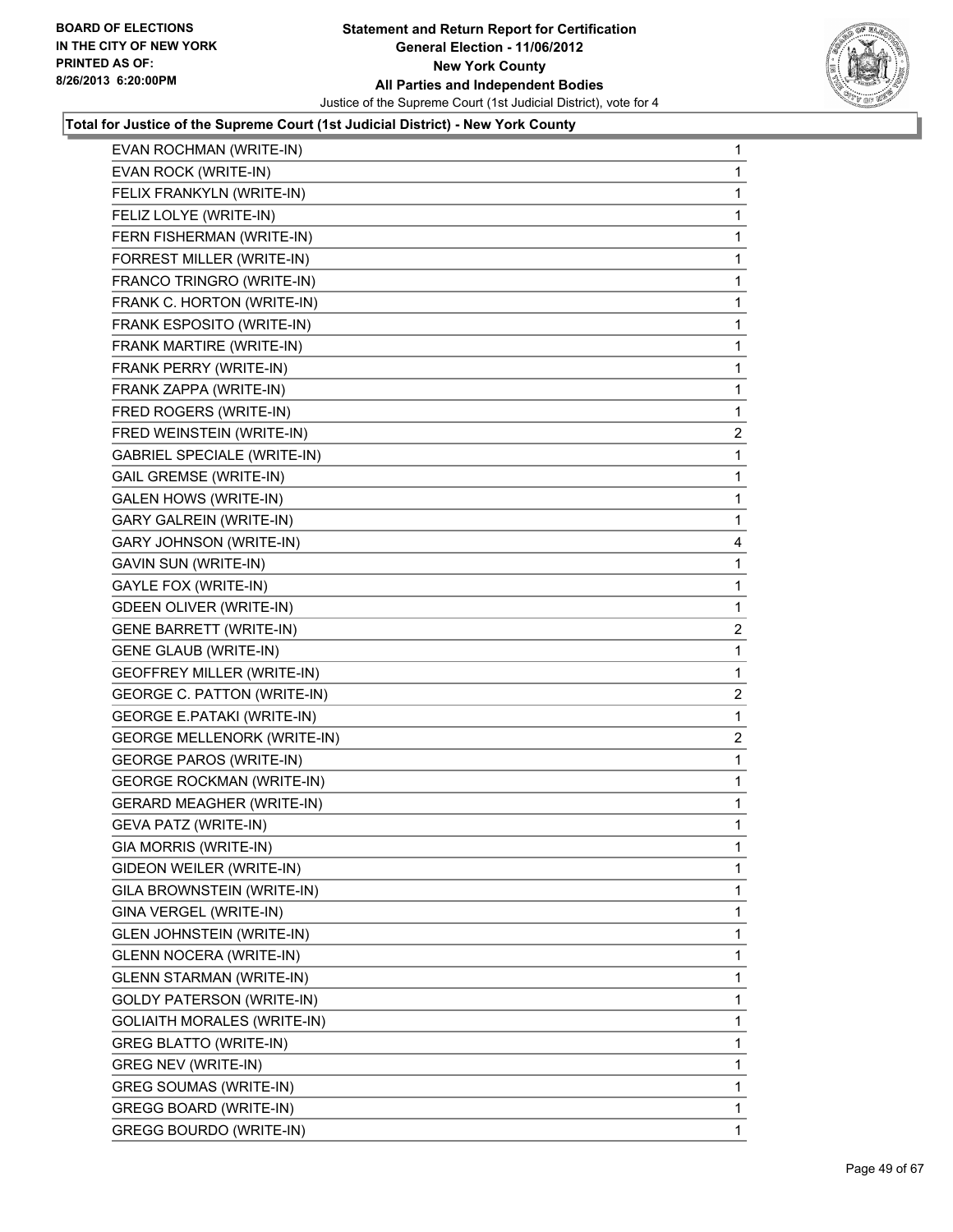

| GREGG ROTH (WRITE-IN)            | 1              |
|----------------------------------|----------------|
| <b>GREGORY PARKER (WRITE-IN)</b> | $\mathbf{1}$   |
| <b>GROUCHO MARX (WRITE-IN)</b>   | 1              |
| <b>GROVE LIN (WRITE-IN)</b>      | 1              |
| GUY R. MUZZAN (WRITE-IN)         | 1              |
| HAILEY ROBINSON (WRITE-IN)       | 1              |
| HANNAH MILLER (WRITE-IN)         | 2              |
| HARRIET HUGHES (WRITE-IN)        | 1              |
| HARRIS FICHMAN (WRITE-IN)        | 1              |
| HARRY BYSS (WRITE-IN)            | 1              |
| HARVEY MILK (WRITE-IN)           | 1              |
| HATONUTI GIMEO (WRITE-IN)        | 1              |
| HEATHER CANNADY (WRITE-IN)       | 2              |
| HELANIE HEISER (WRITE-IN)        | 1              |
| HELEN NANCY LEVIN (WRITE-IN)     | 1              |
| HENRY A. MARTUSCELLO (WRITE-IN)  | 1              |
| HENRY DATSON (WRITE-IN)          | 1              |
| HENRY RICE (WRITE-IN)            | 1              |
| HERMAN CAIN (WRITE-IN)           | 1              |
| HILLARY CLINTON (WRITE-IN)       | 3              |
| HO DI MIAH (WRITE-IN)            | 1              |
| HOWARD DAVIS (WRITE-IN)          | 1              |
| HOWARD SIDMEN (WRITE-IN)         | 1              |
| HUGO BLACK (WRITE-IN)            | 1              |
| IAN JUDD (WRITE-IN)              | 1              |
| IRINA FISHERMAN (WRITE-IN)       | 1              |
| IRIS BRIOPES (WRITE-IN)          | 1              |
| IRIS RUCKER (WRITE-IN)           | 2              |
| IRIS SMYLES (WRITE-IN)           | 1              |
| IRWIN S.BERNSTEIN (WRITE-IN)     | 1              |
| JACK A. SADLER (WRITE-IN)        | 1              |
| JACK BACEVICE (WRITE-IN)         | 1              |
| JACK DUCH (WRITE-IN)             | 1              |
| JACK KOUGH (WRITE-IN)            | 1              |
| JACK LOGAN (WRITE-IN)            | 1              |
| JACK LONDON (WRITE-IN)           | 1              |
| JACK ZEIDEL (WRITE-IN)           | 1              |
| JACKSON THIES (WRITE-IN)         | 1              |
| JACOB G. LIDARO (WRITE-IN)       | 1              |
| JACOB M. LIDARO (WRITE-IN)       | 1              |
| JAIME E. CHOSAK (WRITE-IN)       | $\overline{2}$ |
| JAIME HARBESON (WRITE-IN)        | 1              |
| JAIME JUNCO JR. (WRITE-IN)       | 1              |
| JAKE DALE (WRITE-IN)             | 1              |
| JAKE LAMOTTA (WRITE-IN)          | 1              |
| JAMES DWYER (WRITE-IN)           | $\mathbf{1}$   |
|                                  |                |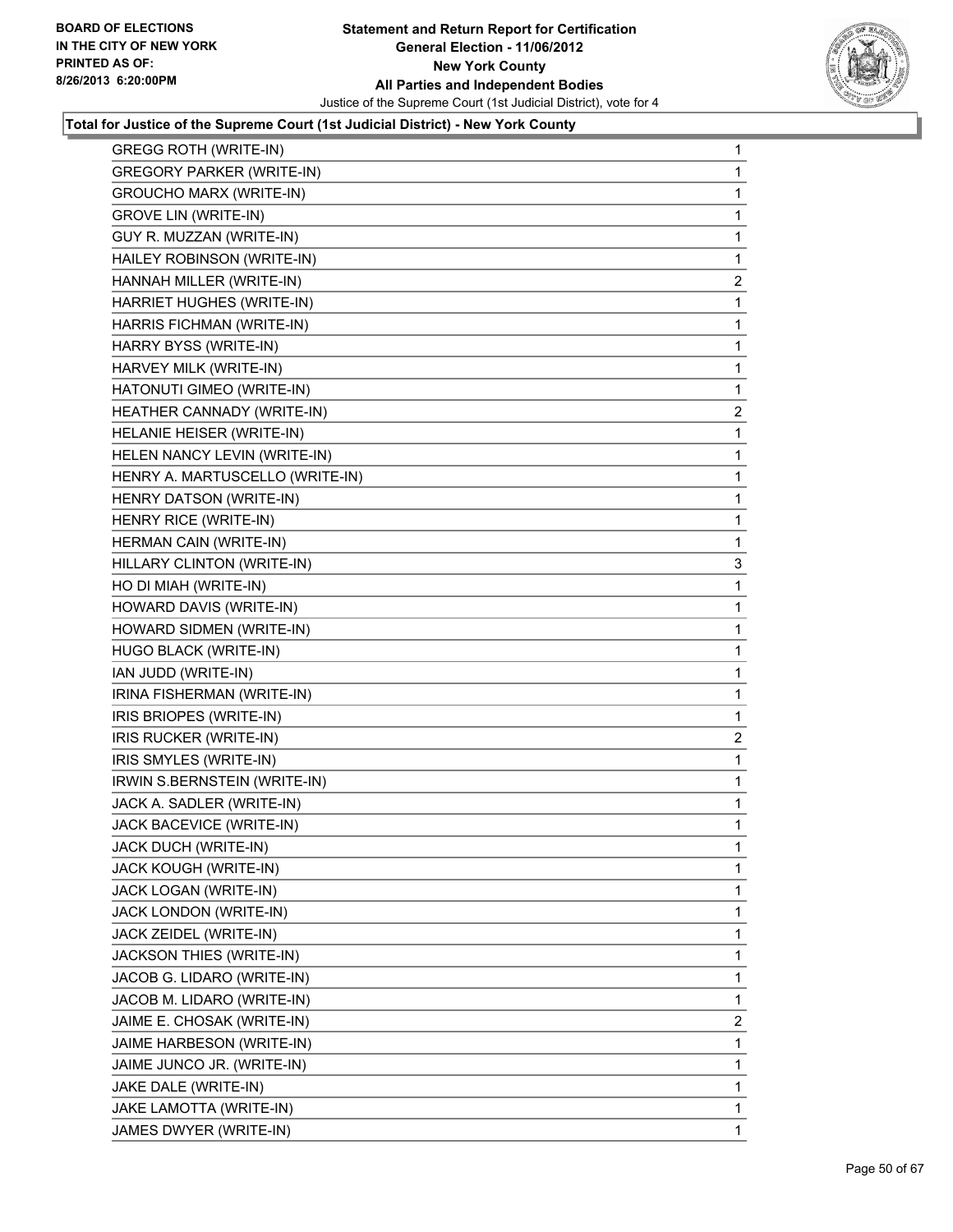

| JAMES HAMMOND (WRITE-IN)         | 1                       |
|----------------------------------|-------------------------|
| JAMES HARRIS (WRITE-IN)          | 1                       |
| JAMES LESCZYNSKI (WRITE-IN)      | 1                       |
| JAMES MENDEZ (WRITE-IN)          | $\overline{2}$          |
| JAMES MILLER (WRITE-IN)          | 1                       |
| JAMES MOSLEY (WRITE-IN)          | 2                       |
| JAMES PEPE (WRITE-IN)            | 1                       |
| JAMES SMITH (WRITE-IN)           | 1                       |
| JAMES TOWEY (WRITE-IN)           | 1                       |
| JAMES WALSH (WRITE-IN)           | 1                       |
| JANE BERGER (WRITE-IN)           | 1                       |
| JANE SOLOMAN (WRITE-IN)          | 1                       |
| JANE SULLIVAN (WRITE-IN)         | 1                       |
| JANEL CALERIDGZ (WRITE-IN)       | 1                       |
| JANETTE SADIK KHAN (WRITE-IN)    | 1                       |
| JARED BROWN (WRITE-IN)           | 1                       |
| JASON ANTHOM (WRITE-IN)          | 1                       |
| JASON DAVIS (WRITE-IN)           | 1                       |
| JASON FISK (WRITE-IN)            | 1                       |
| <b>JASON FRIEDMAN (WRITE-IN)</b> | 1                       |
| JASON MILLER (WRITE-IN)          | 1                       |
| <b>JASON REBHUN (WRITE-IN)</b>   | 1                       |
| JATE CAMPBELL (WRITE-IN)         | 1                       |
| JAY CLEARY (WRITE-IN)            | 1                       |
| JAY LENGESZ (WRITE-IN)           | 1                       |
| JAY NORRIS (WRITE-IN)            | 1                       |
| JAY WEINSTEIN (WRITE-IN)         | $\overline{\mathbf{c}}$ |
| JEAN LUC PICHARD (WRITE-IN)      | 1                       |
| JEAN SCHNEIDER (WRITE-IN)        | 1                       |
| JED ALPERT (WRITE-IN)            | 1                       |
| JEFF KATZ (WRITE-IN)             | 1                       |
| JEFF LICHTSTEIN (WRITE-IN)       | 1                       |
| JEFF PRIORE (WRITE-IN)           | 1                       |
| JEFF VAN GUNDY (WRITE-IN)        | 1                       |
| JEFFERSON TAYLOR (WRITE-IN)      | 1                       |
| JEFFREY A. FEINBLOOM (WRITE-IN)  | 1                       |
| JEFFREY ENGEL (WRITE-IN)         | 1                       |
| JEFFREY GELLER (WRITE-IN)        | 1                       |
| JEFFREY KANE (WRITE-IN)          | 1                       |
| JEFFREY OWECK (WRITE-IN)         | 1                       |
| JEFFREY PADILLA (WRITE-IN)       | 1                       |
| JEFFREY TOBIN (WRITE-IN)         | 1                       |
| JEISE SHARPIRO (WRITE-IN)        | 1                       |
| JEN GREEN (WRITE-IN)             | 1                       |
| JEN SPISSO (WRITE-IN)            | 1                       |
| JENNIE CHOY (WRITE-IN)           | $\mathbf{1}$            |
|                                  |                         |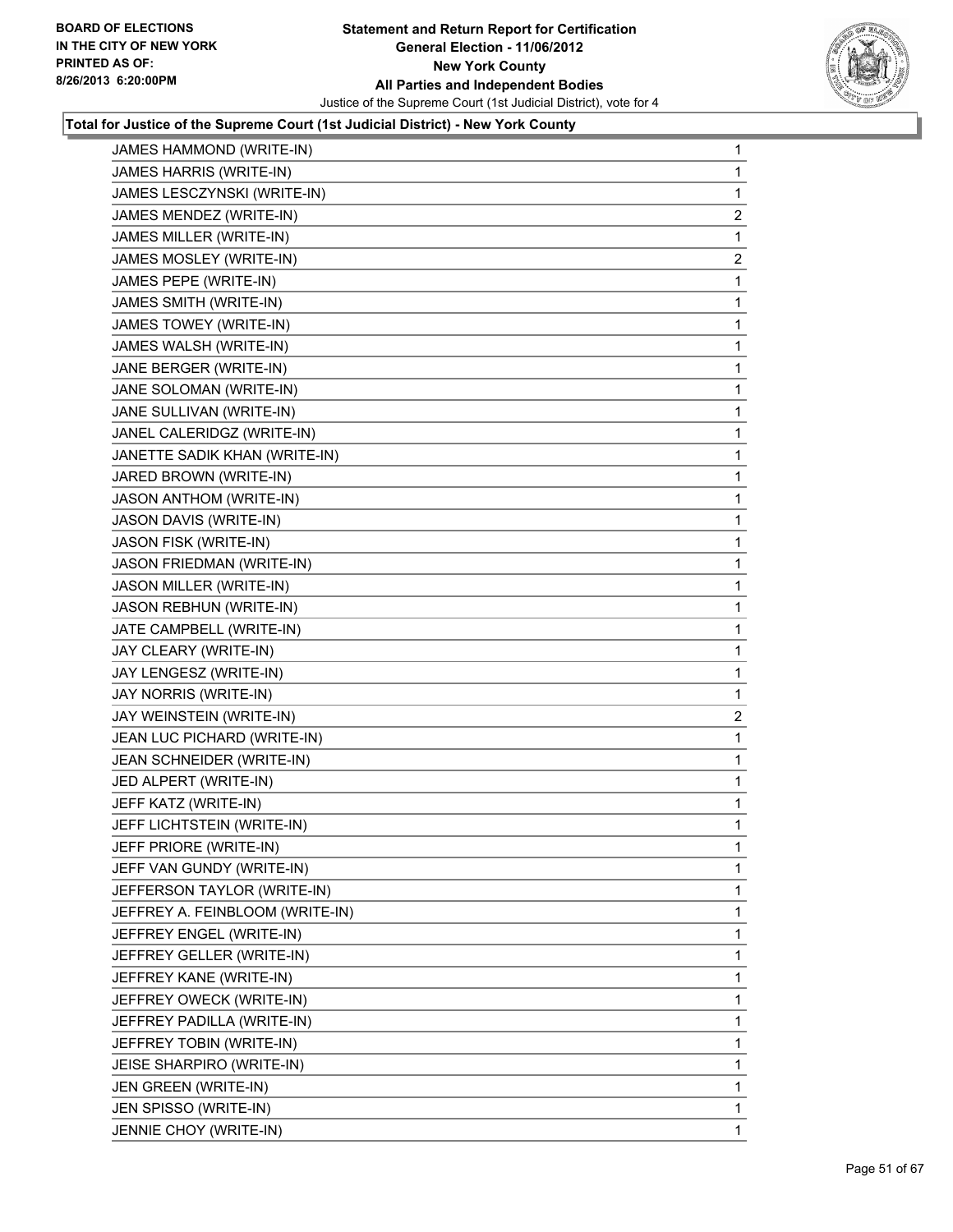

| JENNIE ROSEI FIEN (WRITE-IN)     | 1              |
|----------------------------------|----------------|
| JENNIFER MEYERS (WRITE-IN)       | 1              |
| JENNIFER VAN THIEL (WRITE-IN)    | 1              |
| JEREMY ROTHSTEIN (WRITE-IN)      | 1              |
| JEREMY SCHIFFRES (WRITE-IN)      | 1              |
| JEROME C. RENNERS (WRITE-IN)     | 1              |
| JERRY RUSSO (WRITE-IN)           | 1              |
| JESSE LYNN (WRITE-IN)            | 1              |
| <b>JESSE RICHMAN (WRITE-IN)</b>  | 1              |
| JESSICA AFFAT (WRITE-IN)         | 1              |
| <b>JESSICA NOVACK (WRITE-IN)</b> | 1              |
| JILL PROSLEY (WRITE-IN)          | 1              |
| JILL STEIN (WRITE-IN)            | $\mathbf{2}$   |
| JIM CRAMER (WRITE-IN)            | 1              |
| <b>JIM SMITH (WRITE-IN)</b>      | 1              |
| JOAN FEENEY (WRITE-IN)           | 1              |
| JOAN KENNY (WRITE-IN)            | 1              |
| JOAN LOBIS (WRITE-IN)            | 1              |
| JOCELYN FRASO (WRITE-IN)         | 1              |
| JOE BROWN (WRITE-IN)             | 1              |
| JOE CAURLLES (WRITE-IN)          | 1              |
| JOE CZERNIAWSKI (WRITE-IN)       | $\mathbf{2}$   |
| JOE JESENSKY (WRITE-IN)          | 4              |
| JOE LOUIS (WRITE-IN)             | 1              |
| JOE ROGAN (WRITE-IN)             | 1              |
| JOE SHOWALTER (WRITE-IN)         | 1              |
| JOEL ARKEN (WRITE-IN)            | 1              |
| JOEL KLEIN (WRITE-IN)            | 4              |
| JOEL MADMAN (WRITE-IN)           | 1              |
| JOEL MATHAN (WRITE-IN)           | $\overline{2}$ |
| JOEL STERN (WRITE-IN)            | 1              |
| JOESPH HENSON (WRITE-IN)         | $\overline{c}$ |
| JOHN BRODERICK (WRITE-IN)        | 1              |
| JOHN CONIJ (WRITE-IN)            | 1              |
| JOHN CRANE (WRITE-IN)            | 1              |
| JOHN D. SPEAR (WRITE-IN)         | 1              |
| JOHN DOGEMANN (WRITE-IN)         | 1              |
| JOHN DONALDSON (WRITE-IN)        | 1              |
| JOHN DOODY (WRITE-IN)            | 1              |
| JOHN EVANGELAKOS (WRITE-IN)      | 1              |
| JOHN FIMLY (WRITE-IN)            | 1              |
| JOHN G. LEAMAN (WRITE-IN)        | 1              |
| JOHN GALT (WRITE-IN)             | 1              |
| JOHN GOTTI (WRITE-IN)            | 1              |
| JOHN GREGORY MCGOWAN (WRITE-IN)  | 1              |
| JOHN HOFFMANN (WRITE-IN)         | 1              |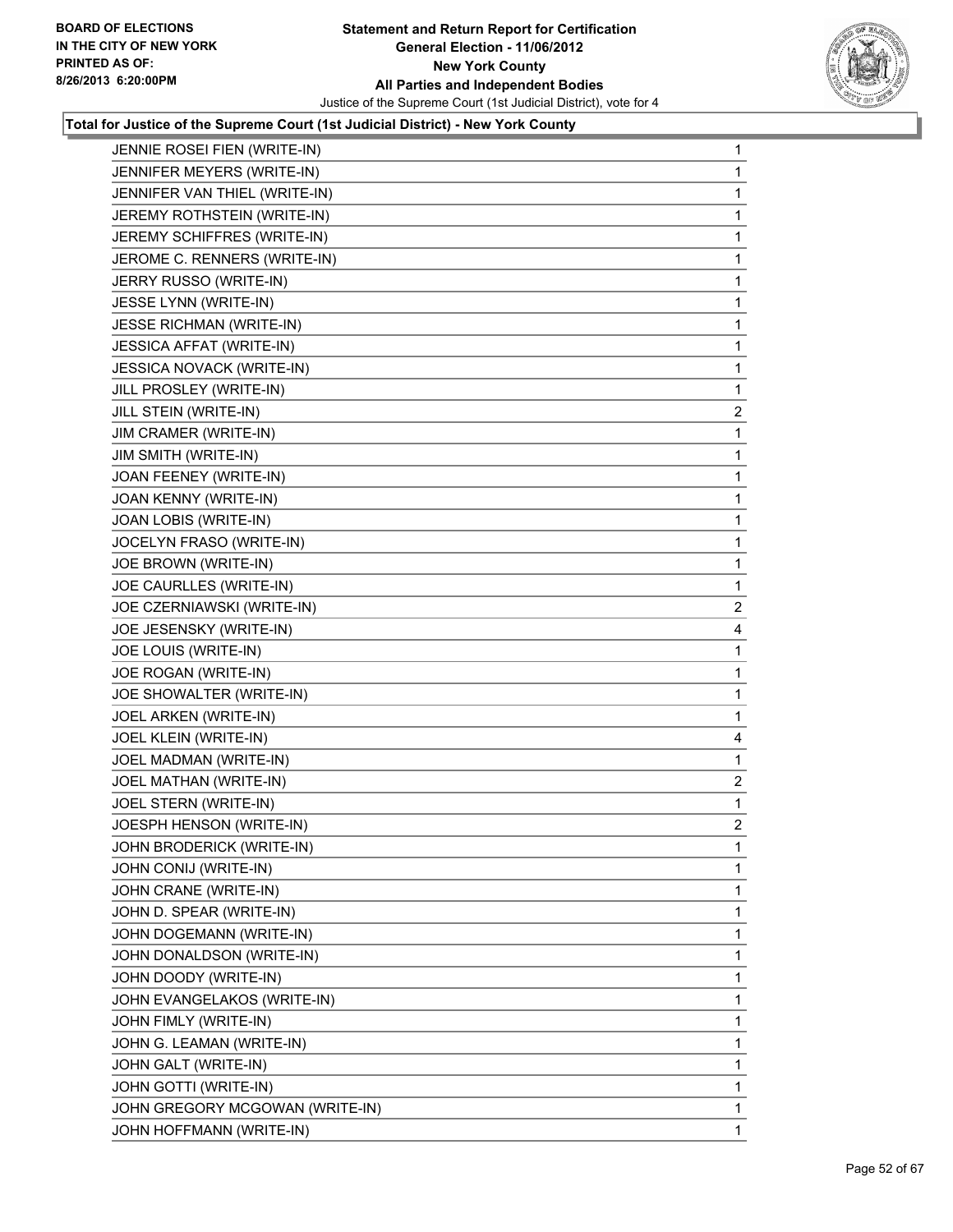

| JOHN HUGHES (WRITE-IN)         | 1              |
|--------------------------------|----------------|
| JOHN JAY (WRITE-IN)            | 1              |
| JOHN JUSTICE (WRITE-IN)        | 1              |
| JOHN KEMPE (WRITE-IN)          | 1              |
| JOHN LAX (WRITE-IN)            | 1              |
| JOHN LEO (WRITE-IN)            | 1              |
| JOHN MAFFATT (WRITE-IN)        | 1              |
| JOHN MANGIH (WRITE-IN)         | 1              |
| JOHN MARGELLI (WRITE-IN)       | 1              |
| JOHN MARSHAL (WRITE-IN)        | 1              |
| JOHN MARSHALL (WRITE-IN)       | 1              |
| JOHN MELLENESE (WRITE-IN)      | 1              |
| JOHN MICHAEL CRUZ (WRITE-IN)   | 1              |
| JOHN MIRAS (WRITE-IN)          | $\overline{2}$ |
| JOHN NEW (WRITE-IN)            | 1              |
| JOHN P.CAHILL (WRITE-IN)       | 1              |
| JOHN SERSON (WRITE-IN)         | 1              |
| JOHN SMITH (WRITE-IN)          | 1              |
| JOHN STAMOS (WRITE-IN)         | $\mathbf{2}$   |
| JOHN STEWART (WRITE-IN)        | 4              |
| JOHN TENNAN (WRITE-IN)         | 1              |
| JOHN WEPPLER (WRITE-IN)        | 1              |
| JOHN WILLIAMS (WRITE-IN)       | 2              |
| JON ALEXANDER (WRITE-IN)       | 2              |
| JON KAUFMAN (WRITE-IN)         | 1              |
| JON POTEMKIN (WRITE-IN)        | 1              |
| JON STEWART (WRITE-IN)         | 1              |
| JONA GELMAN (WRITE-IN)         | 1              |
| JONALT GOLDBERG (WRITE-IN)     | 1              |
| JONATHAN ALTMAN (WRITE-IN)     | 1              |
| JONATHAN HARRIS (WRITE-IN)     | 1              |
| JONATHAN NATHAN (WRITE-IN)     | 1              |
| JONATHAN POND (WRITE-IN)       | 1              |
| JONATHAN RABINOWITZ (WRITE-IN) | 2              |
| JONATHAN VESSEY (WRITE-IN)     | 1              |
| JORDAN CARTER (WRITE-IN)       | $\overline{2}$ |
| JORDAN ROST (WRITE-IN)         | 1              |
| JORGE MCDUCK (WRITE-IN)        | 1              |
| JORY FRANKEL (WRITE-IN)        | 1              |
| JOSE ROSE (WRITE-IN)           | 1              |
| JOSEPH ALLGOR (WRITE-IN)       | 1              |
| JOSEPH COLLINS III (WRITE-IN)  | 1              |
| JOSEPH CZERNIAWSKI (WRITE-IN)  | 1              |
| JOSEPH SU (WRITE-IN)           | 1              |
| JOSEPH SUN (WRITE-IN)          | 1              |
| JOSEPH VALENTE (WRITE-IN)      | $\mathbf{1}$   |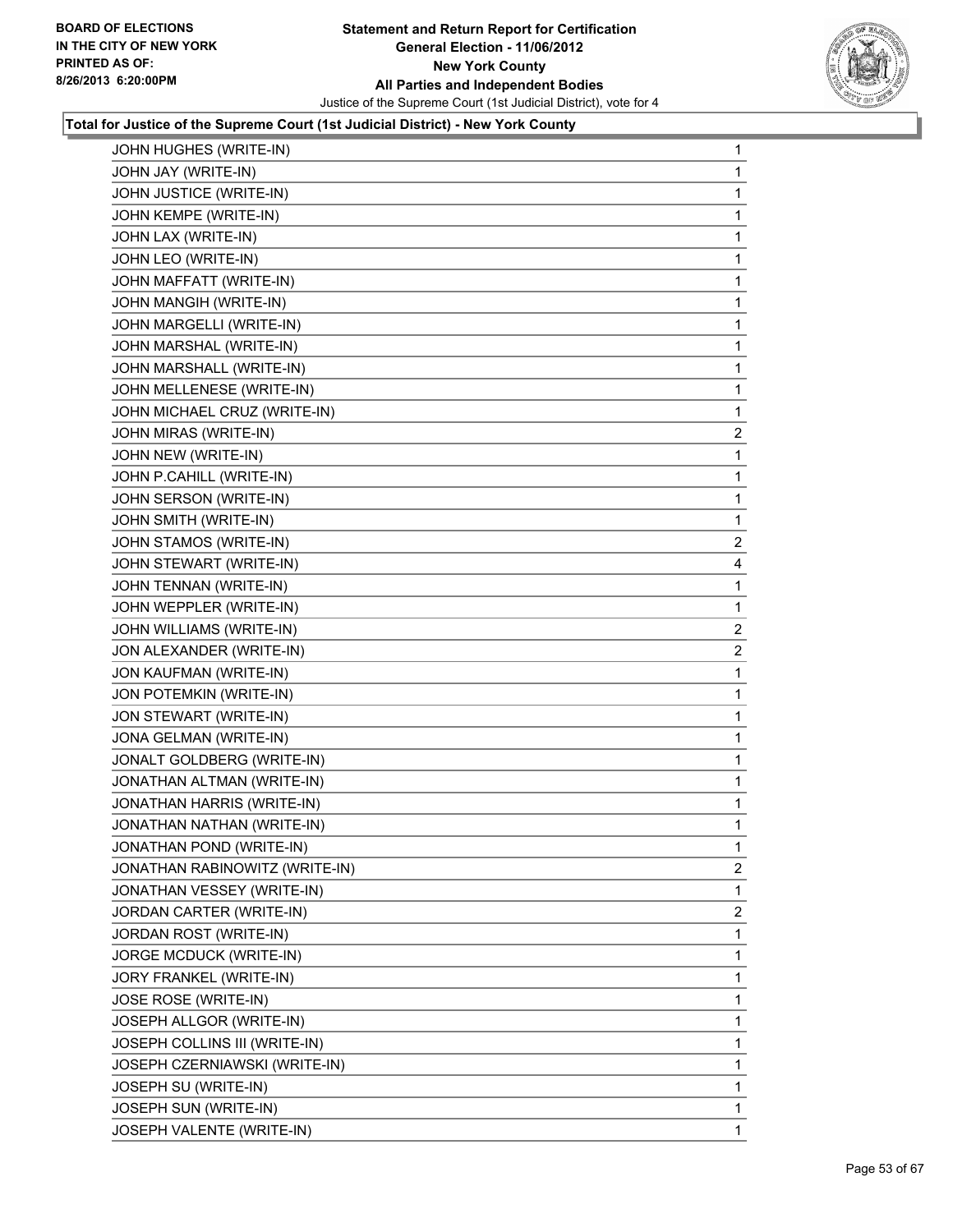

| JOSH BESTER (WRITE-IN)          | 1 |
|---------------------------------|---|
| JOSH DERBY (WRITE-IN)           | 1 |
| JOSH HANSHALT (WRITE-IN)        | 1 |
| JOSH SAFDIE (WRITE-IN)          | 1 |
| JOSHUA DAVID TUCKMAN (WRITE-IN) | 1 |
| JOSHUA DRATEL (WRITE-IN)        | 1 |
| JOSHUA LEVINE (WRITE-IN)        | 1 |
| JOSHUA MEYERS (WRITE-IN)        | 1 |
| JOSHUA SIDEROWITZ (WRITE-IN)    | 1 |
| JOYCE SITTERY (WRITE-IN)        | 1 |
| JUAN PENALOSA (WRITE-IN)        | 1 |
| JUDI RENNERS (WRITE-IN)         | 1 |
| JUDIN VIEGUL (WRITE-IN)         | 1 |
| JUDITH CISCE (WRITE-IN)         | 1 |
| JUDITH GRUMET (WRITE-IN)        | 1 |
| JUDY BRENNER (WRITE-IN)         | 1 |
| JUDY TRAZINO (WRITE-IN)         | 1 |
| JULES CHAPPLE (WRITE-IN)        | 1 |
| JULIA WILLERBRAND (WRITE-IN)    | 1 |
| JULIAN BOEHM (WRITE-IN)         | 1 |
| JULIAN VASQUEZ (WRITE-IN)       | 1 |
| JULIE MENIN (WRITE-IN)          | 1 |
| JULIE THIBAULT (WRITE-IN)       | 1 |
| JUSTIN BIESER (WRITE-IN)        | 1 |
| JUSTIN CHEN (WRITE-IN)          | 1 |
| JUSTIN G. LAMONT (WRITE-IN)     | 1 |
| JUSTIN L. LAMONT (WRITE-IN)     | 1 |
| JUSTIN SILVERMAN (WRITE-IN)     | 1 |
| KALEY SISCA (WRITE-IN)          | 1 |
| KALI PETERSON (WRITE-IN)        | 1 |
| KAPI KO (WRITE-IN)              | 1 |
| KARA PLOMIN (WRITE-IN)          | 1 |
| KARA SMOKE (WRITE-IN)           | 1 |
| KARL MARK (WRITE-IN)            | 1 |
| KARL MARX (WRITE-IN)            | 1 |
| KARL R. SCHULTZ (WRITE-IN)      | 1 |
| KATHERIN HEINS (WRITE-IN)       | 1 |
| KATHERINE HAYWARD (WRITE-IN)    | 1 |
| KATHERINE PALADINO (WRITE-IN)   | 1 |
| KATHLEEN FANELL (WRITE-IN)      | 1 |
| KATHY GRAD (WRITE-IN)           | 1 |
| KC BAER (WRITE-IN)              | 1 |
| KEITH JEWELL (WRITE-IN)         | 1 |
| KELLE M. FREEMAN (WRITE-IN)     | 1 |
| KELLY CHAPPLE (WRITE-IN)        | 1 |
| KELLY E. O'NEILL (WRITE-IN)     | 1 |
|                                 |   |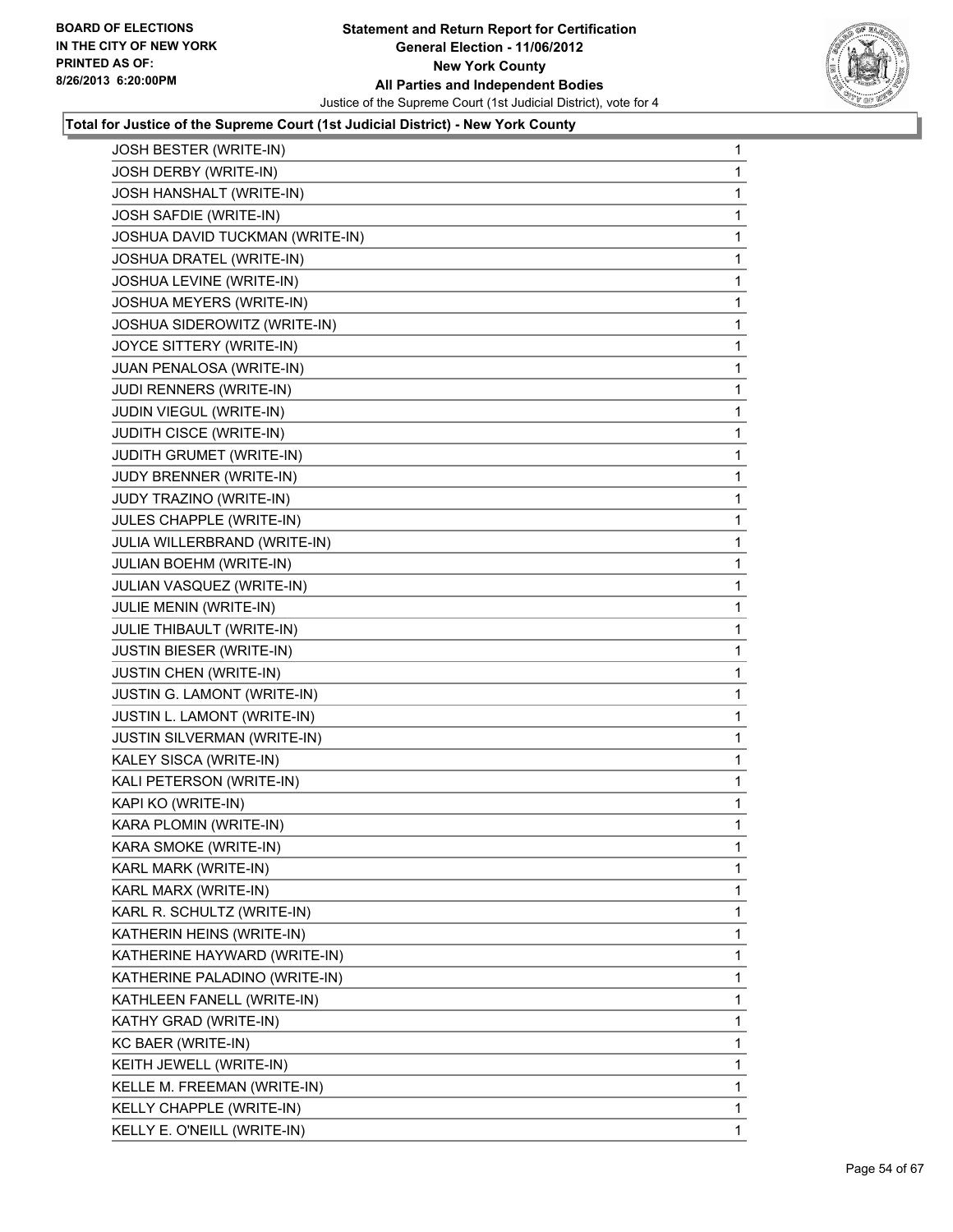

| KELLY MUKMEY (WRITE-IN)          | 1  |
|----------------------------------|----|
| KELSEY GRAMM (WRITE-IN)          | 1  |
| KELVIN CAVACLO (WRITE-IN)        | 1  |
| KEN BLARD (WRITE-IN)             | 1  |
| KEN KLARASH (WRITE-IN)           | 1  |
| <b>KEN LANGONE (WRITE-IN)</b>    | 1  |
| <b>KEN ROCK (WRITE-IN)</b>       | 1  |
| KEN TREPETA (WRITE-IN)           | 1  |
| KENDELL FRANKLIN (WRITE-IN)      | 1  |
| KEVIN DUNPHY (WRITE-IN)          | 1  |
| KEVIN HOURALLY (WRITE-IN)        | 1  |
| KEVIN KOHL (WRITE-IN)            | 1  |
| KEVIN MABE (WRITE-IN)            | 1  |
| KEVIN NEVELOFF (WRITE-IN)        | 1  |
| KEVIN PITTSNAGLE (WRITE-IN)      | 1  |
| <b>KEVIN ROY (WRITE-IN)</b>      | 1  |
| KEVIN SWEENEY (WRITE-IN)         | 1  |
| KIM KONGO (WRITE-IN)             | 1  |
| KIMBERLY MANN (WRITE-IN)         | 1  |
| KIRSTEN E. GILLIBRAND (WRITE-IN) | 1  |
| KLEAVER CRUZ (WRITE-IN)          | 1  |
| KNCHIN GRIFFIN (WRITE-IN)        | 1  |
| KRISTEN GLENN (WRITE-IN)         | 1  |
| KRISTER CORCIDLDI (WRITE-IN)     | 1  |
| KURT HOKE (WRITE-IN)             | 1  |
| LANE ALTSCHULER (WRITE-IN)       | 2  |
| LARRY ARMSTRONG (WRITE-IN)       | 1  |
| LARRY BIRD (WRITE-IN)            | 1  |
| LARRY O'NEILL (WRITE-IN)         | 1  |
| LARRY ROSENTHAL (WRITE-IN)       | 1  |
| LARRY SCHACHNER (WRITE-IN)       | 1  |
| LAURA POND (WRITE-IN)            | 1  |
| LAURA SACK (WRITE-IN)            | 1  |
| LAUREN GORDON (WRITE-IN)         | 1  |
| LAUREN JONES (WRITE-IN)          | 1  |
| LAUREN ROSE (WRITE-IN)           | 1  |
| LAURIE HOLMES (WRITE-IN)         | 1  |
| LAWRENCE JONES (WRITE-IN)        | 1  |
| LEA MYERS (WRITE-IN)             | 1  |
| LEAH MACKAY (WRITE-IN)           | 1  |
| LEAH MARGULIES (WRITE-IN)        | 1  |
| LEAH RICE (WRITE-IN)             | 1  |
| LEE BROWN (WRITE-IN)             | 1  |
| LEE SNOW (WRITE-IN)              | 1  |
| LEIGH BISHOP (WRITE-IN)          | 1  |
| LEIGH TAMB (WRITE-IN)            | 1. |
|                                  |    |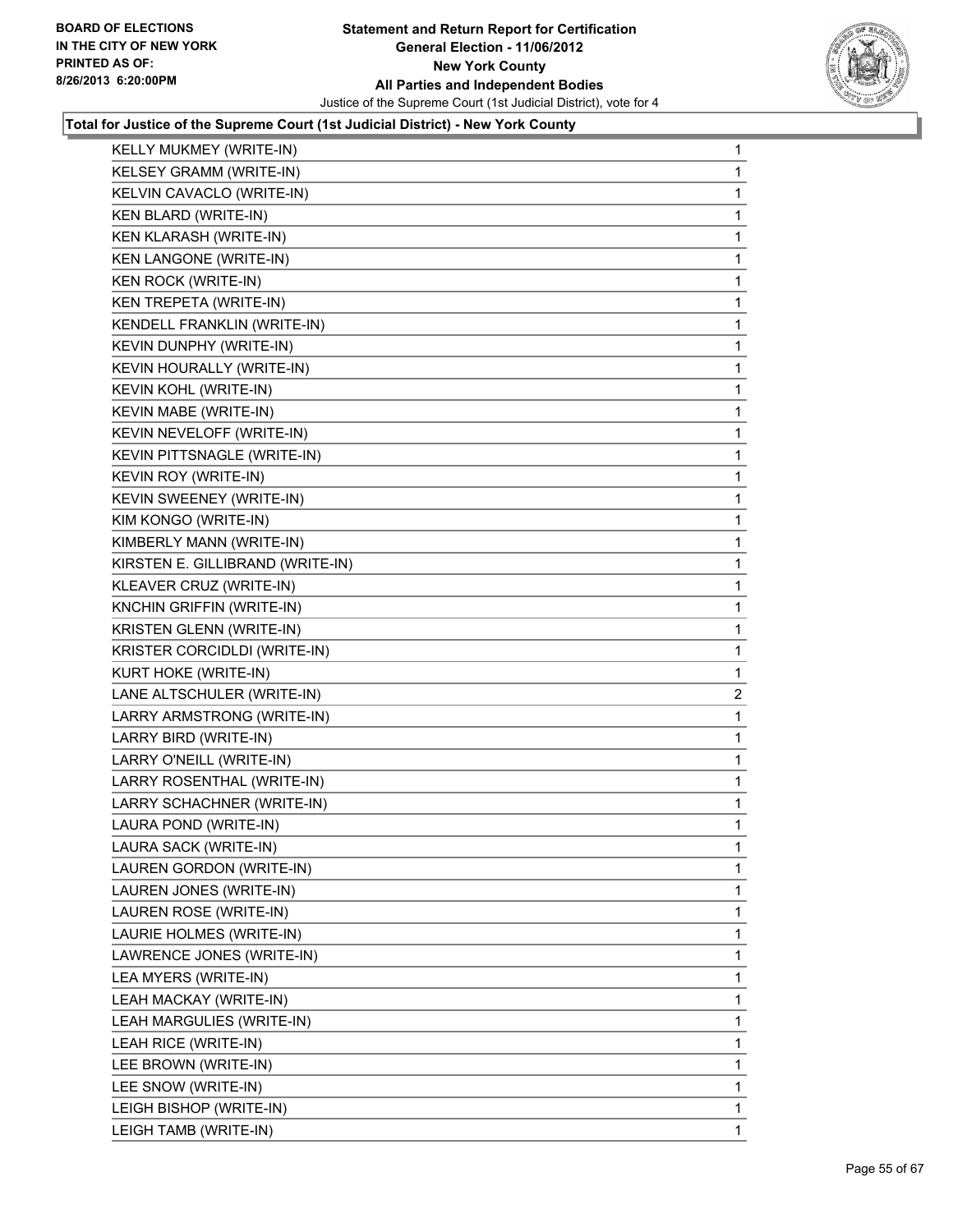

| LENNY WEINSTALL (WRITE-IN)   |                                 | 1                       |
|------------------------------|---------------------------------|-------------------------|
| LEO KAILAS (WRITE-IN)        |                                 | 1                       |
| LEON TRETSKY (WRITE-IN)      |                                 | 1                       |
| LEONARD PELTIER (WRITE-IN)   |                                 | 1                       |
| LEONORA MORAN (WRITE-IN)     |                                 | 1                       |
| LEORA ZINSTEIN (WRITE-IN)    |                                 | 1                       |
| LEWIS C. TAISHOFF (WRITE-IN) |                                 | 1                       |
| LILA HICKS (WRITE-IN)        |                                 | 1                       |
| LILIAN COHEN (WRITE-IN)      |                                 | 1                       |
| LILLARD JOHNSON (WRITE-IN)   |                                 | 1                       |
| LINDA BONEN (WRITE-IN)       |                                 | 1                       |
| LINDSAY HONAN (WRITE-IN)     |                                 | 1                       |
| LISA LEVINE (WRITE-IN)       |                                 | $\mathbf 1$             |
| LISA TOFF (WRITE-IN)         |                                 | $\mathbf{1}$            |
| LIZ WEST (WRITE-IN)          |                                 | 1                       |
| LLOYD BLANKFEIN (WRITE-IN)   |                                 | 1                       |
| LLOYD ZIMER (WRITE-IN)       |                                 | 1                       |
| LOCKE GRAYSON (WRITE-IN)     |                                 | 1                       |
| LOGAN GEWIN (WRITE-IN)       |                                 | $\mathbf 1$             |
| LOGAN SMITH (WRITE-IN)       |                                 | $\mathbf{1}$            |
| LOIS POND (WRITE-IN)         |                                 | 1                       |
|                              | LONDON CALPIFFIAN (WRITE-IN)    | 2                       |
|                              | LORRANE MOSSARO (WRITE-IN)      | 1                       |
| LOU BROCK (WRITE-IN)         |                                 | 1                       |
| LOU KLIMCHECK (WRITE-IN)     |                                 | $\mathbf 1$             |
| LOU MARMON (WRITE-IN)        |                                 | $\mathbf{1}$            |
| LOUIS BRANDEIS (WRITE-IN)    |                                 | 1                       |
|                              | LOUIS D. BRANDEIS (WRITE-IN)    | 1                       |
| LOUISE SLANGER (WRITE-IN)    |                                 | 1                       |
| LOUSE DIMARCO (WRITE-IN)     |                                 | 1                       |
| LUCIE WOLF (WRITE-IN)        |                                 | $\mathbf 1$             |
| LUCY BILLINGS (WRITE-IN)     |                                 | 1                       |
| LUCY MARTINEZ (WRITE-IN)     |                                 | 1                       |
| LUCY ROSATO (WRITE-IN)       |                                 | 1                       |
|                              | LUIS AGUIAR CONRARIA (WRITE-IN) | 1                       |
|                              | LYANA FERNANDEZ (WRITE-IN)      | 1                       |
| LYN SHANE (WRITE-IN)         |                                 | 1                       |
| LYNN NEUNER (WRITE-IN)       |                                 | 4                       |
|                              | MACKENZIE SHIVERS (WRITE-IN)    | 2                       |
|                              | MACLEAR JOROCIE (WRITE-IN)      | 1                       |
|                              | MADELINE LETWACK (WRITE-IN)     | $\overline{\mathbf{c}}$ |
| MAGIC ZEIDEL (WRITE-IN)      |                                 | 1                       |
|                              | MAKONEA JACKMAN (WRITE-IN)      | 1                       |
| MANTI TEO (WRITE-IN)         |                                 | 1                       |
| MAO TSCTUNG (WRITE-IN)       |                                 | 1                       |
| MARC ASPIS (WRITE-IN)        |                                 | 1                       |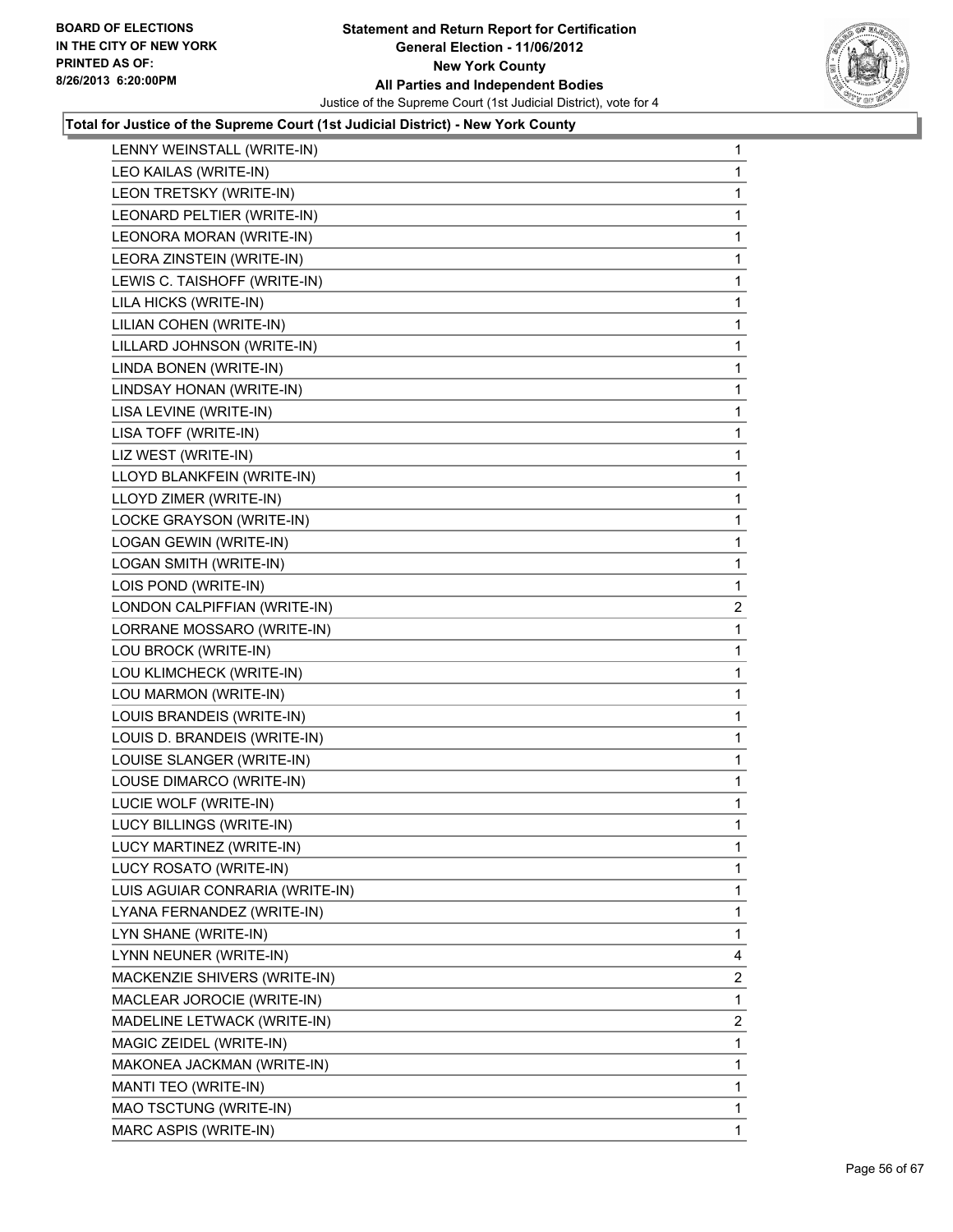

| MARC CLTERSON (WRITE-IN)        | 1            |
|---------------------------------|--------------|
| MARC FICHTENBERG (WRITE-IN)     | 1            |
| MARC LANDIS (WRITE-IN)          | 1            |
| MARC SUSSEN (WRITE-IN)          | 1            |
| MARCY FRIEDMAN (WRITE-IN)       | 1            |
| MARGA BARTURIN (WRITE-IN)       | 1            |
| MARGALE LOPEZ TORRES (WRITE-IN) | 1            |
| MARGARET THATCHER (WRITE-IN)    | 1            |
| MARGO LEMBERGER (WRITE-IN)      | 1            |
| MARIANA L.D. KOVEL (WRITE-IN)   | 1            |
| MARIANNE ELSENMANN (WRITE-IN)   | 1            |
| MARIO D. MOCOMBE (WRITE-IN)     | 1            |
| MARIO FIGEROA (WRITE-IN)        | 1            |
| MARITZA ALERION (WRITE-IN)      | 1            |
| MARK A WORKSMAN (WRITE-IN)      | 1            |
| MARK D. BIRMAN (WRITE-IN)       | 1            |
| MARK DA ROCO (WRITE-IN)         | 1            |
| MARK DELASIN (WRITE-IN)         | 1            |
| MARK ESTELY (WRITE-IN)          | 1            |
| MARK GRAYSON (WRITE-IN)         | 1            |
| MARK H. LYON (WRITE-IN)         | 1            |
| MARK J. EBERIE (WRITE-IN)       | 1            |
| MARK J. ROBERTS (WRITE-IN)      | 1            |
| MARK KOVARSKY (WRITE-IN)        | 1            |
| MARK MURPHY (WRITE-IN)          | 1            |
| MARK TANNENBAUM (WRITE-IN)      | 1            |
| MARK ZANDERER (WRITE-IN)        | 1            |
| MARRIE KLEINBURT (WRITE-IN)     | 2            |
| MARSHAL GOLDBERG (WRITE-IN)     | 1            |
| MARVIN LEVINE (WRITE-IN)        | 1            |
| MARY KAPARIC (WRITE-IN)         | 1            |
| MARY KATE OLSEN (WRITE-IN)      | 1            |
| MARY LOU GUTHMAN (WRITE-IN)     | 1            |
| MARY MURPHY (WRITE-IN)          | $\mathbf{1}$ |
| MARY PAT FOX (WRITE-IN)         | 1            |
| MASON SEXTON (WRITE-IN)         | 1            |
| MATHEW J. HEISER (WRITE-IN)     | 1            |
| MATHEW MURPHY (WRITE-IN)        | 1            |
| MATHEW SIMON (WRITE-IN)         | 1            |
| MATT CULKIN (WRITE-IN)          | 1            |
| MATT PLOMIN (WRITE-IN)          | 1            |
| MATT TURK (WRITE-IN)            | 1            |
| MATT WELCH (WRITE-IN)           | 1            |
| MATTHEW BALL (WRITE-IN)         | $\mathbf{1}$ |
| MATTHEW BARSHIED (WRITE-IN)     | 1            |
| MATTHEW COLLINS (WRITE-IN)      | $\mathbf{1}$ |
|                                 |              |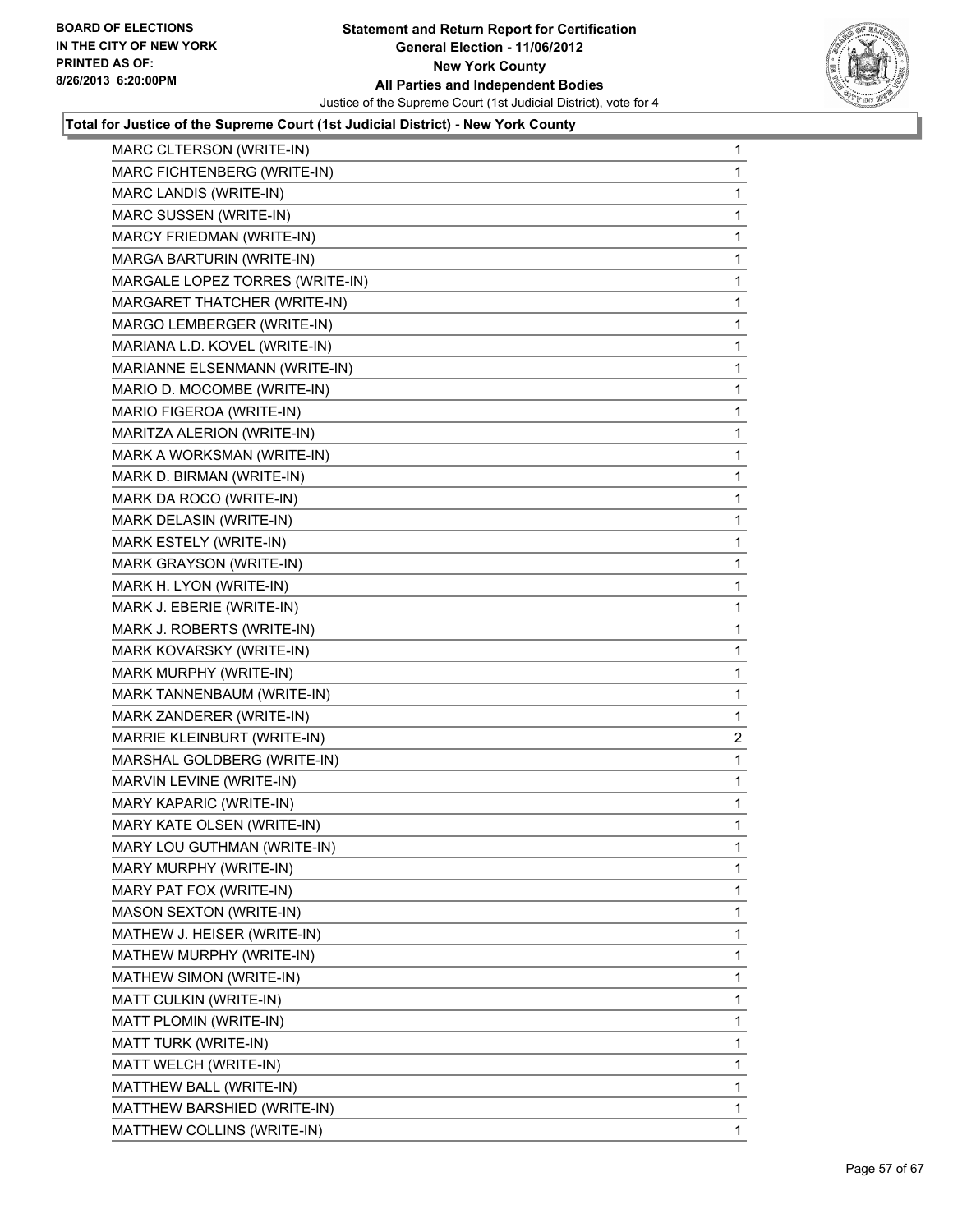

| MATTHEW J. COHEN (WRITE-IN)      | 1              |
|----------------------------------|----------------|
| MATTHEW KANE (WRITE-IN)          | 1              |
| MATTHEW SCARPUWA (WRITE-IN)      | 1              |
| MATTHEW SCHNECK (WRITE-IN)       | 1              |
| MATTHEW V. GRIECO (WRITE-IN)     | 1              |
| MATTHEW WAXMAN (WRITE-IN)        | 1              |
| MAUREEN MOHAMED (WRITE-IN)       | 1              |
| MAVERICK CORTES (WRITE-IN)       | 1              |
| MAX ALVIS (WRITE-IN)             | 1              |
| MAX SCHLEUSENER (WRITE-IN)       | 1              |
| MAX WILEY (WRITE-IN)             | 1              |
| MAXFIELD ANDERSON (WRITE-IN)     | 1              |
| MAYTAL MICCAHI (WRITE-IN)        | 1              |
| MAYTAL MIZRAHI (WRITE-IN)        | 1              |
| MEGAN SWAY (WRITE-IN)            | 1              |
| MEHEEL SIMON (WRITE-IN)          | 1              |
| MEIRA STRAUSS (WRITE-IN)         | 1              |
| MELISSA JACKSON (WRITE-IN)       | 1              |
| MELISSA KYNS (WRITE-IN)          | 1              |
| MEREDITH GARMISA (WRITE-IN)      | 1              |
| MICAH WILLIAMS (WRITE-IN)        | 1              |
| MICHAEL AVENT (WRITE-IN)         | 1              |
| MICHAEL BATES (WRITE-IN)         | $\overline{c}$ |
| MICHAEL BLESIE (WRITE-IN)        | 1              |
| MICHAEL BLOOMBERG (WRITE-IN)     | 1              |
| MICHAEL BRENNAN (WRITE-IN)       | 1              |
| MICHAEL BROWN (WRITE-IN)         | 1              |
| MICHAEL CAMERINOS (WRITE-IN)     | 1              |
| MICHAEL COHEN (WRITE-IN)         | 1              |
| MICHAEL D CENTUELL (WRITE-IN)    | 1              |
| MICHAEL DUGATTHIS (WRITE-IN)     | 1              |
| MICHAEL E. MEDEIROS (WRITE-IN)   | 1              |
| MICHAEL FISHMAN (WRITE-IN)       | 1              |
| MICHAEL GURAL-MAIELLO (WRITE-IN) | 1              |
| MICHAEL JORDAN (WRITE-IN)        | 1              |
| MICHAEL KANE (WRITE-IN)          | 1              |
| MICHAEL L. WATT (WRITE-IN)       | 1              |
| MICHAEL LONG (WRITE-IN)          | 1              |
| MICHAEL MALLIS (WRITE-IN)        | 1              |
| MICHAEL MEZUR (WRITE-IN)         | 1              |
| MICHAEL MOZUK (WRITE-IN)         | 1              |
| MICHAEL PARIS (WRITE-IN)         | 1              |
| MICHAEL PICCHITO (WRITE-IN)      | 1              |
| MICHAEL POWER (WRITE-IN)         | $\mathbf{1}$   |
| MICHAEL QUNTANULLA (WRITE-IN)    | 1              |
| MICHAEL RAND (WRITE-IN)          | $\mathbf{1}$   |
|                                  |                |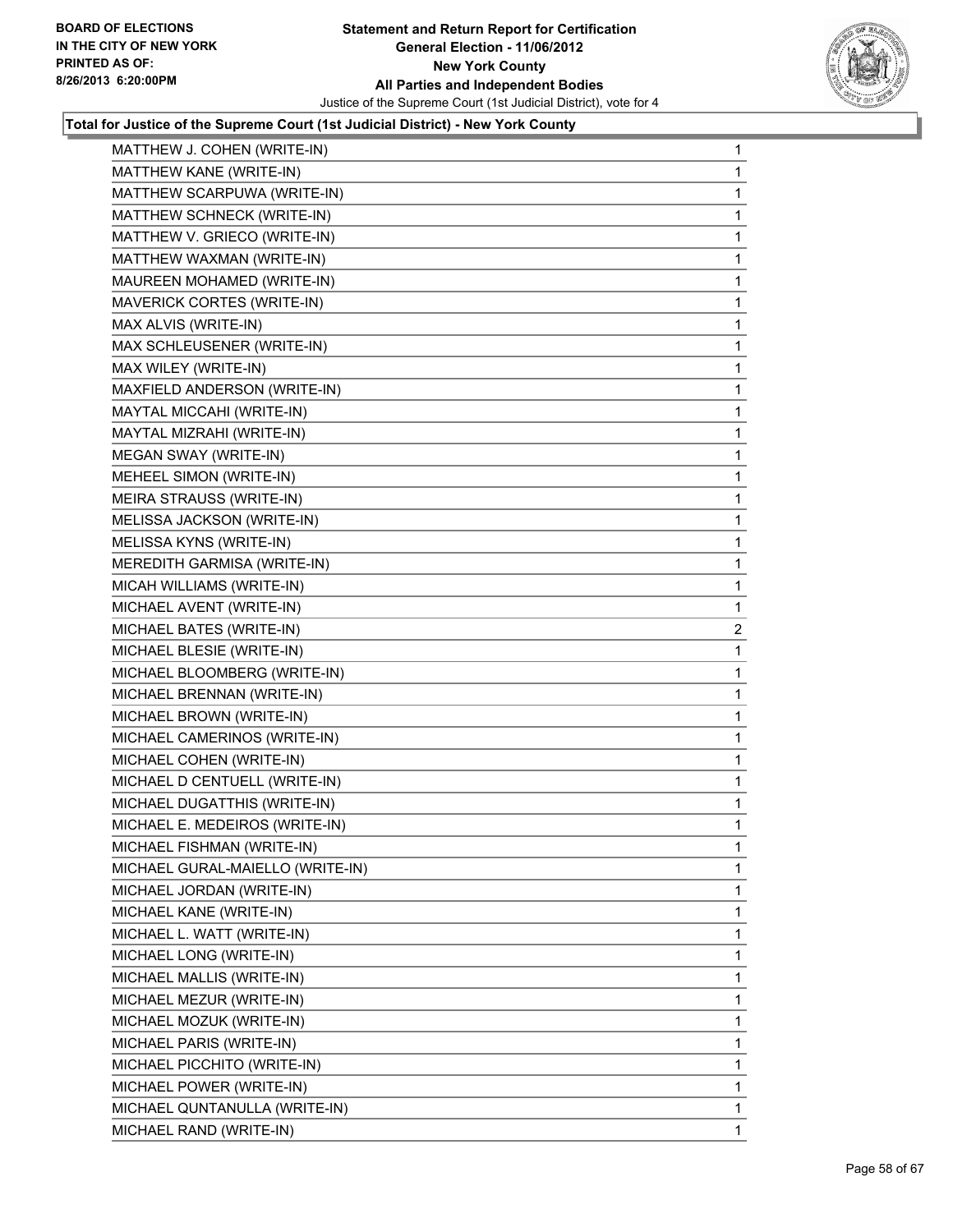

| MICHAEL RATNER (WRITE-IN)      | 1              |
|--------------------------------|----------------|
| MICHAEL ROBBINS (WRITE-IN)     | 1              |
| MICHAEL ROSEFIELD (WRITE-IN)   | 1              |
| MICHAEL SAKS (WRITE-IN)        | 1              |
| MICHAEL SCHIFFES (WRITE-IN)    | 1              |
| MICHAEL SOVERN (WRITE-IN)      | 1              |
| MICHAEL URIST (WRITE-IN)       | 10             |
| MICHAEL ZEIDEL (WRITE-IN)      | 1              |
| MICHEAL STEINBERG (WRITE-IN)   | 1              |
| MICHELLE MCCOMBS (WRITE-IN)    | 1              |
| MICKEY ROURKE (WRITE-IN)       | 1              |
| MIGUEL GARCIA (WRITE-IN)       | 1              |
| MIKE JACOBS (WRITE-IN)         | 1              |
| MIKE MONEY (WRITE-IN)          | 1              |
| MIKE RATHER (WRITE-IN)         | $\overline{2}$ |
| MILDRED POOL (WRITE-IN)        | 1              |
| MILES SCHRAKENBERG (WRITE-IN)  | 1              |
| MILTON TINGLING (WRITE-IN)     | 1              |
| MIN LISHOUSNY (WRITE-IN)       | 1              |
| MINAM PEREUAWH (WRITE-IN)      | 1              |
| MIRIAM FRANKEL (WRITE-IN)      | 1              |
| MIRIAM SACK (WRITE-IN)         | 3              |
| MITCHELL KAHN (WRITE-IN)       | 1              |
| MITT ROMNEY (WRITE-IN)         | 3              |
| MOHAMMED CHERKAOUI (WRITE-IN)  | 1              |
| MOLLY SELLNER (WRITE-IN)       | 1              |
| MONTEL WLLIAMS (WRITE-IN)      | 1              |
| MOOFIE GUISEPPE (WRITE-IN)     | $\mathbf{2}$   |
| MOSHE SASSON (WRITE-IN)        | 1              |
| MUMIA ABU-JAMAL (WRITE-IN)     | 1              |
| NANCY BOTWIN (WRITE-IN)        | 1              |
| NANCY COFFEY (WRITE-IN)        | 1              |
| NARCHA HARRIS (WRITE-IN)       | 1              |
| NATALAS KRAMER (WRITE-IN)      | 1              |
| NATASHA REID (WRITE-IN)        | 1              |
| NATHAN VOLZ (WRITE-IN)         | 1              |
| NATHANIEL BOTWINICK (WRITE-IN) | 3              |
| NATHANIEL MAGEE (WRITE-IN)     | 1              |
| NEAL ROAELD (WRITE-IN)         | 1              |
| NEAL ROSENSTEIN (WRITE-IN)     | 1              |
| NEER ASHERIE (WRITE-IN)        | 1              |
| NEIL BREGMAN (WRITE-IN)        | $\overline{2}$ |
| NEWT GINGRICH (WRITE-IN)       | $\mathbf{2}$   |
| NICHOLAS HAYWARD (WRITE-IN)    | 1              |
| NICK DELLICIA (WRITE-IN)       | 1              |
| NICK GILLESPIE (WRITE-IN)      | 1              |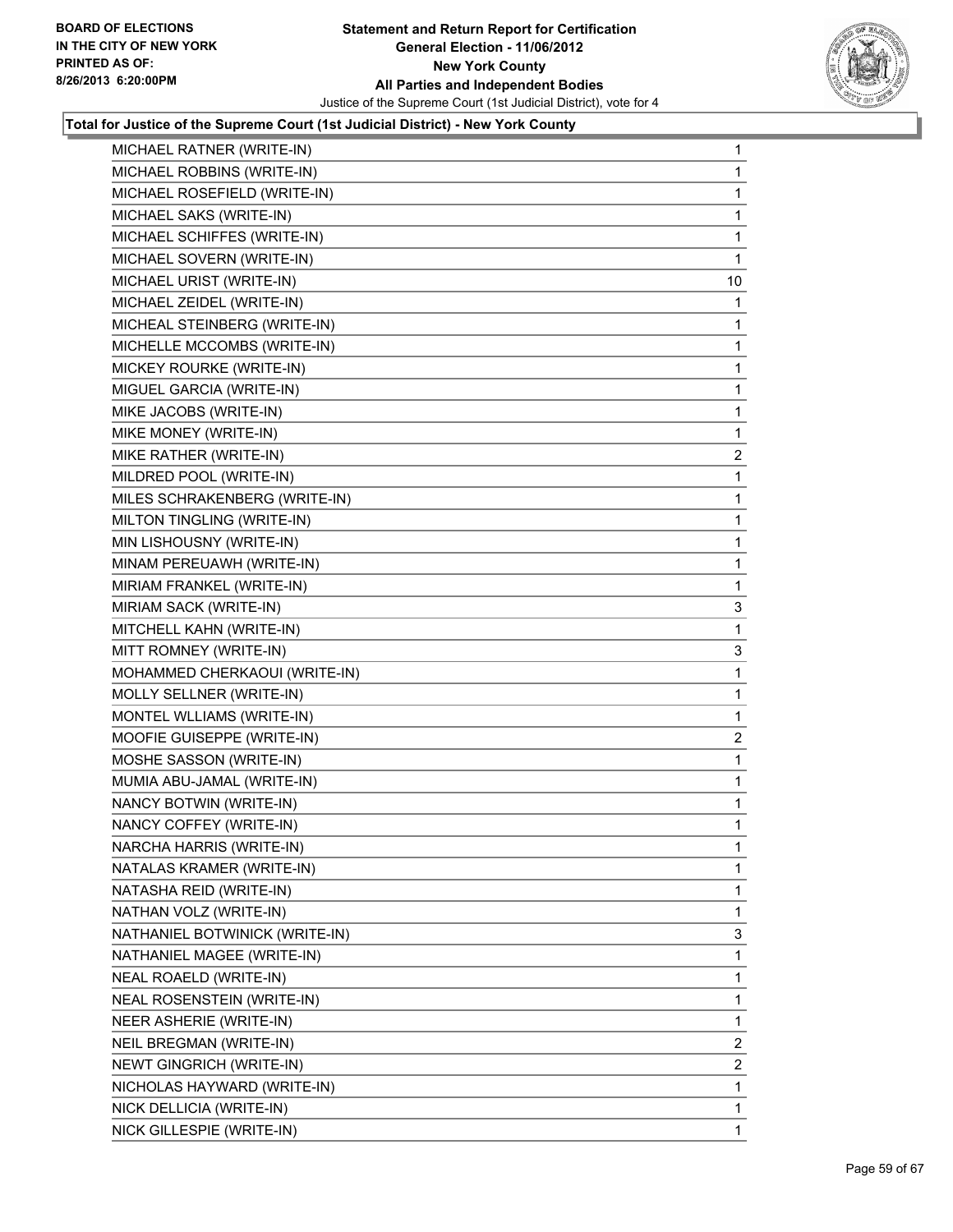

| NICK JOHNSON (WRITE-IN)          | 1            |
|----------------------------------|--------------|
| NICK SAGE (WRITE-IN)             | $\mathbf{1}$ |
| NICK SWISHER (WRITE-IN)          | 1            |
| NICK YAMES (WRITE-IN)            | 1            |
| NICOLE GRUNFELD (WRITE-IN)       | 1            |
| NILSA SANTIAGO (WRITE-IN)        | $\mathbf{2}$ |
| NINA CAMPO (WRITE-IN)            | 1            |
| NINA HAYES (WRITE-IN)            | 1            |
| NIXON MENAN (WRITE-IN)           | 1            |
| NOAH HARLAN (WRITE-IN)           | 1            |
| NOAM CHOMSKY (WRITE-IN)          | 1            |
| NOEL ANN BRENNAN (WRITE-IN)      | 5            |
| NORMAN HANDELMAN (WRITE-IN)      | 1            |
| NORMAN SEAGEL (WRITE-IN)         | 1            |
| OLIVER WENDELL HOLMES (WRITE-IN) | 3            |
| OLIVIA SHIPMAN (WRITE-IN)        | 1            |
| OLLIE TAIT (WRITE-IN)            | 2            |
| ORAN MAKANA (WRITE-IN)           | 1            |
| P. LEIGH BISHOP (WRITE-IN)       | 1            |
| PADIS ZATHEDI (WRITE-IN)         | 1            |
| PARAUG SARUA (WRITE-IN)          | 1            |
| PARDIS ZAHEDI (WRITE-IN)         | 1            |
| PARIS HILTON (WRITE-IN)          | 1            |
| PAT GATLING (WRITE-IN)           | 1            |
| PAT RIOTDO (WRITE-IN)            | 1            |
| PATRICIA SKISM (WRITE-IN)        | 1            |
| PATRICK MAKER (WRITE-IN)         | 1            |
| PATRICK PHILIPS (WRITE-IN)       | 1            |
| PATRICK PLOMIN (WRITE-IN)        | 1            |
| PAUL AHAVAGIO (WRITE-IN)         | 1            |
| PAUL C COFREY (WRITE-IN)         | 4            |
| PAUL CANNON (WRITE-IN)           | 1            |
| PAUL DECK (WRITE-IN)             | 1            |
| PAUL HUTCHER (WRITE-IN)          | 1            |
| PAUL KAHLE (WRITE-IN)            | 1            |
| PAUL KUPPICH (WRITE-IN)          | 1            |
| PAUL NEWELL (WRITE-IN)           | 1            |
| PAUL SHWEYE (WRITE-IN)           | 1            |
| PAULA ABRAMOWITZ (WRITE-IN)      | 2            |
| PETE HAMIL (WRITE-IN)            | 1            |
| PETER BERGER (WRITE-IN)          | 1            |
| PETER BOLONA (WRITE-IN)          | 1            |
| PETER EZZARD (WRITE-IN)          | 1            |
| PETER JANOSKY (WRITE-IN)         | 1            |
| PETER L. BROOKS (WRITE-IN)       | 1            |
| PETER LOEB (WRITE-IN)            | $\mathbf{1}$ |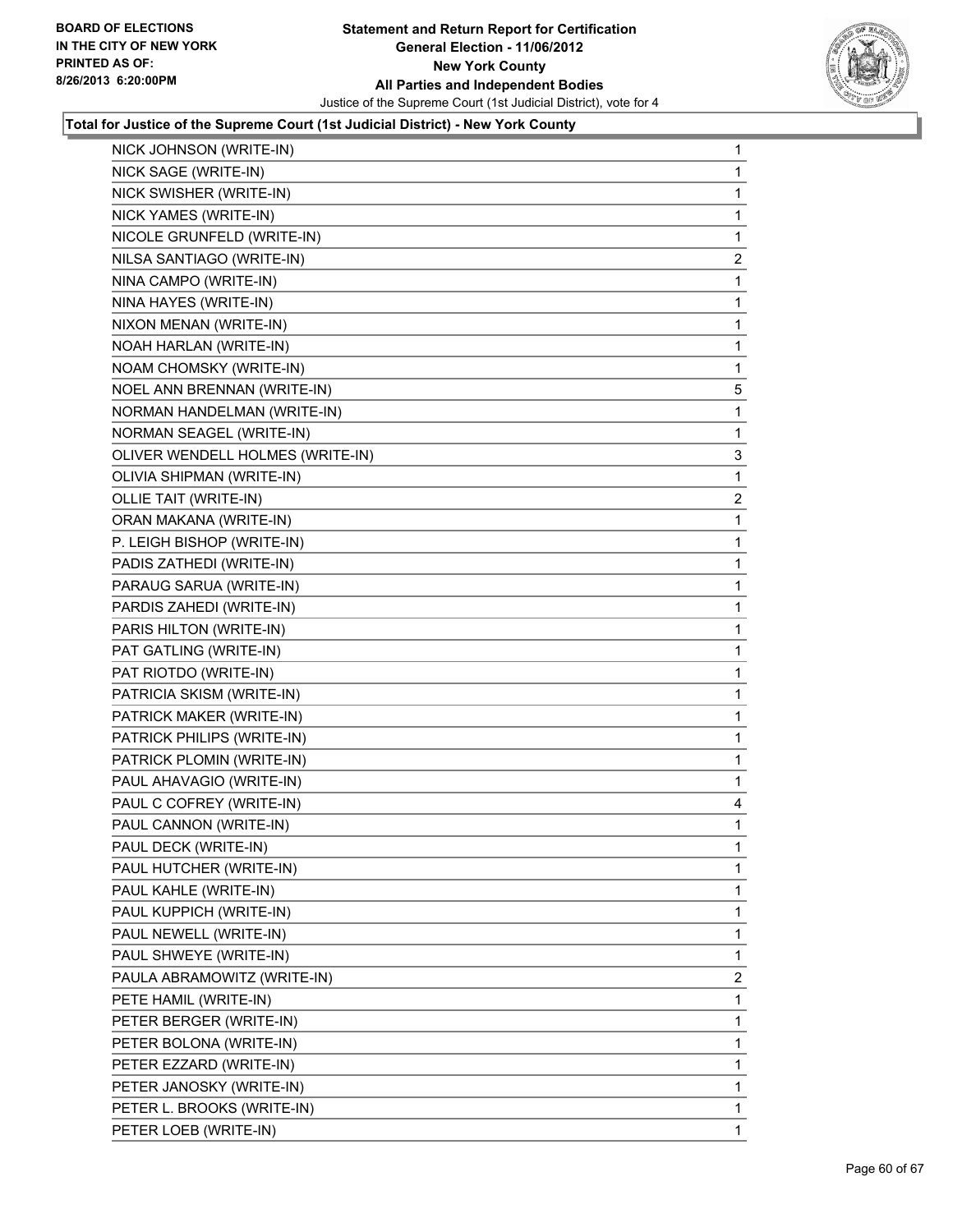

| PETER MILLIGAN (WRITE-IN)     | 1              |
|-------------------------------|----------------|
| PETER MOULTON (WRITE-IN)      | $\mathbf{1}$   |
| PETER MOULTRIE (WRITE-IN)     | 1              |
| PETER PIDOBUY (WRITE-IN)      | 1              |
| PETER RICE (WRITE-IN)         | 1              |
| PETER SULLIVAN (WRITE-IN)     | $\mathbf{2}$   |
| PETER VANTOL (WRITE-IN)       | 1              |
| PHIL LESH (WRITE-IN)          | 1              |
| PHILIP DANKI (WRITE-IN)       | 1              |
| PHILIP KIRSHNER (WRITE-IN)    | 1              |
| PHILIP SANDSTROM (WRITE-IN)   | 1              |
| PHILIPPE SELENDY (WRITE-IN)   | 1              |
| PHILLIPPA ADELMAN (WRITE-IN)  | 1              |
| PIOTR PROSEL (WRITE-IN)       | 1              |
| PLOEBE JIN (WRITE-IN)         | 1              |
| PREET BHARAM (WRITE-IN)       | 1              |
| RACHEL A. BORJA (WRITE-IN)    | 1              |
| RACHEL BOLNICK (WRITE-IN)     | 1              |
| RACHEL DEMECH (WRITE-IN)      | 1              |
| RACHEL KALMAN (WRITE-IN)      | 1              |
| RACHEL KUGEL (WRITE-IN)       | 1              |
| RACHEL KUNZ (WRITE-IN)        | 1              |
| RACHEL NASH (WRITE-IN)        | 1              |
| RACHEL PAULEY (WRITE-IN)      | $\overline{2}$ |
| RAE DOWNES KOSHETZ (WRITE-IN) | 1              |
| RAFAEL HERNANDEZ (WRITE-IN)   | 1              |
| RAFFE PECIA (WRITE-IN)        | 1              |
| RAINE WATERS (WRITE-IN)       | 1              |
| RALPH MODICA (WRITE-IN)       | 1              |
| RALPH NADER (WRITE-IN)        | 1              |
| RAMESH PONNURU (WRITE-IN)     | 1              |
| RAMIESH PONNURU (WRITE-IN)    | 1              |
| RAMON JIMINEZ (WRITE-IN)      | 1              |
| RAMY ODEH (WRITE-IN)          | 1              |
| RANDI HARRISON (WRITE-IN)     | 1              |
| RANDY ROTHSTEIN (WRITE-IN)    | 1              |
| RAQUEL REINSTEIN (WRITE-IN)   | 1              |
| RAY NIEDERHAFFER (WRITE-IN)   | 1              |
| RAY VALERIO (WRITE-IN)        | 1              |
| RAYMOND VALERIO (WRITE-IN)    | 1              |
| REBECCA ATKIN (WRITE-IN)      | 1              |
| REBECCA DALE (WRITE-IN)       | 1              |
| REBECCA SACK (WRITE-IN)       | 4              |
| REBECCA WEINBERG (WRITE-IN)   | 1              |
| REGINA GLOVE (WRITE-IN)       | 1              |
| REX RYAN (WRITE-IN)           | 1              |
|                               |                |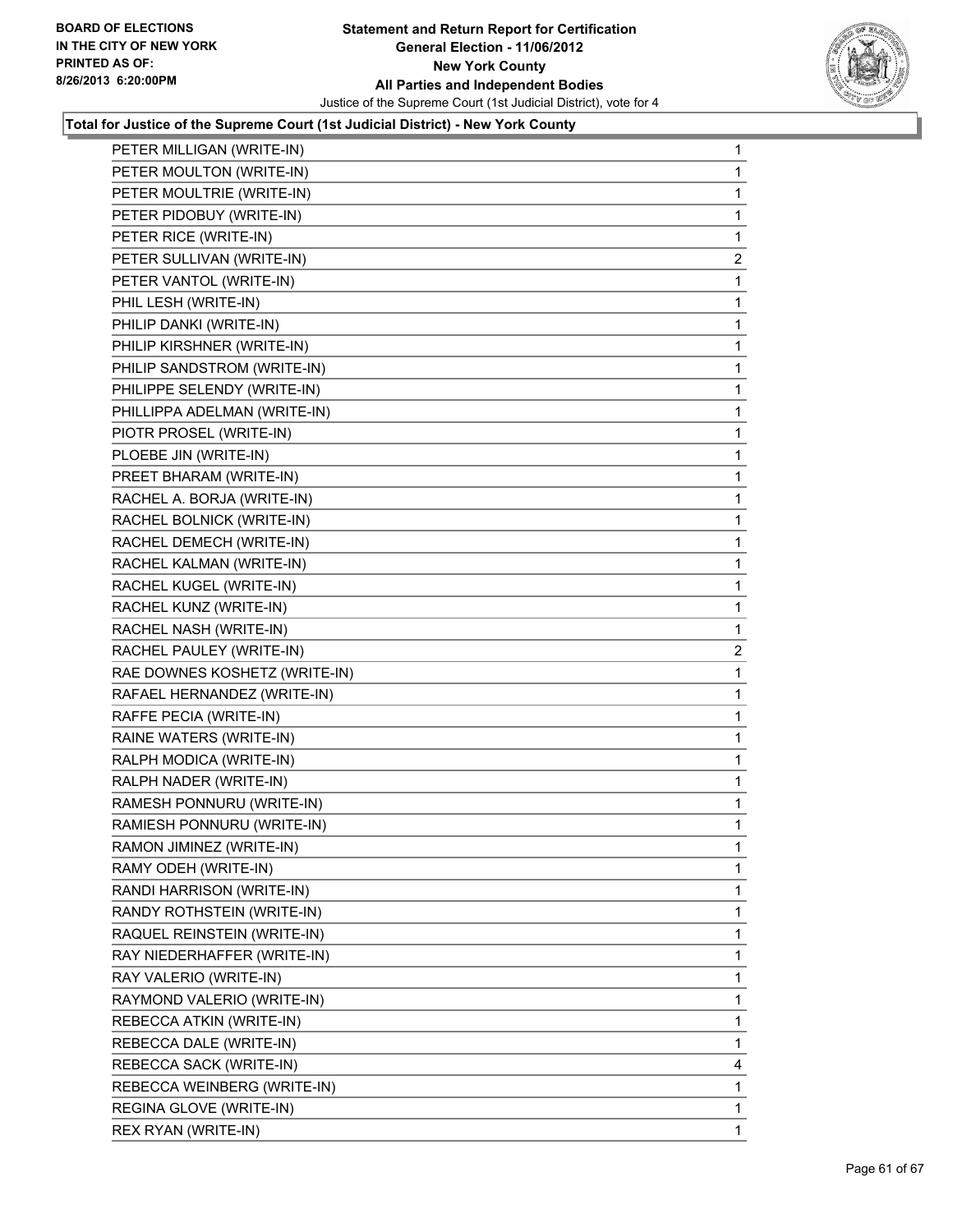

| RICARDO VIERA (WRITE-IN)      | 1              |
|-------------------------------|----------------|
| RICH GOLDSTEIN (WRITE-IN)     | 1              |
| RICH LOWRY (WRITE-IN)         | 1              |
| RICHARD BALDESSARI (WRITE-IN) | 1              |
| RICHARD BROOKSHER (WRITE-IN)  | 1              |
| RICHARD COWNEN (WRITE-IN)     | 1              |
| RICHARD DANIELPOUR (WRITE-IN) | 1              |
| RICHARD GOINER (WRITE-IN)     | 1              |
| RICHARD KWOK (WRITE-IN)       | 1              |
| RICHARD LOWRY (WRITE-IN)      | 1              |
| RICHARD MUNN (WRITE-IN)       | 1              |
| RICHARD REYNOLDS (WRITE-IN)   | 1              |
| RICHARD STEPHENS (WRITE-IN)   | 1              |
| RICK LAZIO (WRITE-IN)         | $\overline{c}$ |
| RICK LOKLENGAR (WRITE-IN)     | 1              |
| RICK OLES (WRITE-IN)          | 1              |
| RICK SANTERUM (WRITE-IN)      | 1              |
| RICK SANTURUM (WRITE-IN)      | 1              |
| RITA MELLA (WRITE-IN)         | 1              |
| RIVA TAIT (WRITE-IN)          | $\overline{c}$ |
| ROB FREEDOM (WRITE-IN)        | 1              |
| ROBERT A ROOD I (WRITE-IN)    | 1              |
| ROBERT A. ROOD (WRITE-IN)     | 1              |
| ROBERT ADDISON (WRITE-IN)     | 1              |
| ROBERT BORK (WRITE-IN)        | 1              |
| ROBERT CROSBY (WRITE-IN)      | 1              |
| ROBERT H. LEVETHAL (WRITE-IN) | 1              |
| ROBERT HORON (WRITE-IN)       | 1              |
| ROBERT JOHNSON (WRITE-IN)     | 1              |
| ROBERT KANTOR (WRITE-IN)      | 1              |
| ROBERT KENNEDY JR. (WRITE-IN) | 1              |
| ROBERT KRAMER (WRITE-IN)      | 1              |
| ROBERT M. BRILL (WRITE-IN)    | 2              |
| ROBERT NIXON (WRITE-IN)       | 1              |
| ROBERT RODRIGUEZ (WRITE-IN)   | 1              |
| ROBERT ROMAN (WRITE-IN)       | 2              |
| ROBERT SCHWARTZ (WRITE-IN)    | 1              |
| ROBERT TASKETS (WRITE-IN)     | 1              |
| ROBERT ZITO (WRITE-IN)        | 1              |
| ROBERTO RIVERA (WRITE-IN)     | 1              |
| ROBIN STEINBURG (WRITE-IN)    | 1              |
| ROCCO MARTINO (WRITE-IN)      | 1              |
| ROCK RIBBARD (WRITE-IN)       | 1              |
| ROD MINOGUE (WRITE-IN)        | 1              |
| ROGER KITZIS (WRITE-IN)       | 1              |
| ROLLO TOMASI (WRITE-IN)       | 1              |
|                               |                |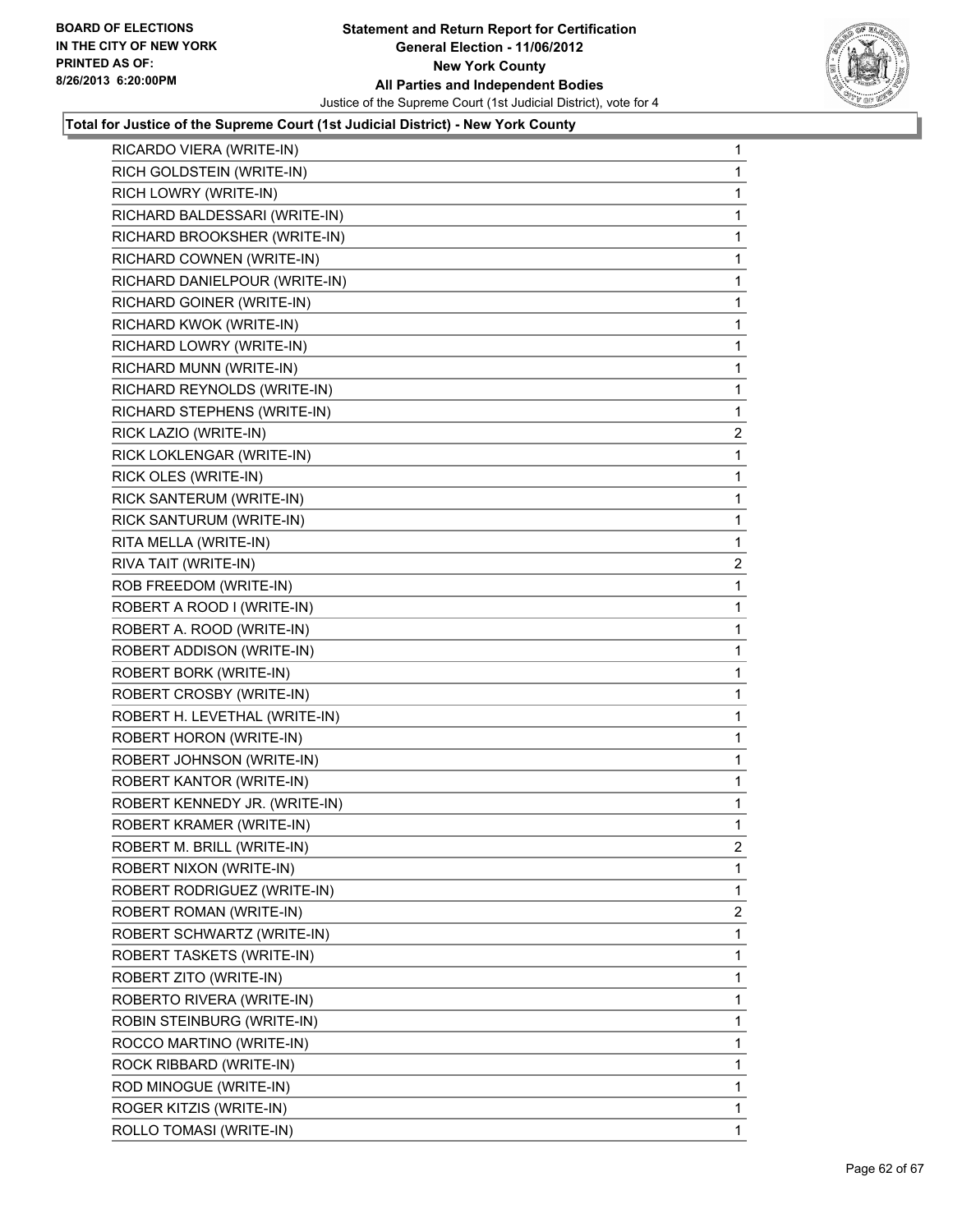

| ROMARIO PEREZ (WRITE-IN)         | 1              |
|----------------------------------|----------------|
| RON BERG (WRITE-IN)              | $\overline{2}$ |
| RON PAUL (WRITE-IN)              | 15             |
| RON R. MILLER (WRITE-IN)         | 1              |
| RONALD A. SHORT (WRITE-IN)       | 1              |
| RONALD ALASTAIR SHORT (WRITE-IN) | 1              |
| RONALD KUBY (WRITE-IN)           | $\overline{2}$ |
| RONALD MCDONALD (WRITE-IN)       | 1              |
| RONALD MONTPELIER (WRITE-IN)     | 1              |
| RONALD REAGAN (WRITE-IN)         | $\overline{2}$ |
| RONALD SAWICKI (WRITE-IN)        | 1              |
| ROSE FORAN (WRITE-IN)            | 1              |
| ROSEANNE BARR (WRITE-IN)         | 1              |
| ROSIE MENDEZ (WRITE-IN)          | 1              |
| ROSLYN WEINER (WRITE-IN)         | 2              |
| ROSS VEDDER (WRITE-IN)           | 1              |
| ROSS WOLF (WRITE-IN)             | 1              |
| ROXANNE MARTINE (WRITE-IN)       | 1              |
| ROY BAHAT (WRITE-IN)             | 1              |
| RUBSAN KANE (WRITE-IN)           | 1              |
| RUDOLPH GIULIANI (WRITE-IN)      | 7              |
| RUDOLPH GIULLIANI (WRITE-IN)     | 1              |
| RUDOLPH GUILIANI (WRITE-IN)      | 1              |
| RUSH LUXENBURY (WRITE-IN)        | 1              |
| RUSSELL SCHREIBER (WRITE-IN)     | 1              |
| RYAN BERMINGHAM (WRITE-IN)       | 1              |
| RYAN INSEPA (WRITE-IN)           | 1              |
| RYAN MCKEE (WRITE-IN)            | $\overline{2}$ |
| RYAN PURKNEY (WRITE-IN)          | 1              |
| SADIE MOORE (WRITE-IN)           | 1              |
| SAM SILVER (WRITE-IN)            | 1              |
| SAMANTHA ROSE (WRITE-IN)         | 1              |
| SAMUEL ALITO (WRITE-IN)          | 1              |
| SAMUEL ISSADAROFF (WRITE-IN)     | 1              |
| SANDY KANE (WRITE-IN)            | 1              |
| SANTA GOLDSTEIN (WRITE-IN)       | 1              |
| SARA LESCZYSKI (WRITE-IN)        | 1              |
| SARA TAIT (WRITE-IN)             | 1              |
| SARAH CONNOR (WRITE-IN)          | 1              |
| SARAH PALIN (WRITE-IN)           | 3              |
| SCOTT BRISHAS (WRITE-IN)         | 1              |
| SCOTT J. DEMPSEY (WRITE-IN)      | 2              |
| SEAN BELL (WRITE-IN)             | 1              |
| SEAN PATRICK MALONEY (WRITE-IN)  | 1              |
| SEMON P. CASE (WRITE-IN)         | 1              |
| SERENA WILLIAMS (WRITE-IN)       | 1              |
|                                  |                |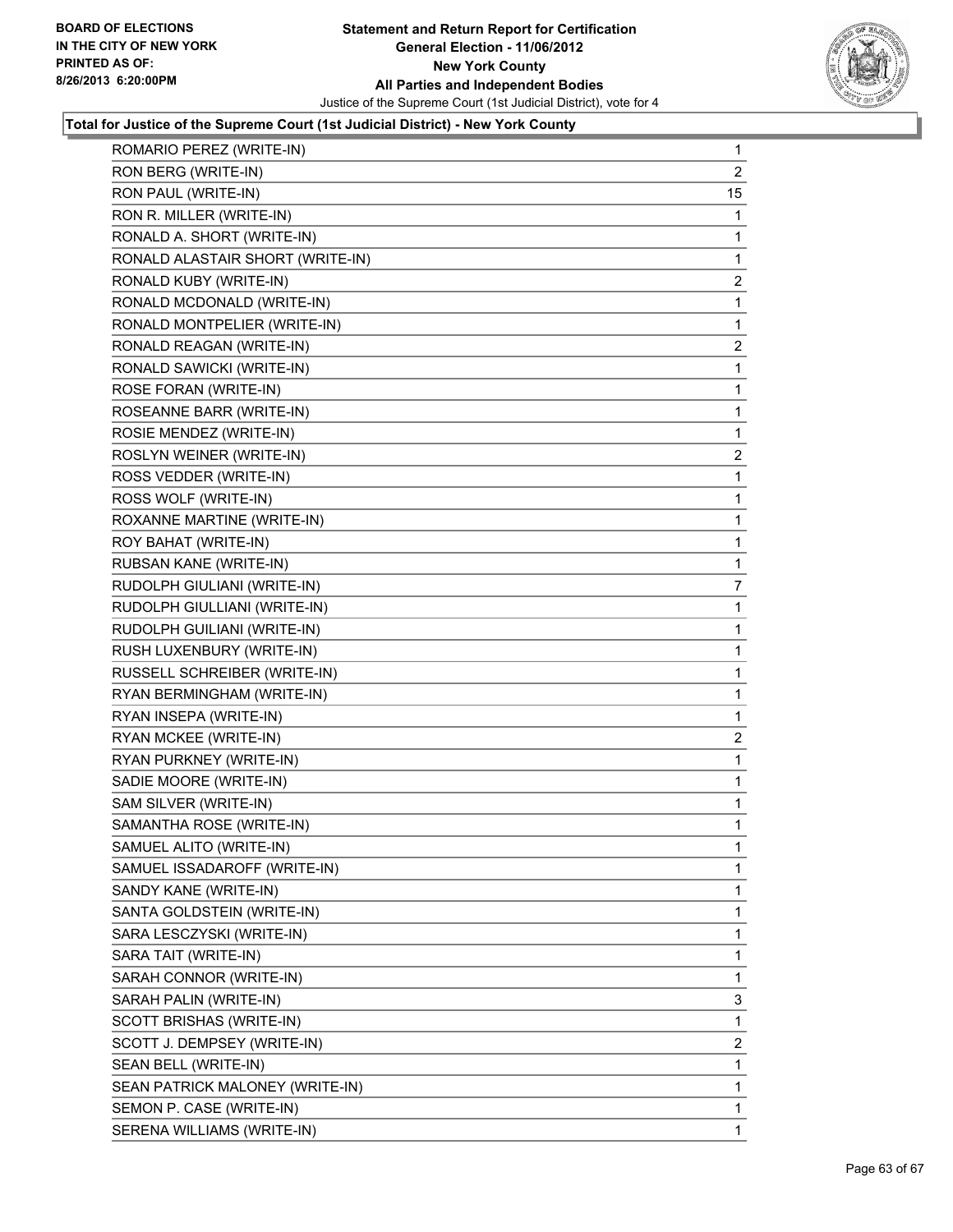

| SERGIO CASTILLO (WRITE-IN)     | 1              |
|--------------------------------|----------------|
| SETH GUTHARTZ (WRITE-IN)       | 2              |
| SEYMOR BUTTS (WRITE-IN)        | 1              |
| SHANE BOTWIN (WRITE-IN)        | 1              |
| SHANE SHEENY (WRITE-IN)        | 1              |
| SHANE STROUD (WRITE-IN)        | 1              |
| SHANNON MANTELL (WRITE-IN)     | 1              |
| SHAWNE CARDER (WRITE-IN)       | 1              |
| SHELDON ZIMET (WRITE-IN)       | 1              |
| SHERRI MAXMAN (WRITE-IN)       | 1              |
| SHERYL FELMAN (WRITE-IN)       | 1              |
| SHERYL SPATE (WRITE-IN)        | 1              |
| SHIVAN PAPPU (WRITE-IN)        | 1              |
| SHLON RUSO (WRITE-IN)          | 1              |
| SHOLOMO HAGER (WRITE-IN)       | 1              |
| SILAS BOTWIN (WRITE-IN)        | 1              |
| SIRKAN SIRKAN (WRITE-IN)       | 1              |
| SKY GEWANT (WRITE-IN)          | $\mathbf{2}$   |
| SOLIL MAHRATRA (WRITE-IN)      | 1              |
| SOPHIE MAXMAN (WRITE-IN)       | 1              |
| SOUVOON YOON (WRITE-IN)        | 1              |
| STAN FELZER (WRITE-IN)         | 1              |
| STAN MARSH (WRITE-IN)          | 1              |
| STEPANIE CLOUD (WRITE-IN)      | 1              |
| STEPHANE MIRGLIUTTA (WRITE-IN) | 1              |
| STEPHANIE CASTRO (WRITE-IN)    | 1              |
| STEPHANIE KIRKMAN (WRITE-IN)   | 1              |
| STEPHANIE SHISHADO (WRITE-IN)  | 1              |
| STEPHEM MAGUIRE (WRITE-IN)     | 1              |
| STEPHEN ANOZA (WRITE-IN)       | 1              |
| STEPHEN COLBER (WRITE-IN)      | 1              |
| STEPHEN COLBERT (WRITE-IN)     | $\overline{2}$ |
| STEPHEN HEINLIP (WRITE-IN)     | 1              |
| STEPHEN SIMON (WRITE-IN)       | 1              |
| STEPHEN TRACY (WRITE-IN)       | $\overline{2}$ |
| STEPHEN TREACY (WRITE-IN)      | 1              |
| STEVE HOLT (WRITE-IN)          | 1              |
| STEVE SPARRIEN (WRITE-IN)      | 1              |
| STEVE SUFDU (WRITE-IN)         | 1              |
| STEVE WECKES (WRITE-IN)        | 1              |
| STEVEN COHEN (WRITE-IN)        | $\mathbf{1}$   |
| STEVEN J. RAISMAN (WRITE-IN)   | 1              |
| STEVEN LACHOPOKE (WRITE-IN)    | 1              |
| STEVEN POUNIAN (WRITE-IN)      | 1              |
| STEVEN SHYMANIK (WRITE-IN)     | 1              |
| STUART FRAASS (WRITE-IN)       | $\mathbf{1}$   |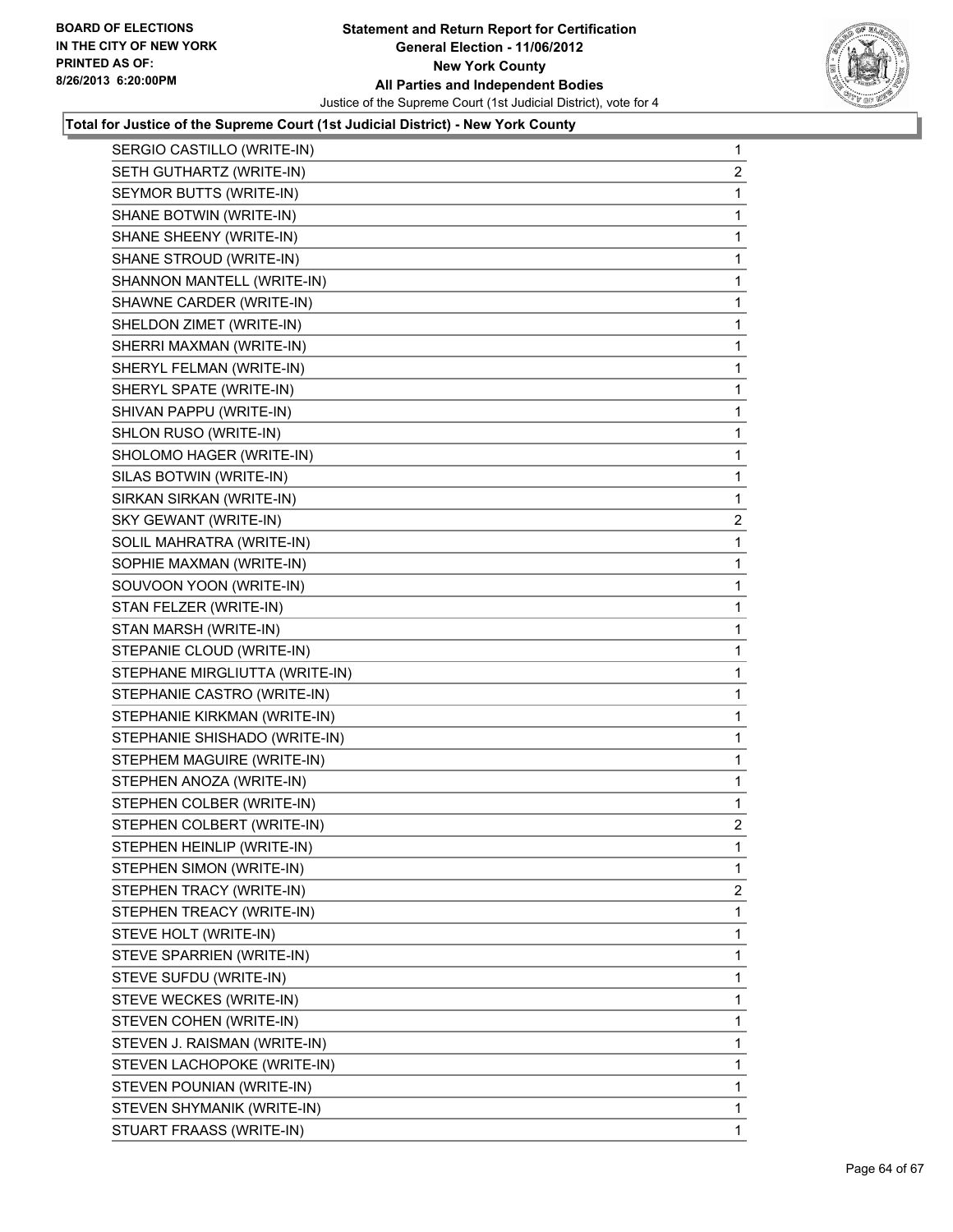

| STUART SCHARTZ (WRITE-IN)      | 1              |
|--------------------------------|----------------|
| SUNIL GULATI (WRITE-IN)        | 1              |
| SUSAN FLIPSKI (WRITE-IN)       | 1              |
| SUSAN KOVAR (WRITE-IN)         | 1              |
| SUSAN RENNERS (WRITE-IN)       | 1              |
| SUSAN STEHLIK (WRITE-IN)       | 1              |
| SUSAN YOO (WRITE-IN)           | 1              |
| SUZANE GELLER (WRITE-IN)       | 1              |
| SUZIE FELDSTEIN (WRITE-IN)     | $\overline{2}$ |
| SY COHEN (WRITE-IN)            | 1              |
| SY SACKS (WRITE-IN)            | 1              |
| TAIXIE KATZ (WRITE-IN)         | 1              |
| TAMEEM ZAINUBHA (WRITE-IN)     | 1              |
| TAMMY BIEBER (WRITE-IN)        | 1              |
| TAYLOR KATZ (WRITE-IN)         | 1              |
| TED COT (WRITE-IN)             | 1              |
| TERESA PEDROZA (WRITE-IN)      | 1              |
| TERRANCE MCLERICK (WRITE-IN)   | 1              |
| TERRYL SELLERS (WRITE-IN)      | 4              |
| THOMAS AIKEHEAD (WRITE-IN)     | 1              |
| THOMAS MOLL (WRITE-IN)         | 1              |
| THOMAS RUDAT (WRITE-IN)        | 1              |
| THOMAS WEISNEN (WRITE-IN)      | 1              |
| THOMAS WHELAN (WRITE-IN)       | 1              |
| TIM AMAKER (WRITE-IN)          | 1              |
| TIM GLAUB (WRITE-IN)           | 1              |
| TIM SILVER (WRITE-IN)          | 1              |
| TIM TEBOW (WRITE-IN)           | 1              |
| TIMOTHY BYRNES (WRITE-IN)      | 1              |
| TIMOTHY CARBERRY (WRITE-IN)    | 1              |
| TIMOTHY P. SHORTELL (WRITE-IN) | 1              |
| TINA TURNER (WRITE-IN)         | 1              |
| TIPPY GILMAN (WRITE-IN)        | 1              |
| TOM BRADY (WRITE-IN)           | 1              |
| TOM MERRILL (WRITE-IN)         | 1              |
| TOM TANEREDO (WRITE-IN)        | 1              |
| TOM YOUNG (WRITE-IN)           | 1              |
| TOMASITA HARRISON (WRITE-IN)   | 1              |
| TOMMY FIJACHC (WRITE-IN)       | 1              |
| TOMMY MARTINE (WRITE-IN)       | 1              |
| TONY PESDS (WRITE-IN)          | 1              |
| TONY VASSALLO (WRITE-IN)       | 1              |
| TONYA GENDALSON (WRITE-IN)     | 1              |
| TORRES LOPEZ (WRITE-IN)        | 1              |
| TOVA REITER (WRITE-IN)         | 1              |
| TRACEY LIPPES (WRITE-IN)       | 1              |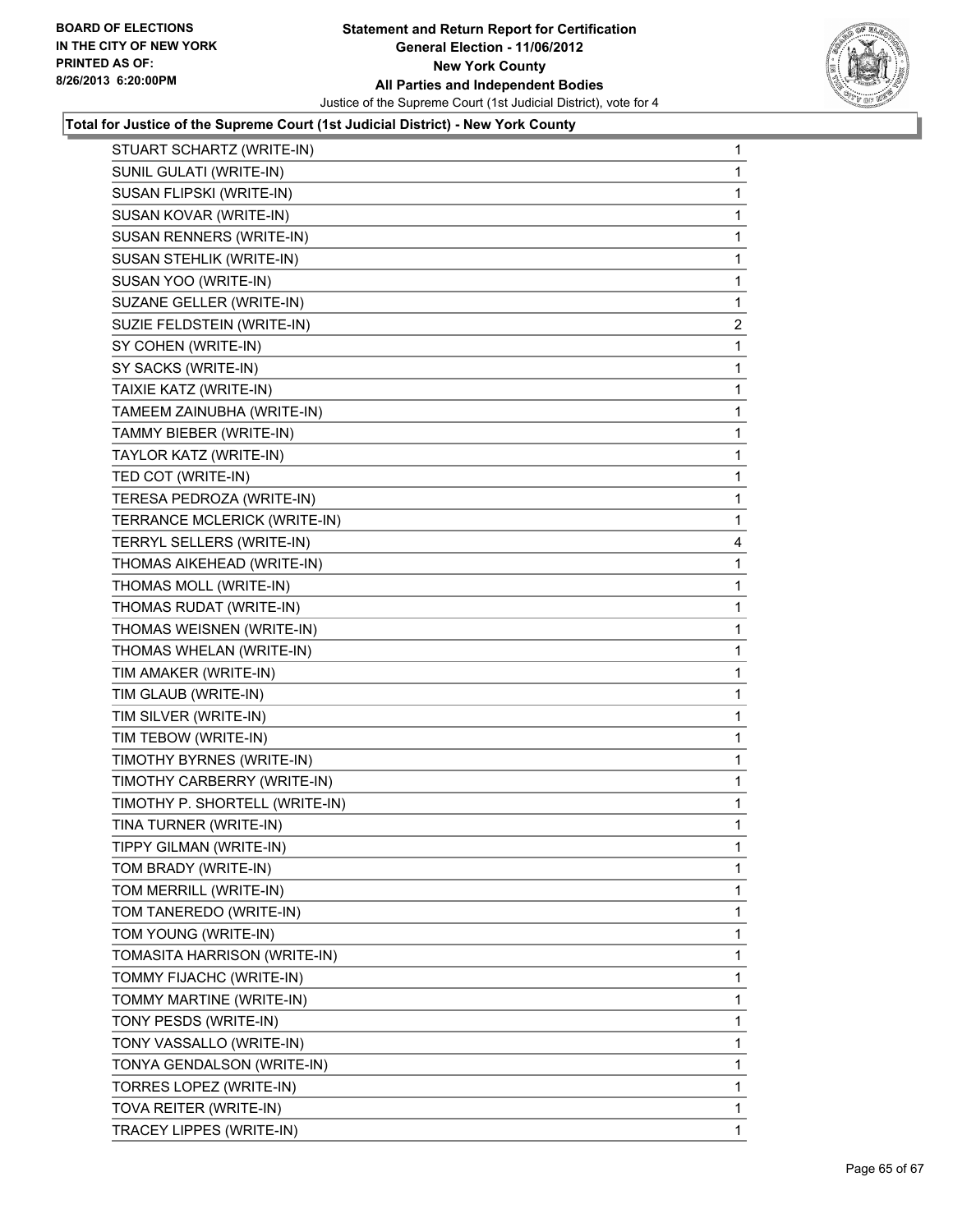

| TREY ANASTASIO (WRITE-IN)              | $\mathbf{1}$   |
|----------------------------------------|----------------|
| TRISHA DEBEVOISE (WRITE-IN)            | 1              |
| TRISTAN COWEN (WRITE-IN)               | 1              |
| TROY SECKLE (WRITE-IN)                 | 1              |
| TROY T. HART (WRITE-IN)                | 1              |
| TUORS GUGNUM (WRITE-IN)                | 1              |
| TUVIA BROWNSTEIN (WRITE-IN)            | 1              |
| TYLER JUSTICE PAIGE (WRITE-IN)         | 1              |
| TYLOR KOREAL (WRITE-IN)                | 1              |
| TYSON SABOTGA (WRITE-IN)               | 1              |
| UNATTRIBUTABLE WRITE-IN (WRITE-IN)     | 1,628          |
| VALERIE MASON (WRITE-IN)               | 1              |
| VAN STONE (WRITE-IN)                   | 1              |
| VANESSA MEIS (WRITE-IN)                | 1              |
| VENUS WILLIAMS (WRITE-IN)              | 1              |
| <b>VERONICA MARIE WISEL (WRITE-IN)</b> | 1              |
| VERONICA WISSEL (WRITE-IN)             | 1              |
| VICKI KANGRO (WRITE-IN)                | 1              |
| VICTORIA CAMPBIA (WRITE-IN)            | 1              |
| <b>VIKRN PAWOIT (WRITE-IN)</b>         | 1              |
| VINCENT B. VANN (WRITE-IN)             | 1              |
| VINCENT CAPIZZI (WRITE-IN)             | 1              |
| VINCENT LICATA (WRITE-IN)              | 1              |
| VINCENT LICATTA (WRITE-IN)             | 1              |
| VINCET ROCES (WRITE-IN)                | 1              |
| VITA ROSSI (WRITE-IN)                  | 1              |
| VLADIME LENIN (WRITE-IN)               | 1              |
| VLADIMIR GOLDSTERN (WRITE-IN)          | 1              |
| VRATISLAV PECHOTA (WRITE-IN)           | 1              |
| WENDY C. BUTLER (WRITE-IN)             | 1              |
| WENDY LOGAN (WRITE-IN)                 | 1              |
| WENDY LONG (WRITE-IN)                  | $\overline{c}$ |
| WENDY WLLIAMS (WRITE-IN)               | 1              |
| WHITNEY TILSON (WRITE-IN)              | $\mathbf{1}$   |
| WILL ADAMS (WRITE-IN)                  | 1              |
| WILLIAM CLINTON (WRITE-IN)             | 1              |
| WILLIAM MCKEEVER (WRITE-IN)            | 1              |
| WILLIAM PURDY (WRITE-IN)               | $\overline{2}$ |
| WILLIAM RIKLER (WRITE-IN)              | 1              |
| WILLIAM SCHNECK (WRITE-IN)             | 1              |
| WILLIAM THIBAULT (WRITE-IN)            | 1              |
| WILLIAM WELD (WRITE-IN)                | 1              |
| WILLSON NIGELLIO (WRITE-IN)            | 1              |
| WINK MARTINDALE (WRITE-IN)             | $\mathbf{1}$   |
| <b>WYCLIFF HAMILTON (WRITE-IN)</b>     | 1              |
| YASSAR ARAFAT (WRITE-IN)               | $\mathbf 1$    |
|                                        |                |